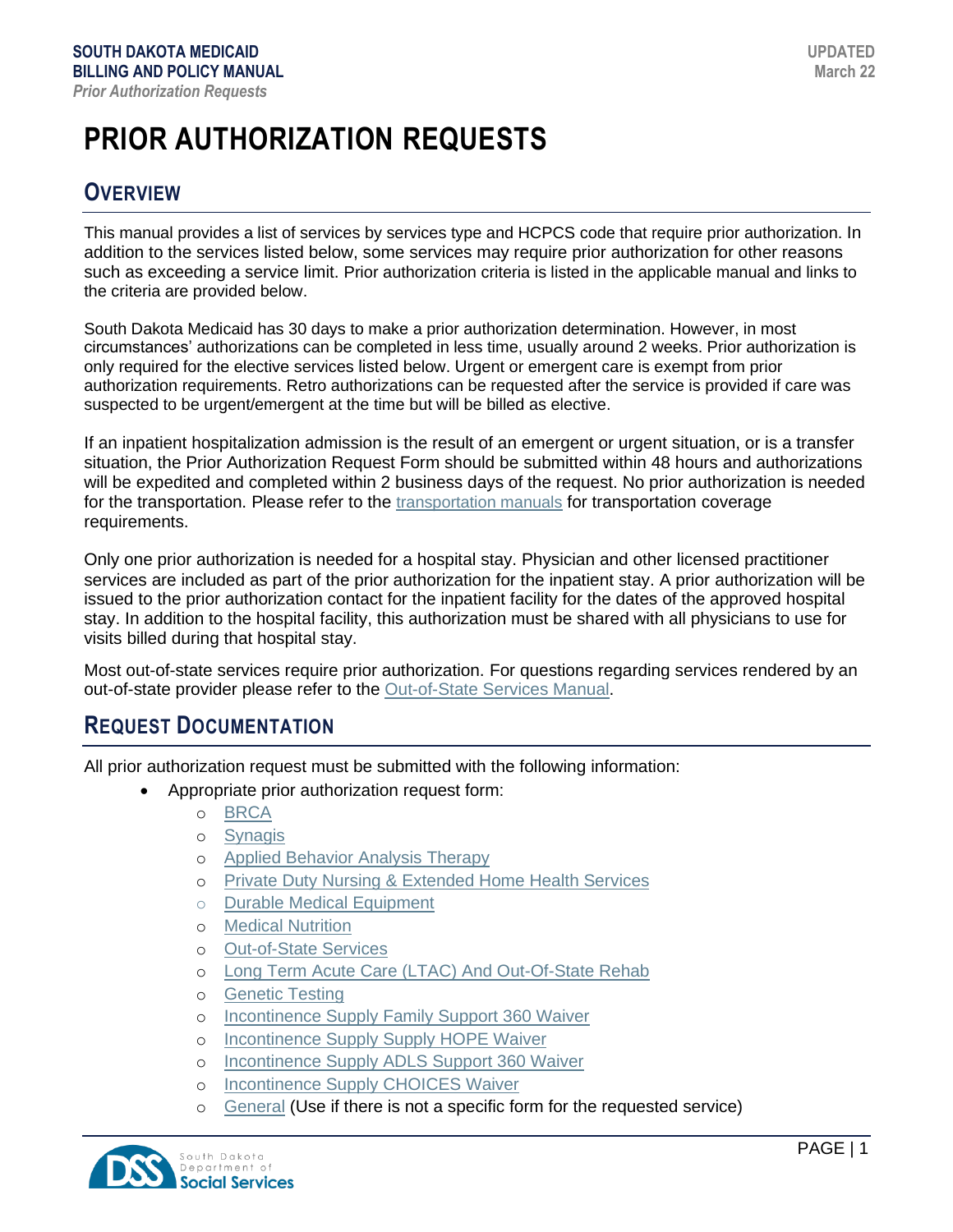- Medical documentation, including medical records, to support medical necessity;
- Prescriptions.
- Any additional documentation required by South Dakota Medicaid as listed in the prior authorization criteria.

### **SUBMISSION**

Prior Authorizations requests should be submitted to South Dakota Medicaid via secure email. Use secure email to send completed documentation to **DSSMedicaidPA@state.sd.us** 

If secure email is unavailable, mail or fax completed documentation to:

South Dakota Department of Social Services Division of Medical Services Attn: Prior Authorization 700 Governors Drive Pierre SD 57501

Fax – 605-773-5246

### **DENIED REQUESTS**

Requests that are denied always include an explanation of the reason for denial, as well as instructions for recipients to exercise the right to appeal within 30 days of the date of the letter if desired. Providers may make a second prior authorization request with new medical records or documentation. Any time new requests and records are submitted, South Dakota Medicaid will consider the new records to make a new prior authorization determination.

### **SERVICES REQUIRING PRIOR AUTHORIZATION BY SERVICE TYPE**

| <b>Service</b>                     | <b>Criteria Location</b>             | <b>Form</b>                        |
|------------------------------------|--------------------------------------|------------------------------------|
| <b>Applied Behavior Analysis</b>   | <b>Applied Behavior Analysis</b>     | <b>Prior Authorization Request</b> |
| (ABA) Therapy Services             | <b>Services</b>                      | Form                               |
| <b>Bariatric Surgery</b>           | <b>Surgical Services</b>             | <b>General Prior Authorization</b> |
|                                    |                                      | <b>Request Form</b>                |
| <b>Bone Growth Stimulators</b>     | Durable Medical Equipment,           | <b>DME Prior Authorization</b>     |
|                                    | Prosthetics, Orthotics and           | <b>Request Form</b>                |
|                                    | <b>Supplies</b>                      |                                    |
| <b>Botox</b>                       | <b>Physician Administered Drugs,</b> | <b>General Prior Authorization</b> |
|                                    | <b>Vaccines and Immunizations</b>    | <b>Request Form</b>                |
| <b>Breast Pump (Hospital Grade</b> | <b>Durable Medical Equipment,</b>    | <b>DME Prior Authorization</b>     |
| <b>Electric Breast Pump)</b>       | Prosthetics, Orthotics and           | <b>Request Form</b>                |
|                                    | <b>Supplies</b>                      |                                    |

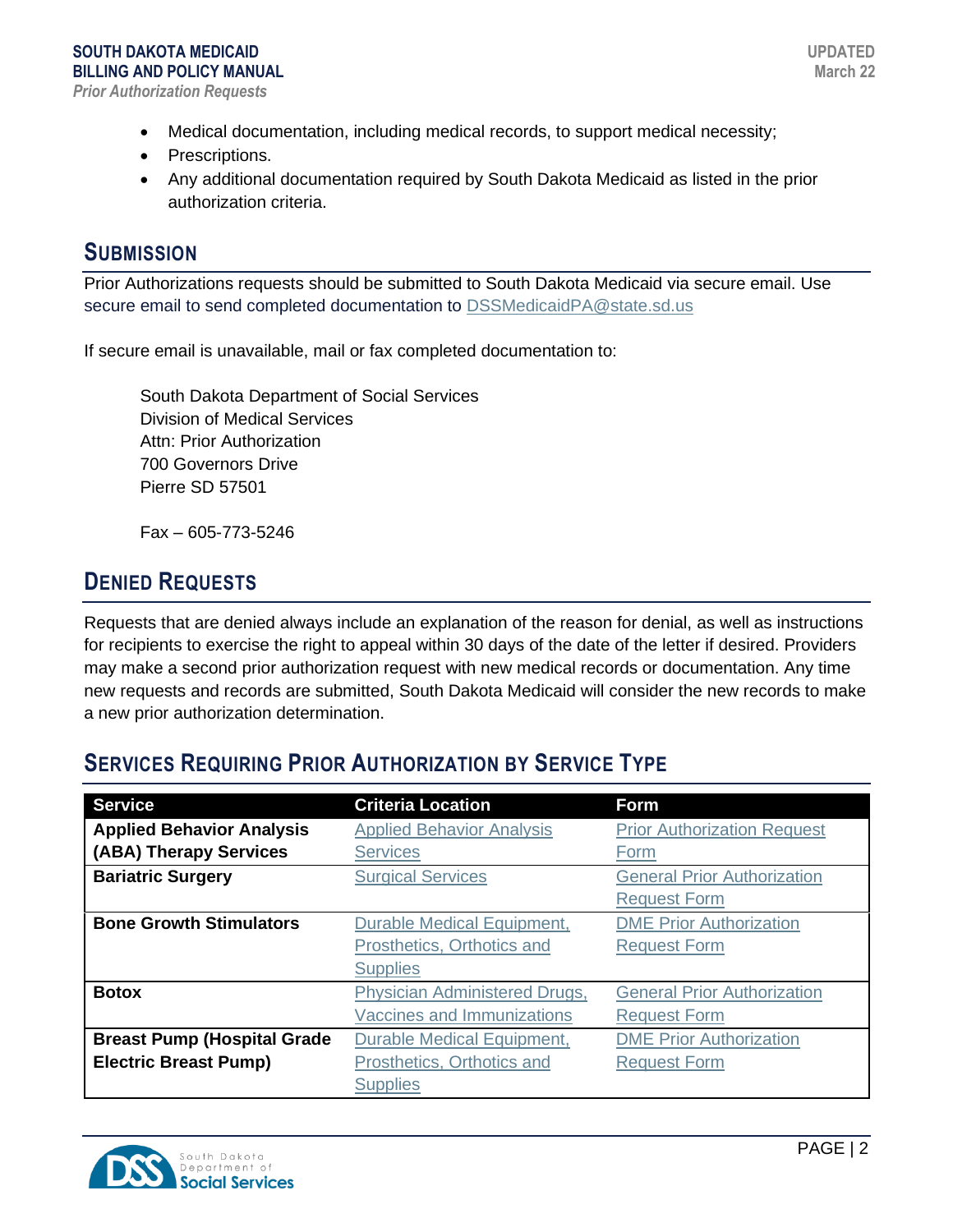| <b>Breast Reconstruction</b>       | <b>Surgical Services</b>           | <b>General Prior Authorization</b>      |
|------------------------------------|------------------------------------|-----------------------------------------|
|                                    |                                    | <b>Request Form</b>                     |
| <b>Breast Reduction</b>            | <b>Surgical Services</b>           | <b>General Prior Authorization</b>      |
|                                    |                                    | <b>Request Form</b>                     |
| <b>Care Management For</b>         | <b>Inpatient Hospital Services</b> | <b>General Prior Authorization</b>      |
| <b>Rehabilitation Units</b>        |                                    | <b>Request Form</b>                     |
| <b>Care Management Psychiatric</b> | <b>Inpatient Hospital Services</b> | <b>Out-of-State Prior Authorization</b> |
| <b>Units</b>                       |                                    | <b>Request Form</b>                     |
|                                    |                                    |                                         |
|                                    |                                    | <b>General Prior Authorization</b>      |
|                                    |                                    | <b>Request Form</b>                     |
| <b>Cochlear Implant</b>            | <b>Surgical Services</b>           | <b>General Prior Authorization</b>      |
|                                    |                                    | <b>Request Form</b>                     |
| <b>Continuous Glucose</b>          | <b>Durable Medical Equipment,</b>  | <b>DME Prior Authorization</b>          |
| <b>Monitoring Policy</b>           | Prosthetics, Orthotics and         | <b>Request Form</b>                     |
|                                    | <b>Supplies</b>                    |                                         |
| <b>Continuous Passive Motion</b>   | <b>Surgical Services</b>           | <b>DME Prior Authorization</b>          |
| <b>Devices</b>                     |                                    | <b>Request Form</b>                     |
| <b>Cough Stimulating Devices</b>   | <b>Durable Medical Equipment,</b>  | <b>DME Prior Authorization</b>          |
|                                    | Prosthetics, Orthotics and         | <b>Request Form</b>                     |
|                                    | <b>Supplies</b>                    |                                         |
| <b>EPSDT</b>                       | Well Child, Well Adult, and        | <b>General Prior Authorization</b>      |
|                                    | <b>Other Preventative Services</b> | <b>Request Form</b>                     |
|                                    |                                    |                                         |
|                                    |                                    | <b>DME Prior Authorization</b>          |
|                                    |                                    | <b>Request Form</b>                     |
|                                    |                                    | <b>Nutrition Prior Authorization</b>    |
|                                    |                                    | <b>Request Form</b>                     |
| <b>Gait Trainers</b>               | <b>Durable Medical Equipment,</b>  | <b>DME Prior Authorization</b>          |
|                                    | Prosthetics, Orthotics and         | <b>Request Form</b>                     |
|                                    | <b>Supplies</b>                    |                                         |
| <b>Genetic Testing</b>             | aboratory and Pathology            | <b>Genetic Testing Prior</b>            |
|                                    | <b>Services</b>                    | <b>Authorization Request Form</b>       |
|                                    |                                    |                                         |
|                                    |                                    | <b>BRCA Testing Prior</b>               |
|                                    |                                    | <b>Authorization Request Form</b>       |
|                                    |                                    |                                         |
| <b>High Frequency Chest Wall</b>   | <b>Durable Medical Equipment,</b>  | <b>DME Prior Authorization</b>          |
| <b>Compression Or</b>              | <b>Prosthetics, Orthotics and</b>  | <b>Request Form</b>                     |
| <b>Intrapulmonary Percussive</b>   | <b>Supplies</b>                    |                                         |
| <b>Ventilation Devices</b>         |                                    |                                         |

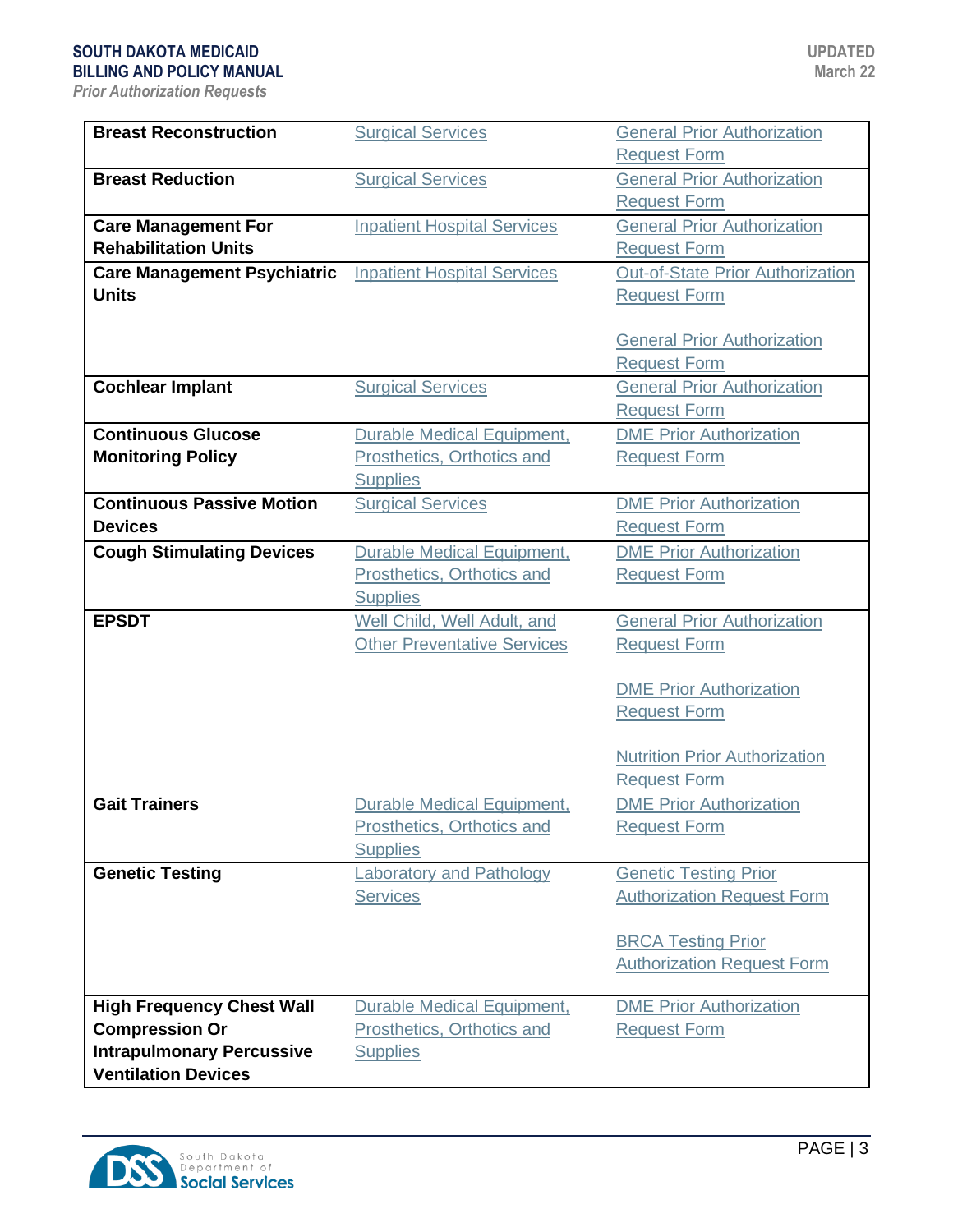| Hydroxyprogesterone                 | Physician Administered Drugs,       | <b>General Prior Authorization</b>   |
|-------------------------------------|-------------------------------------|--------------------------------------|
| Caproate (Makena®)                  | <b>Vaccines and Immunizations</b>   | <b>Request Form</b>                  |
| <b>Hyperbaric Oxygen Therapy</b>    | <b>Outpatient Hospital Services</b> | <b>General Prior Authorization</b>   |
|                                     |                                     | <b>Request Form</b>                  |
|                                     |                                     |                                      |
| <b>Hysterectomy</b>                 | Sterilization                       | <b>Hysterectomy</b>                  |
|                                     |                                     | Acknowledgement of                   |
|                                     |                                     | Information                          |
| <b>Implanted Nerve Stimulators</b>  | <b>Surgical Services</b>            | <b>General Prior Authorization</b>   |
|                                     |                                     | <b>Request Form</b>                  |
| <b>Long Term Acute Care</b>         | <b>Inpatient Hospital Services</b>  | <b>General Prior Authorization</b>   |
|                                     |                                     | <b>Request Form</b>                  |
| Low Air Loss / Pressure             | <b>Durable Medical Equipment,</b>   | <b>DME Prior Authorization</b>       |
| <b>Reduction Therapy</b>            | Prosthetics, Orthotics and          | <b>Request Form</b>                  |
|                                     | <b>Supplies</b>                     |                                      |
| <b>Lymphedema Pumps</b>             | <b>Durable Medical Equipment,</b>   | <b>DME Prior Authorization</b>       |
|                                     | Prosthetics, Orthotics and          | <b>Request Form</b>                  |
|                                     | <b>Supplies</b>                     |                                      |
| Magnetoencephalography              | <b>Outpatient Hospital Services</b> | <b>General Prior Authorization</b>   |
| (Meg) And Magnetic Source           |                                     | <b>Request Form</b>                  |
| <b>Imaging (Msi)</b>                |                                     |                                      |
| <b>Medically Complex / Rehab</b>    | <b>Inpatient Hospital Services</b>  | <b>General Prior Authorization</b>   |
| <b>For Children</b>                 |                                     | <b>Request Form</b>                  |
| <b>Mental Health Visits Beyond</b>  | <b>Independent Mental Health</b>    | <b>General Prior Authorization</b>   |
| <b>The Coverage Limit</b>           | <b>Practitioners</b>                | <b>Request Form</b>                  |
| <b>Mental Health Visits For</b>     | <b>Community Mental Health</b>      | <b>General Prior Authorization</b>   |
| <b>Children Under 2 Years Of</b>    | <b>Centers</b>                      | <b>Request Form</b>                  |
| Age                                 |                                     |                                      |
| <b>Negative Pressure Wound</b>      | <b>Durable Medical Equipment,</b>   | <b>DME Prior Authorization</b>       |
| Therapy Pumps V.A.C.                | Prosthetics, Orthotics and          | <b>Request Form</b>                  |
|                                     | <b>Supplies</b>                     |                                      |
| <b>Neonatal Intensive Care Unit</b> | <b>Inpatient Hospital Services</b>  | <b>General Prior Authorization</b>   |
|                                     |                                     | <b>Request Form</b>                  |
| <b>Nutrition Therapy</b>            | <b>Nutritional Therapy Services</b> | <b>Nutrition Prior Authorization</b> |
|                                     | and Nutrition Supplements           | <b>Request Form</b>                  |
| <b>Out-Of-State Services</b>        | <b>Out-of-State Providers</b>       | Out-of-State Prior Authorization     |
|                                     |                                     | <b>Request Form</b>                  |
| Panniculectomy                      | <b>Surgical Services</b>            | <b>General Prior Authorization</b>   |
|                                     |                                     | <b>Request Form</b>                  |
| <b>Private Duty Nursing</b>         | <b>Private Duty Nursing</b>         | <b>Private Duty Nursing &amp;</b>    |
|                                     |                                     | <b>Extended Home Health</b>          |
|                                     |                                     | <b>Services Prior Authorization</b>  |
|                                     |                                     | <b>Request Form</b>                  |
|                                     |                                     |                                      |

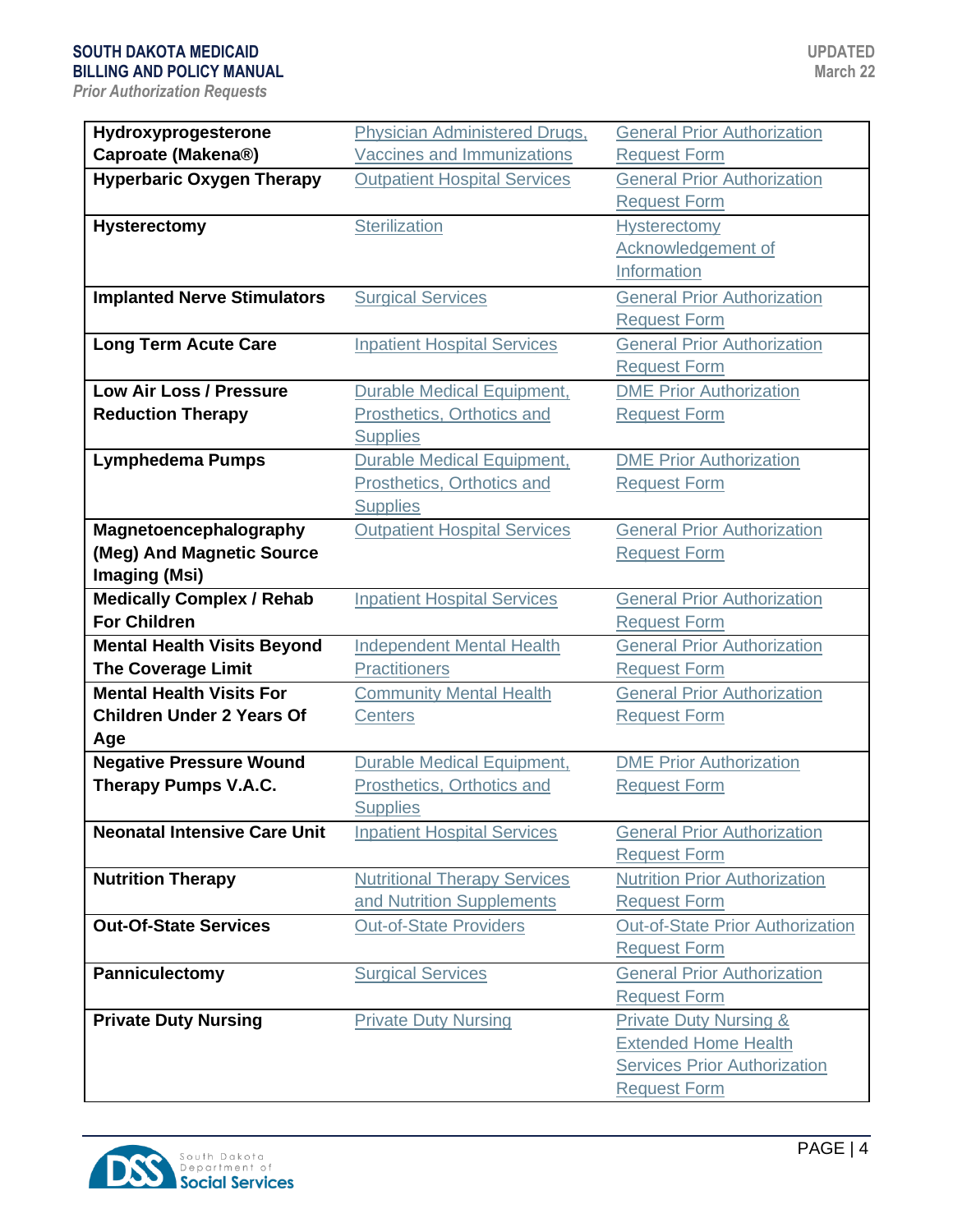| <b>Psychiatric Residential</b>     | <b>Psychiatric Residential</b>       | <b>State Review Team Facilitator</b> |
|------------------------------------|--------------------------------------|--------------------------------------|
| <b>Treatment Facilities (PRTF)</b> | <b>Treatment Facilities</b>          | <b>Megan Newling</b>                 |
|                                    |                                      | Phone: 605-773-3448                  |
| <b>Questionably Cosmetic</b>       | <b>Surgical Services</b>             | <b>General Prior Authorization</b>   |
| <b>Procedures</b>                  |                                      | <b>Request Form</b>                  |
| <b>Removal Of Excess Skin</b>      | <b>Surgical Services</b>             | <b>General Prior Authorization</b>   |
|                                    |                                      | <b>Request Form</b>                  |
| <b>Specialty Mobility Devices</b>  | <b>Durable Medical Equipment,</b>    | <b>DME Prior Authorization</b>       |
|                                    | Prosthetics, Orthotics and           | <b>Request Form</b>                  |
|                                    | <b>Supplies</b>                      |                                      |
| <b>Speech Generating Device</b>    | <b>Durable Medical Equipment,</b>    | <b>DME Prior Authorization</b>       |
|                                    | Prosthetics, Orthotics and           | <b>Request Form</b>                  |
|                                    | <b>Supplies</b>                      |                                      |
| <b>Spinal Surgery</b>              | <b>Surgical Services</b>             | <b>General Prior Authorization</b>   |
|                                    |                                      | <b>Request Form</b>                  |
| <b>Sterilization</b>               | <b>Sterilization</b>                 | <b>Sterilization Consent Form</b>    |
| <b>Synagis</b>                     | <b>Physician Administered Drugs,</b> | <b>Prior Authorization Form</b>      |
|                                    | <b>Vaccines and Immunizations</b>    |                                      |
| <b>Transplants</b>                 | <b>Surgical Services</b>             | <b>General Prior Authorization</b>   |
|                                    |                                      | <b>Request Form</b>                  |

## **SERVICES REQUIRING PRIOR AUTHORIZATION BY HCPCS**

| <b>CPT/HCPC</b><br>Code | <b>Description</b>                                                                                                                                                                                                                                    |
|-------------------------|-------------------------------------------------------------------------------------------------------------------------------------------------------------------------------------------------------------------------------------------------------|
| 0012M                   | Oncology (Urothelial), Mrna, Gene Expression Profiling By Real-Time Quantitative<br>Pcr Of Five Genes (Mdk, Hoxa13, Cdc2 [Cdk1], Igfbp5, And Cxcr2), Utilizing Urine,<br>Algorithm Reported As A Risk Score For Having Urothelial Carcinoma           |
| 0013M                   | Oncology (Urothelial), Mrna, Gene Expression Profiling By Real-Time Quantitative<br>Pcr Of Five Genes (Mdk, Hoxa13, Cdc2 [Cdk1], Igfbp5, And Cxcr2), Utilizing Urine,<br>Algorithm Reported As A Risk Score For Having Recurrent Urothelial Carcinoma |
| 0402T                   | Collagen Cross-Linking Treatment Of Disease Of Cornea                                                                                                                                                                                                 |
| 11921                   | Introduction Of Pigment Into Skin (6.1 To 20.0 Sq Cm) To Correct Color Defect                                                                                                                                                                         |
| 11951                   | Injection Of 1.1 To 5.0 Cc Filling Material, Beneath The Skin                                                                                                                                                                                         |
| 11954                   | Injection Of Over 10.0 Cc Filling Material, Beneath The Skin                                                                                                                                                                                          |
| 11970                   | Replacement Of Tissue Expander With Permanent Implant                                                                                                                                                                                                 |
| 15769                   | Grafting Of Patient Soft Tissue, Harvested By Direct Excision                                                                                                                                                                                         |
| 15771                   | Grafting Of Patient Fat, Harvested By Liposuction To Trunk, Breasts, Scalp, Arms,<br>And/Or Legs; 50 Cubic Centimeters Or Less                                                                                                                        |
| 15772                   | Grafting Of Patient Fat, Harvested By Liposuction To Trunk, Breasts, Scalp, Arms,<br>And/Or Legs; Additional 50 Cubic Centimeters Or Less                                                                                                             |
| 15773                   | Grafting Of Patient Fat, Harvested By Liposuction To Face, Eyelids, Mouth, Neck,<br>Ears, Orbits, Genitalia, Hands, And/Or Feet; 25 Cc Or Less Injectate                                                                                              |

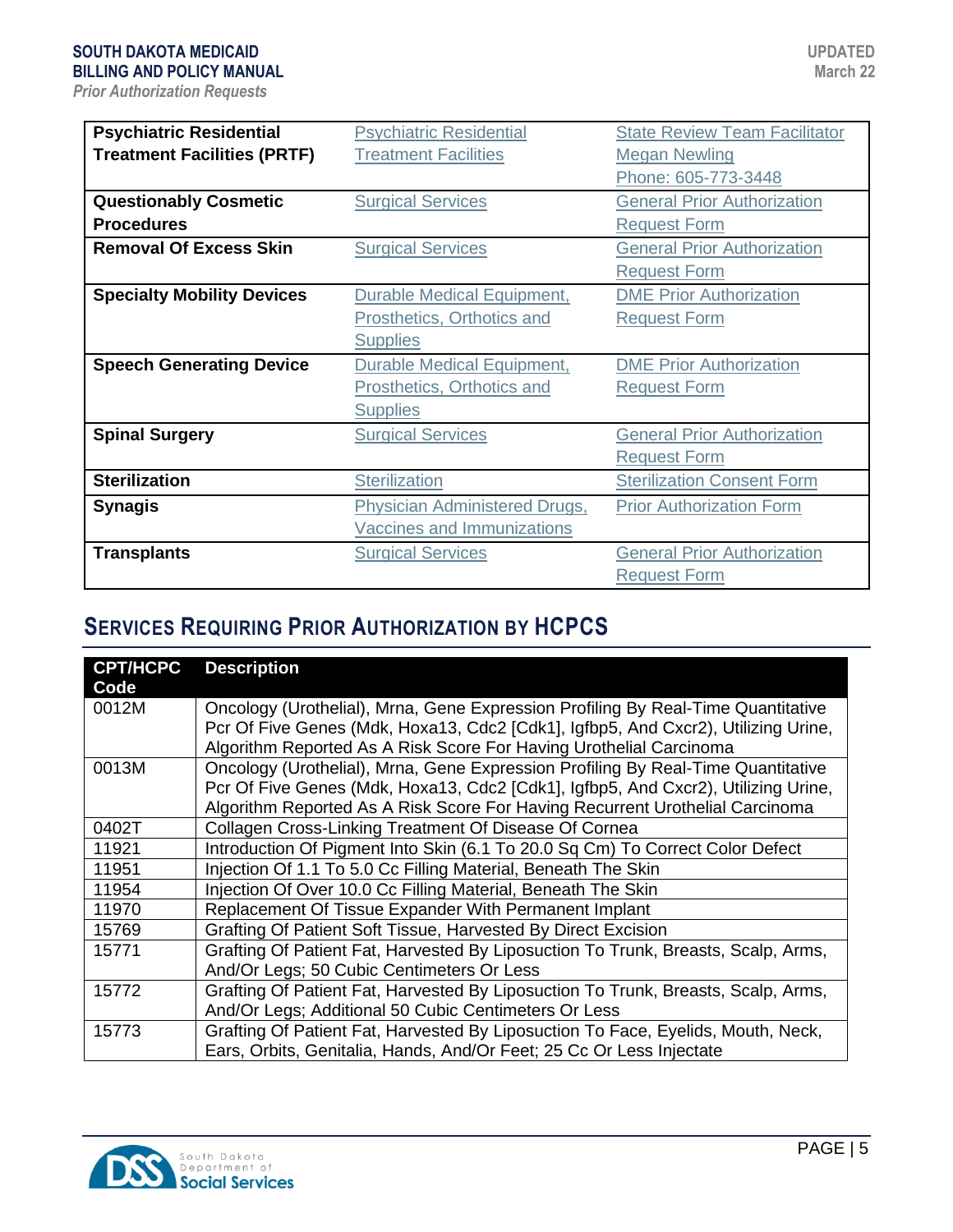| <b>CPT/HCPC</b><br>Code | <b>Description</b>                                                                               |
|-------------------------|--------------------------------------------------------------------------------------------------|
| 15774                   | Grafting Of Patient Fat, Harvested By Liposuction To Face, Eyelids, Mouth, Neck,                 |
|                         | Ears, Orbits, Genitalia, Hands, And/Or Feet; Each Additional 25 Cc Or Less                       |
|                         | Injectate                                                                                        |
| 15788                   | Chemical Peel Of Skin Of Face, Outer Layer                                                       |
| 15789                   | Chemical Peel Of Skin Of Face, Deep Layer                                                        |
| 15823                   | Blepharoplasty, Upper Eyelid; With Excessive Skin Weighting Down Lid                             |
| 15830                   | Excision, Excessive Skin And Subcutaneous Tissue (Includes Lipectomy);                           |
|                         | Abdomen, Infraumbilical Panniculectomy                                                           |
| 15832                   | Excision, Excessive Skin And Subcutaneous Tissue (Including Lipectomy) Thigh                     |
| 15833                   | Excision, Excessive Skin And Subcutaneous Tissue (Including Lipectomy) Leg                       |
| 15834                   | Excision, Excessive Skin And Subcutaneous Tissue (Including Lipectomy) Hip                       |
| 15835                   | Excision, Excessive Skin And Subcutaneous Tissue (Including Lipectomy) Buttock                   |
| 15836                   | Excision, Excessive Skin And Subcutaneous Tissue (Including Lipectomy) Arm                       |
| 15837                   | Excision, Excessive Skin And Subcutaneous Tissue (Including Lipectomy) Forearm                   |
|                         | Or Hand                                                                                          |
| 15838                   | Excision, Excessive Skin And Subcutaneous Tissue (Including Lipectomy)                           |
|                         | <b>Submental Fat Pad</b>                                                                         |
| 15839                   | Excision, Excessive Skin And Subcutaneous Tissue (Including Lipectomy) Other                     |
|                         | Area                                                                                             |
| 15876                   | Suction Assisted Lipectomy; Head And Neck                                                        |
| 15877                   | Suction Assisted Lipectomy; Trunk                                                                |
| 15878                   | Suction Assisted Lipectomy; Upper Extremity                                                      |
| 15879                   | Suction Assisted Lipectomy; Lower Extremity                                                      |
| 19300                   | Mastectomy For Gynecomastia                                                                      |
| 19316                   | Repair For Sagging Of The Breast                                                                 |
| 19318                   | <b>Breast Reduction</b>                                                                          |
| 19325                   | Insertion Of Breast Implant                                                                      |
| 19328                   | Removal Of Intact Breast Implant                                                                 |
| 19330                   | Removal Of Ruptured Breast Implant And Implant Material                                          |
| 19340                   | Immediate Insertion Of Breast Implant On Same Day As Mastectomy                                  |
| 19342                   | Delayed Insertion Of Breast Implant After Mastectomy                                             |
| 19350                   | Nipple/Areola Reconstruction                                                                     |
| 19355                   | Correction Of Inverted Nipples                                                                   |
| 19357                   | Reconstruction Of Breast Using Tissue Expander                                                   |
| 19361                   | Reconstruction Of Breast With Back Muscle Flap                                                   |
| 19364                   | Reconstruction Of Breast With Free Flap                                                          |
| 19367                   | Reconstruction Of Breast With Abdominal Muscle Flap                                              |
| 19368                   | Reconstruction Of Breast With Single-Based Abdominal Muscle Flap                                 |
| 19369                   | Reconstruction Of Breast With Double-Based Abdominal Muscle Flap                                 |
| 19370                   | Surgical Change To Tissue Capsule Surrounding Breast Implant                                     |
| 19371                   | Removal Of Entire Tissue Capsule Surrounding Breast Implant                                      |
| 19380                   | <b>Surgical Change To Reconstructed Breast</b>                                                   |
| 19396                   | Preparation Of Moulage For Custom Breast Implant                                                 |
| 20930                   | Fragmented Donor Bone Graft Or Placement Of Material To Promote Bone Growth<br>For Spine Surgery |
| 20931                   | <b>Structural Donor Bone Graft For Spine Surgery</b>                                             |

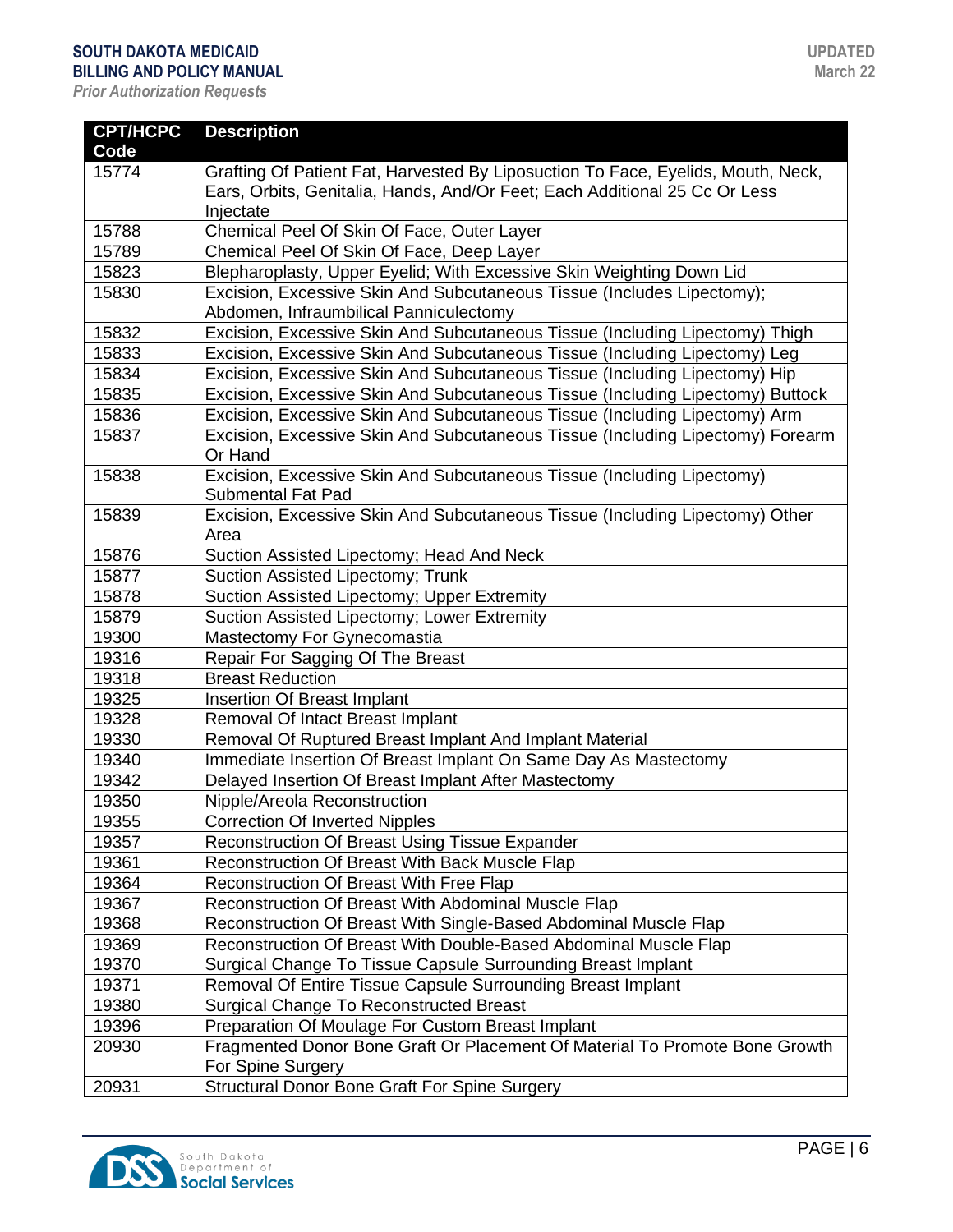| <b>CPT/HCPC</b> | <b>Description</b>                                                                                      |
|-----------------|---------------------------------------------------------------------------------------------------------|
| Code            |                                                                                                         |
| 20936           | Autograft For Spine Surgery Only (Includes Harvesting The Graft); Local (Eg, Ribs,                      |
|                 | Spinous Process, Or Laminar Fragments) Obtained From Same Incision (List                                |
|                 | Separately In Addition To Code For Primary Procedure)                                                   |
| 20939           | Harvest Of Bone Marrow For Spine Surgery Graft                                                          |
| 21137           | <b>Reduction Forehead; Contouring Only</b>                                                              |
| 21138           | Reduction Forehead; Contouring And Application Of Prosthetic Material Or Bone                           |
|                 | <b>Graft (Includes Obtaining Autograft)</b>                                                             |
| 22532           | Fusion Of Middle Spine Bones With Removal Of Disc, Lateral Approach                                     |
| 22533           | Fusion Of Lower Spine Bones With Removal Of Disc, Lateral Approach                                      |
| 22548           | Fusion Of Spine Bones At Base Of Neck, Oral Approach                                                    |
| 22551           | Fusion Of Spine Bones With Removal Of Disc At Upper Spinal Column, Anterior                             |
|                 | Approach, Complex                                                                                       |
| 22552           | Fusion Of Spine Bones With Removal Of Disc In Upper Spinal Column Below                                 |
|                 | Second Vertebra Of Neck, Anterior Approach                                                              |
| 22554           | Fusion Of Spine Bones With Removal Of Disc At Upper Spinal Column, Anterior                             |
|                 | Approach, Simple                                                                                        |
| 22556           | Fusion Of Middle Spine Bones With Removal Of Disc, Anterior Approach                                    |
| 22558           | Fusion Of Spine Bones With Removal Of Disc At Lower Spinal Column, Anterior                             |
|                 | Approach                                                                                                |
| 22585           | Fusion Of Spine Bones With Removal Of Disc, Anterior Approach                                           |
| 22586           | Arthrodesis, Pre-Sacral Interbody Technique, Including Disc Space Preparation,                          |
|                 | Discectomy, With Posterior Instrumentation, With Image Guidance, Includes Bone                          |
|                 | Graft When Performed, L5-S1 Interspace                                                                  |
| 22590           | Fusion Of First Two Upper Spine Bones Of Spinal Column, Posterior Approach                              |
| 22595           | Fusion Of Spine Bones At Skull Base, Posterior Approach                                                 |
| 22600           | Fusion Of Upper Spine Bones, Posterior Or Posterolateral Approach                                       |
| 22610           | Fusion Of Middle Spine Bones, Posterior Or Posterolateral Approach                                      |
| 22612           | Fusion Of Lower Spine Bones, Posterior Or Posterolateral Approach                                       |
| 22614           | Fusion Of Spine Bones, Posterior Or Posterolateral Approach                                             |
| 22630           | Fusion Of Lower Spine Bones With Removal Of Disc, Posterior Approach, Single                            |
|                 | Interspace                                                                                              |
| 22632           | Fusion Of Lower Spine Bones With Removal Of Disc, Posterior Approach, Single                            |
|                 | Interspace, Each Additional Interspace                                                                  |
| 22633           | Fusion Of Lower Spine Bones With Removal Of Disc, Posterior Or Posterolateral                           |
|                 | Approach, Single Interspace And Segment                                                                 |
| 22634           | Fusion Of Lower Spine Bones With Removal Of Disc, Posterior Or Posterolateral                           |
|                 | Approach, Single Interspace And Segment, Each Additional Interspace And                                 |
|                 | Segment                                                                                                 |
| 22800           | Fusion Of Spine Bones For Correction Of Deformity, Posterior Approach, Up To 6                          |
|                 | <b>Vertebral Segments</b>                                                                               |
| 22802           | Fusion Of Spine Bones For Correction Of Deformity, Posterior Approach, 7 To 12                          |
|                 | <b>Vertebral Segments</b>                                                                               |
| 22804           | Fusion Of Spine Bones For Correction Of Deformity, Posterior Approach, 13 Or                            |
| 22808           | More Vertebral Segments<br>Fusion Of Spine Bones For Correction Of Deformity, Anterior Approach, 2 To 3 |
|                 | <b>Vertebral Segments</b>                                                                               |
|                 |                                                                                                         |

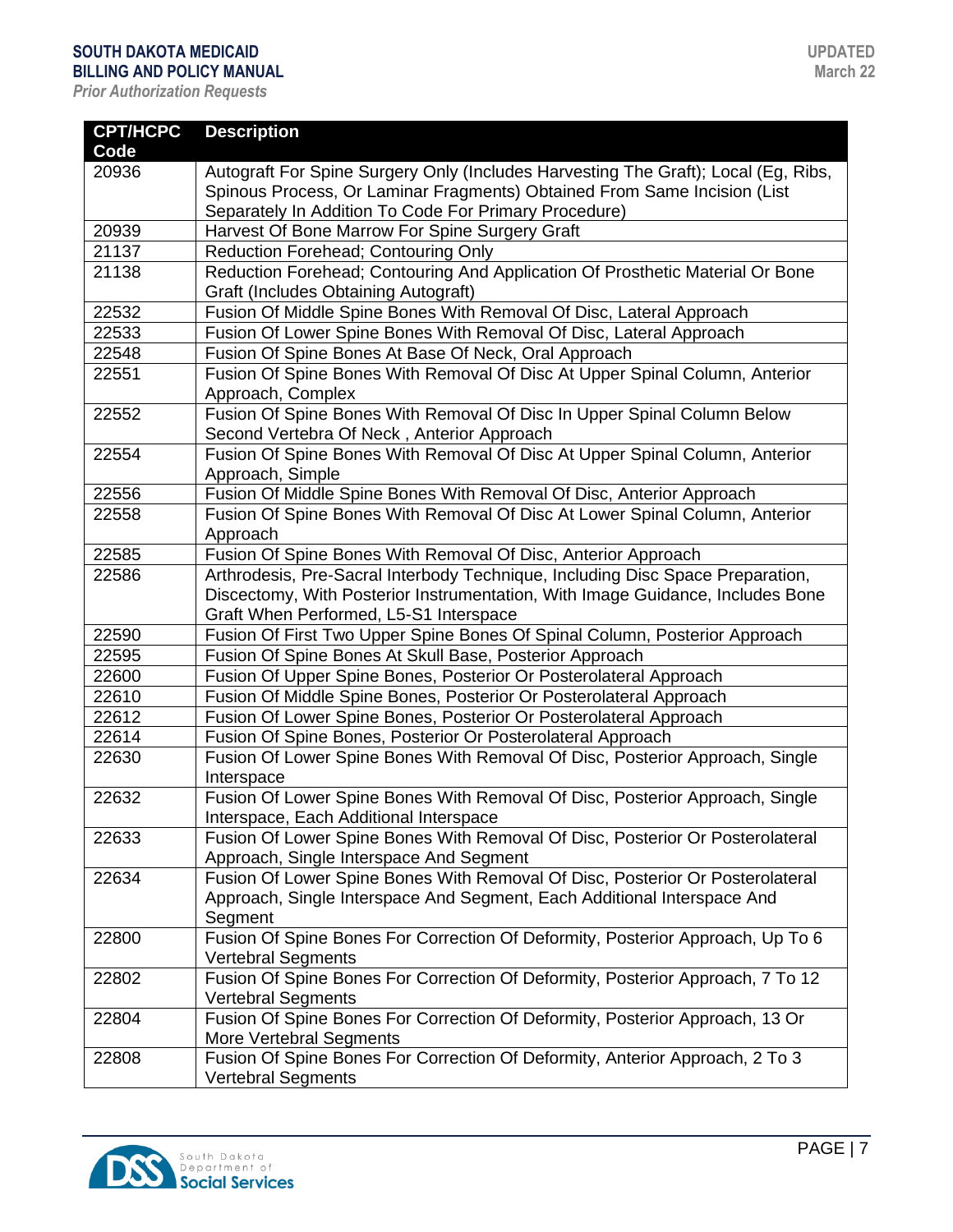| <b>CPT/HCPC</b><br>Code | <b>Description</b>                                                                                                                                                          |
|-------------------------|-----------------------------------------------------------------------------------------------------------------------------------------------------------------------------|
| 22810                   | Fusion Of Spine Bones For Correction Of Deformity, Anterior Approach, 4 To 7<br><b>Vertebral Segments</b>                                                                   |
| 22812                   | Fusion Of Spine Bones For Correction Of Deformity, Anterior Approach, 8 Or More<br><b>Vertebral Segments</b>                                                                |
| 22818                   | Fusion Of Spine Bones For Correction Of Hunchback Deformity, Single Or 2<br>Segments                                                                                        |
| 22819                   | Fusion Of Spine Bones For Correction Of Hunchback Deformity, 3 Or More<br>Segments                                                                                          |
| 22830                   | <b>Exploration Of Spinal Fusion</b>                                                                                                                                         |
| 22840                   | Insertion Of Posterior Spinal Instrumentation At Base Of Neck For Stabilization, 1<br>Interspace                                                                            |
| 22841                   | Internal Spinal Fixation By Wiring Of Spinous Processes (List Separately In<br>Addition To Code For Primary Procedure)                                                      |
| 22842                   | Insertion Of Posterior Spinal Instrumentation For Spinal Stabilization, 3 To 6<br><b>Vertebral Segments</b>                                                                 |
| 22843                   | Insertion Of Posterior Spinal Instrumentation For Spinal Stabilization, 7 To 12<br><b>Vertebral Segments</b>                                                                |
| 22844                   | Insertion Of Posterior Spinal Instrumentation For Spinal Stabilization, 13 Or More<br><b>Vertebral Segments</b>                                                             |
| 22845                   | Insertion Of Anterior Spinal Instrumentation For Spinal Stabilization, 2 To 3<br><b>Vertebral Segments</b>                                                                  |
| 22846                   | Insertion Of Anterior Spinal Instrumentation For Spinal Stabilization, 4 To 7<br><b>Vertebral Segments</b>                                                                  |
| 22847                   | Insertion Of Anterior Spinal Instrumentation For Spinal Stabilization, 8 Or More<br><b>Vertebral Segments</b>                                                               |
| 22848                   | Pelvic Fixation (Attachment Of Caudal End Of Instrumentation To Pelvic Bony<br>Structures) Other Than Sacrum (List Separately In Addition To Code For Primary<br>Procedure) |
| 22849                   | <b>Reinsertion Of Spinal Fixation Device</b>                                                                                                                                |
| 22850                   | Removal Of Posterior Nonsegmental Spinal Instrumentation                                                                                                                    |
| 22852                   | Removal Of Posterior Segmental Spinal Instrumentation                                                                                                                       |
| 22855                   | Removal Of Anterior Instrumentation (Eg, Dwyer Device)                                                                                                                      |
| 22856                   | Insertion Of Artificial Upper Spine Disc, Anterior Approach                                                                                                                 |
| 22857                   | Insertion Of Artificial Lower Spine Disc, Anterior Approach                                                                                                                 |
| 22858                   | Insertion Of Artificial Upper Spine Disc Anterior Approach                                                                                                                  |
| 22859                   | Insertion Of Device Into Gap Left By Removal Of Part Of Vertebra                                                                                                            |
| 22861                   | Revision With Replacement Of Artificial Upper Spine Disc                                                                                                                    |
| 22862                   | Revision With Replacement Of Artificial Lower Spine Disc                                                                                                                    |
| 22864                   | Revision Of Artificial Upper Spine Disc, Cervical                                                                                                                           |
| 22865                   | Revision Of Artificial Lower Spine Disc, Lumbar                                                                                                                             |
| 22867                   | Insertion Of Stabilizing Or Separating Device Into Lower Spine At Single Level With<br>Open Decompression                                                                   |
| 22868                   | Insertion Of Stabilizing Or Separating Device Into Lower Spine At Additional Level<br>With Open Decompression                                                               |
| 22869                   | Insertion Of Stabilizing Or Separating Device Into Lower Spine At Single Level                                                                                              |
| 22870                   | Insertion Of Stabilizing Or Separating Device Into Lower Spine At Second Level                                                                                              |
| 22899                   | Unlisted Procedure, Spine                                                                                                                                                   |

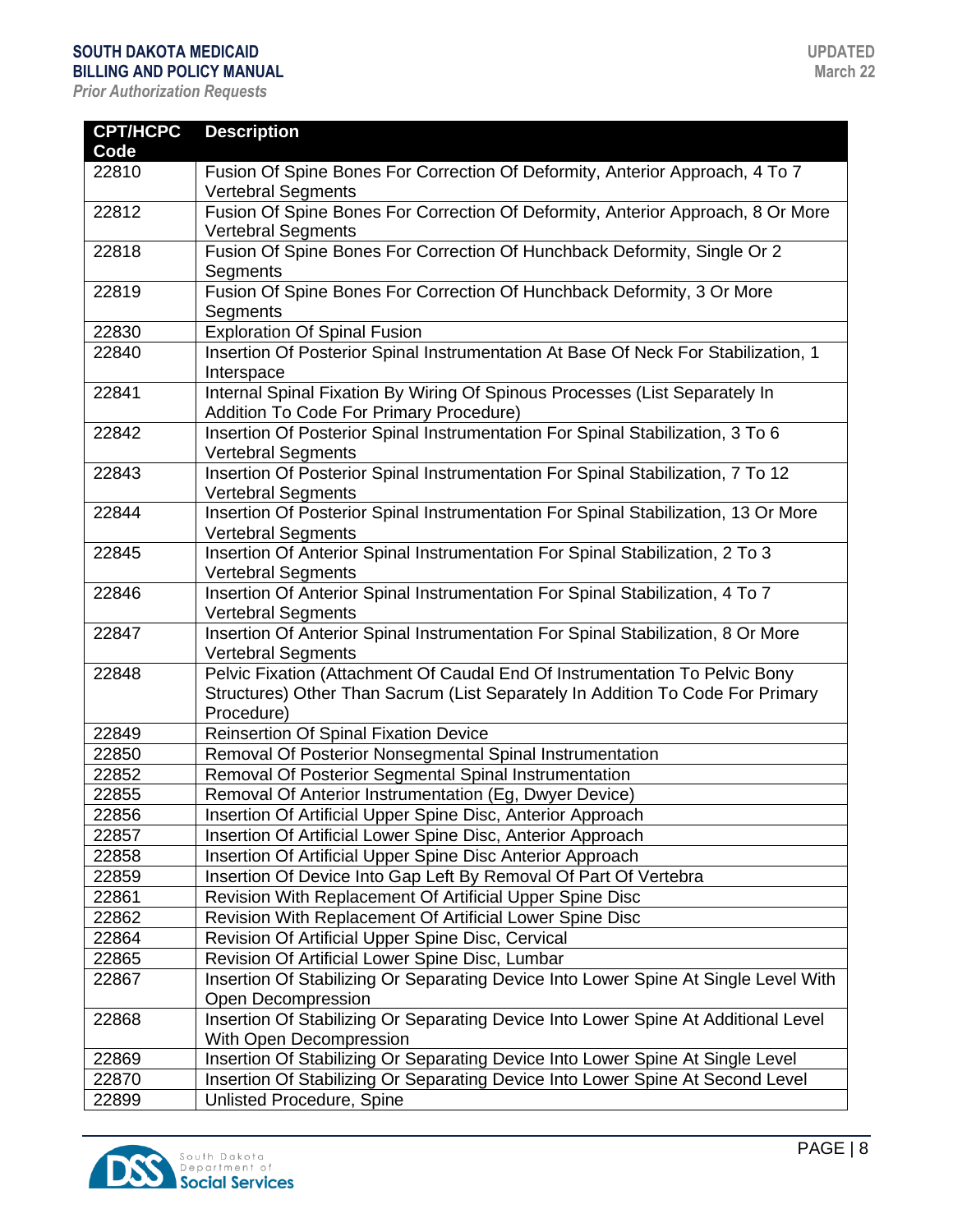| <b>CPT/HCPC</b> | <b>Description</b>                                                                                          |
|-----------------|-------------------------------------------------------------------------------------------------------------|
| Code            |                                                                                                             |
| 30468           | Repair Of Collapsed Nostril Using Implant In Side Of Nose                                                   |
| 31298           | Dilation Of Sphenoid And Frontal Sinus In The Nose Using An Endoscope                                       |
| 32850           | Donor Pneumonectomy (Including Cold Preservation), From Cadaver Donor                                       |
| 32851           | Lung Transplant, Single; Without Cardiopulmonary Bypass                                                     |
| 32852           | Lung Transplant, Single; With Cardiopulmonary Bypass                                                        |
| 32853           | Lung Transplant, Double (Bilateral Sequential Or En Bloc); Without                                          |
|                 | Cardiopulmonary Bypass                                                                                      |
| 32854           | Lung Transplant, Double (Bilateral Sequential Or En Bloc); With Cardiopulmonary                             |
|                 | <b>Bypass</b>                                                                                               |
| 33927           | <b>Implantation Of Artificial Heart</b>                                                                     |
| 33928           | <b>Replacement Of Artificial Heart</b>                                                                      |
| 33935           | Heart-Lung Transplant With Recipient Cardiectomy-Pneumonectomy                                              |
| 33945           | Heart Transplant, With Or Without Recipient Cardiectomy                                                     |
| 36465           | Injection Of Chemical Agent Into Single Incompetent Vein Of Leg Using Ultrasound                            |
|                 | Guidance                                                                                                    |
| 36466           | Injection Of Chemical Agent Into Multiple Incompetent Veins Of Same Leg Using                               |
|                 | <b>Ultrasound Guidance</b>                                                                                  |
| 36468           | Injection Of Chemical Agent Into Spider Veins Of Arm, Leg, Or Trunk                                         |
| 36470           | Injection Of Chemical Agent Into Single Incompetent Vein                                                    |
| 36471           | Injection Of Chemical Agent Into Multiple Incompetent Veins Of One Leg                                      |
| 36475           | Destruction Of Insufficient Vein Of Arm Or Leg, Accessed Through The Skin                                   |
| 36476           | Radiofrequency Destruction Of Insufficient Vein Of Arm Or Leg, Accessed Through                             |
|                 | The Skin Using Imaging Guidance                                                                             |
| 36478           | Laser Destruction Of Incompetent Vein Of Arm Or Leg Using Imaging Guidance,                                 |
|                 | <b>Accessed Through The Skin</b>                                                                            |
| 36479           | Laser Destruction Of Insufficient Vein Of Arm Or Leg, Accessed Through The Skin                             |
|                 | <b>Using Imaging Guidance</b>                                                                               |
| 36482           | Chemical Destruction Of Incompetent Vein Of Arm Or Leg, Accessed Through The                                |
| 36483           | Skin Using Imaging Guidance<br>Chemical Destruction Of Incompetent Vein Of Arm Or Leg, Accessed Through The |
|                 | Skin Using Imaging Guidance, Subsequent Vein(S)                                                             |
| 36516           | Mechanical Separation Of Plasma And Abnormal Antibodies From Blood                                          |
| 37718           | Ligation, Division, And Stripping, Short Saphenous Vein                                                     |
| 37722           | Ligation, Division, And Stripping, Long (Greater) Saphenous Veins From                                      |
|                 | Saphenofemoral Junction To Knee Or Below                                                                    |
| 37735           | Ligation And Division And Complete Stripping Of Long Or Short Saphenous Veins                               |
|                 | With Radical Excision Of Ulcer And Skin Graft And/Or Interruption Of                                        |
|                 | Communicating Veins Of Lower Leg, With Excision Of Deep Fascia                                              |
| 37760           | Tying Of Varicose Veins In One Leg, Open Procedure, Radical                                                 |
| 37761           | Tying Of Varicose Veins In One Leg, Open Procedure, Simple                                                  |
| 37765           | Multiple Incisions For Removal Of Varicose Veins Of Arm Or Leg, 10-20 Incisions                             |
| 37766           | Multiple Incisions For Removal Of Varicose Veins Of Arm Or Leg, Greater Than 20                             |
|                 | Incisions                                                                                                   |
| 37780           | Tying And Incision Leg Vein, Short Saphenous Vein                                                           |
| 37785           | Ligation, Division, And/Or Excision Of Recurrent Or Secondary Varicose Veins                                |
|                 | (Clusters), One Leg                                                                                         |

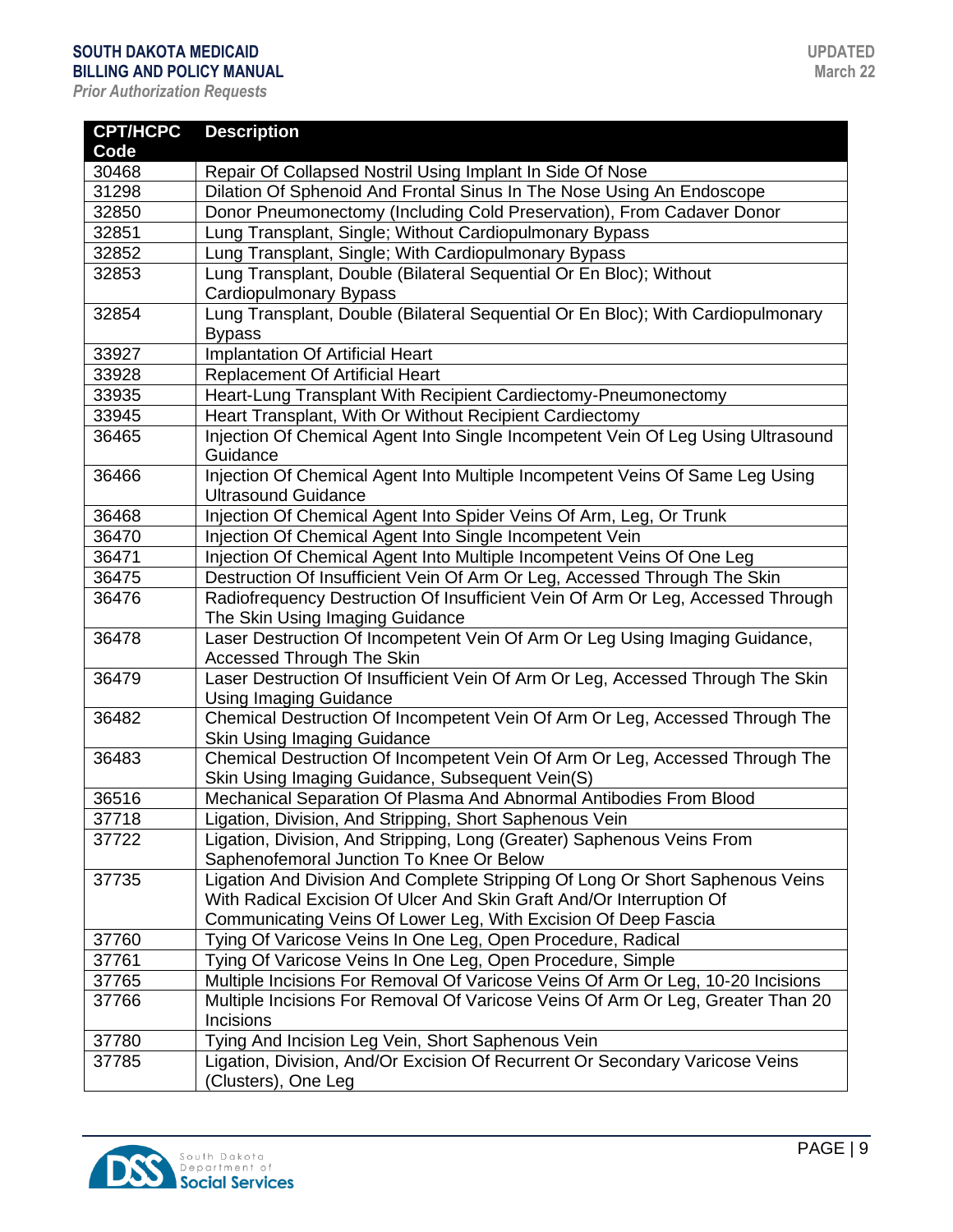| <b>CPT/HCPC</b> | <b>Description</b>                                                                                     |
|-----------------|--------------------------------------------------------------------------------------------------------|
| Code            |                                                                                                        |
| 38205           | Blood-Derived Hematopoietic Progenitor Cell Harvesting For Transplantation, Per                        |
|                 | Collection; Allogenic                                                                                  |
| 38206           | Blood-Derived Hematopoietic Progenitor Cell Harvesting For Transplantation, Per                        |
|                 | Collection; Autologous                                                                                 |
| 38230           | Harvesting Of Donor Bone Marrow For Transplantation                                                    |
| 38240           | Transplantation Of Donor Stem Cells, Per Donor                                                         |
| 38241           | <b>Transplantation Of Patient-Derived Stem Cells</b>                                                   |
| 38242           | Transplantation Of Donor White Cells (Lymphocytes)                                                     |
| 43633           | Gastrectomy, Partial, Distal; With Roux-En-Y Reconstruction                                            |
| 43644           | Laparoscopy, Surgical, Gastric Restrictive Procedure; With Gastric Bypass And                          |
|                 | Roux-En-Y Gastroenterostomy (Roux Limb 150 Cm Or Less)                                                 |
| 43645           | Laparoscopy, Surgical, Gastric Restrictive Procedure; With Gastric Bypass And                          |
|                 | Small Intestine Reconstruction To Limit Absorption                                                     |
| 43647           | Laparoscopy, Surgical; Implantation Or Replacement Of Gastric Neurostimulator                          |
|                 | Electrodes, Antrum                                                                                     |
| 43648           | Laparoscopy, Surgical; Revision Or Removal Of Gastric Neurostimulator                                  |
|                 | Electrodes, Antrum                                                                                     |
| 43659           | Unlisted Laparoscopy Procedure, Stomach                                                                |
| 43770           | Laparoscopy, Surgical, Gastric Restrictive Procedure; Placement Of Adjustable                          |
|                 | Gastric Restrictive Device (Eg, Gastric Band And Subcutaneous Port Components)                         |
| 43771           | Laparoscopy, Surgical, Gastric Restrictive Procedure; Revision Of Adjustable                           |
|                 | Gastric Restrictive Device Component Only                                                              |
| 43772           | Laparoscopy, Surgical, Gastric Restrictive Procedure; Removal Of Adjustable                            |
|                 | <b>Gastric Restrictive Device Component Only</b>                                                       |
| 43773           | Laparoscopy, Surgical, Gastric Restrictive Procedure; Removal And Replacement                          |
|                 | Of Adjustable Gastric Restrictive Device Component Only                                                |
| 43774           | Laparoscopy, Surgical, Gastric Restrictive Procedure; Removal Of Adjustable                            |
|                 | Gastric Restrictive Device And Subcutaneous Port Components                                            |
| 43775           | Laparoscopy, Surgical, Gastric Restrictive Procedure; Longitudinal Gastrectomy                         |
| 43842           | (le, Sleeve Gastrectomy)<br>Gastric Restrictive Procedure, Without Gastric Bypass, For Morbid Obesity; |
|                 | <b>Vertical-Banded Gastroplasty</b>                                                                    |
| 43843           | Gastric Restrictive Procedure, Without Gastric Bypass, For Morbid Obesity; Other                       |
|                 | Than Vertical-Banded Gastroplasty                                                                      |
| 43845           | Partial Removal Of Stomach, With Partial Gastrectomy                                                   |
| 43846           | Partial Removal Of Stomach, With Gastroenterostomy                                                     |
| 43847           | Partial Removal Of Stomach, With Small Intestine Repair                                                |
| 43848           | Revision Of Upper Stomach Bypass, Open Procedure                                                       |
| 43850           | Revision Of Gastroduodenal Anastomosis (Gastroduodenostomy) With                                       |
|                 | Reconstruction; Without Vagotomy                                                                       |
| 43881           | Replacement Of Stimulator Electrodes In Upper Stomach, Open Procedure                                  |
| 43882           | Removal Of Stimulator Electrodes In Upper Stomach, Open Procedure                                      |
| 43886           | Revision Of Port Beneath Skin For Saline Injection Into Stomach Banding Device,                        |
|                 | Open Procedure                                                                                         |
| 43887           | Removal Of Port Beneath Skin For Saline Injection Into Stomach Banding Device,                         |
|                 | Open Procedure                                                                                         |

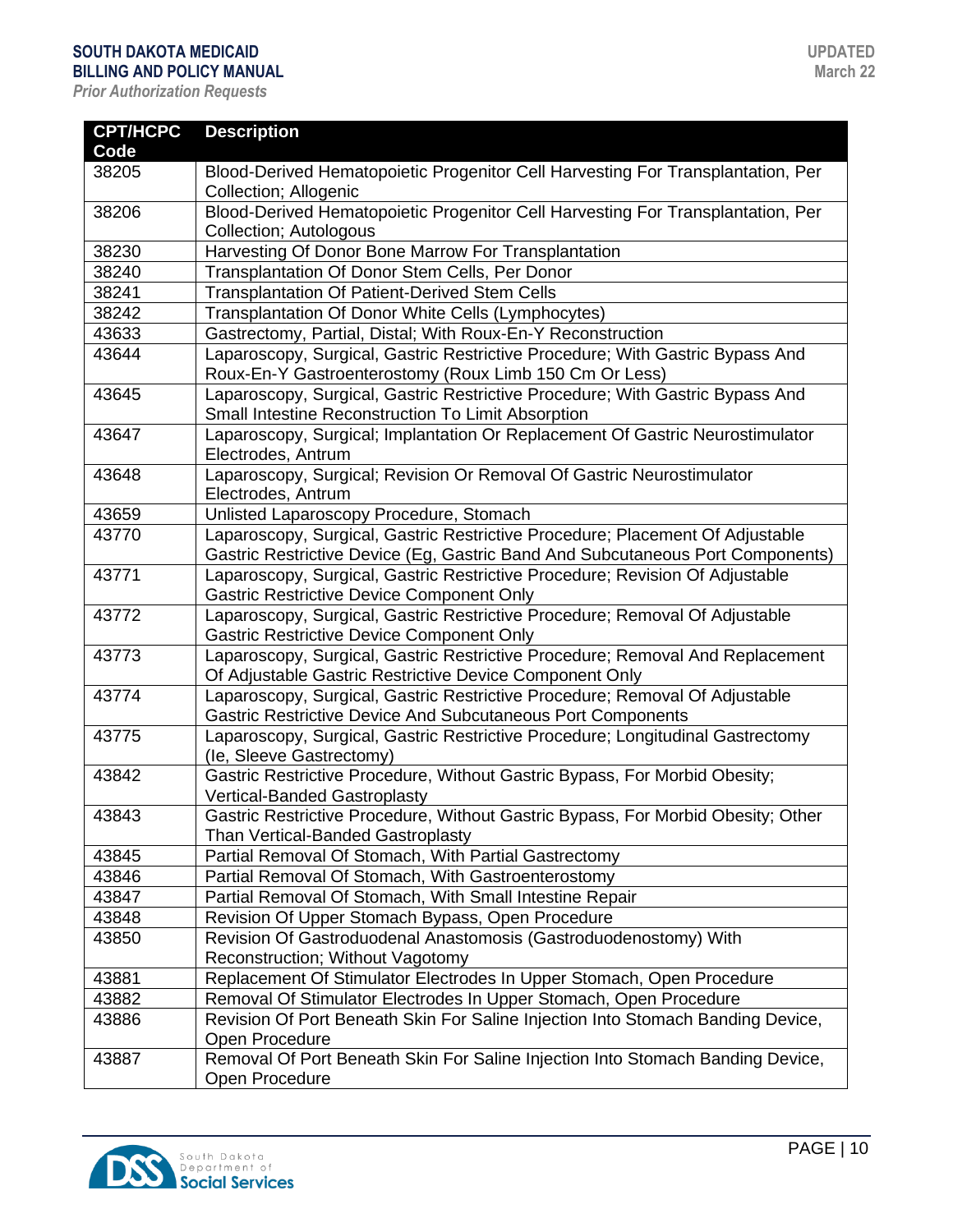| <b>CPT/HCPC</b><br>Code | <b>Description</b>                                                                                                                                                                                                                                               |
|-------------------------|------------------------------------------------------------------------------------------------------------------------------------------------------------------------------------------------------------------------------------------------------------------|
| 43888                   | Replacement Of Port Beneath Skin For Saline Injection Into Stomach Banding                                                                                                                                                                                       |
|                         | Device, Open Procedure                                                                                                                                                                                                                                           |
| 44133                   | Partial Removal Of Donor Small Bowel For Transplantation, Open Procedure                                                                                                                                                                                         |
| 44136                   | Intestinal Allotransplantation; From Living Donor                                                                                                                                                                                                                |
| 47135                   | Transplantation Of Donor Liver To Anatomic Position                                                                                                                                                                                                              |
| 48160                   | Pancreatectomy, Total Or Subtotal, With Autologous Transplantation Of Pancreas                                                                                                                                                                                   |
|                         | Or Pancreatic Islet Cells                                                                                                                                                                                                                                        |
| 48550                   | Donor Pancreatectomy (Including Cold Preservation), With Or Without Duodenal<br>Segment For Transplantation                                                                                                                                                      |
| 48551                   | Backbench Standard Preparation Of Cadaver Donor Pancreas Allograft Prior To<br>Transplantation, Including Dissection Of Allograft From Surrounding Soft Tissues,<br>Splenectomy, Duodenotomy, Ligation Of Bile Duct, Ligation Of Mesenteric Vessels,<br>And Y-Gr |
| 48552                   | Preparation Of Donor Pancreas For Transplantation, Each                                                                                                                                                                                                          |
| 48554                   | <b>Transplantation Of Pancreatic Allograft</b>                                                                                                                                                                                                                   |
| 48556                   | Removal Of Transplanted Pancreatic Allograft                                                                                                                                                                                                                     |
| 48999                   | Unlisted Procedure, Pancreas                                                                                                                                                                                                                                     |
| 56805                   | <b>Clitoroplasty For Intersex State</b>                                                                                                                                                                                                                          |
| 61885                   | Insertion Or Replacement Of Brain Neurostimulator Generator Or Receiver With<br><b>Connection To A Single Electrode</b>                                                                                                                                          |
| 61886                   | Insertion Or Replacement Of Brain Neurostimulator Generator Or Receiver With<br><b>Connection To Multiple Electrodes</b>                                                                                                                                         |
| 63001                   | Laminectomy With Exploration And/Or Decompression Of Spinal Cord And/Or<br>Cauda Equina, Without Facetectomy, Foraminotomy Or Diskectomy, (Eg, Spinal<br>Stenosis), One Or Two Vertebral Segments; Cervical                                                      |
| 63003                   | Partial Removal Of Spinal Bone With Exploration And/Or Decompression Of Spinal<br>Cord In Upper Back                                                                                                                                                             |
| 63005                   | Partial Removal Of Spinal Bone With Exploration And/Or Decompression Of Spinal<br>Cord In Lower Back                                                                                                                                                             |
| 63011                   | Laminectomy For Decompression Of Spinal Cord And/Or Cauda Equina, One Or<br>Two Segments; Sacral                                                                                                                                                                 |
| 63012                   | Laminectomy With Removal Of Abnormal Facets And/Or Pars Inter-Articularis With<br>Decompression Of Cauda Equina And Nerve Roots For Spondylolisthesis, Lumbar<br>(Gill Type Procedure)                                                                           |
| 63015                   | Laminectomy With Exploration And/Or Decompression Of Spinal Cord And/Or<br>Cauda Equina, Without Facetectomy, Foraminotomy Or Diskectomy, (Eg, Spinal<br>Stenosis), More Than 2 Vertebral Segments; Cervical                                                     |
| 63016                   | Partial Removal Of Bone And/Or Release Of Middle Spinal Cord Or Spinal Nerves,<br>More Than 2 Vertebral Segments                                                                                                                                                 |
| 63017                   | Partial Removal Of Bone And/Or Release Of Lower Spinal Cord Or Spinal Nerves,<br>More Than 2 Vertebral Segments                                                                                                                                                  |
| 63020                   | Laminotomy (Hemilaminectomy), With Decompression Of Nerve Root(S), Including<br>Partial Facetectomy, Foraminotomy And/Or Excision Of Herniated Intervertebral<br>Disc; 1 Interspace, Cervical                                                                    |
| 63030                   | Laminotomy (Hemilaminectomy), With Decompression Of Nerve Root(S), Including<br>Partial Facetectomy, Foraminotomy And/Or Excision Of Herniated Intervertebral<br>Disc; 1 Interspace, Lumbar                                                                      |

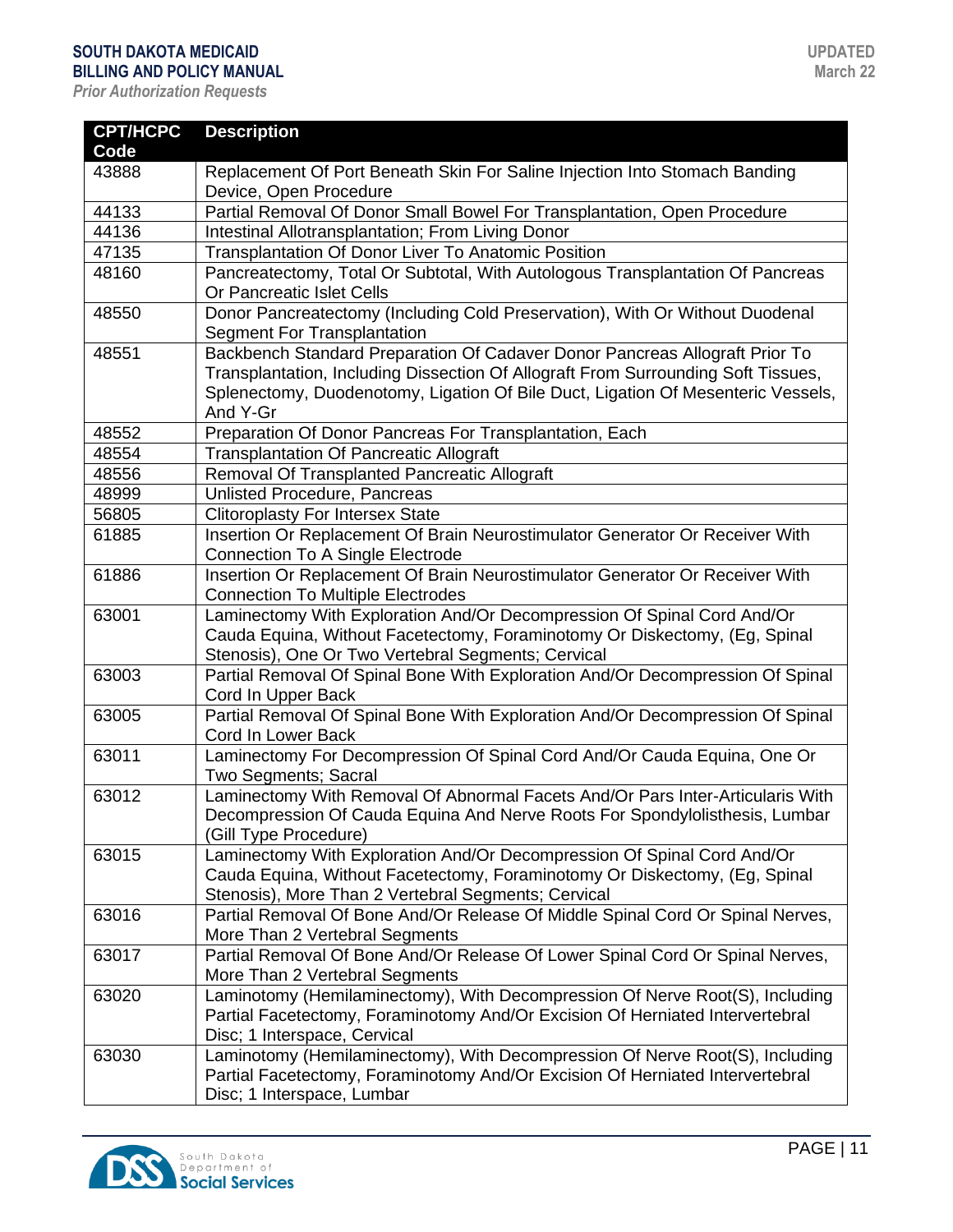| <b>CPT/HCPC</b> | <b>Description</b>                                                                                                                                    |
|-----------------|-------------------------------------------------------------------------------------------------------------------------------------------------------|
| Code            |                                                                                                                                                       |
| 63035           | Laminotomy (Hemilaminectomy), With Decompression Of Nerve Root(S), Including                                                                          |
|                 | Partial Facetectomy, Foraminotomy And/Or Excision Of Herniated Intervertebral                                                                         |
|                 | Disc; Each Additional Interspace, Cervical Or Lumbar (List Separately In Addition                                                                     |
|                 | To Code For Primary                                                                                                                                   |
| 63040           | Re-Exploration Of Spine Repair With Release Of Upper Spinal Cord Or Nerves,                                                                           |
|                 | Single Interspace                                                                                                                                     |
| 63042           | Re-Exploration Of Spine Repair With Release Of Lower Spinal Cord Or Nerves,                                                                           |
|                 | Single Interspace                                                                                                                                     |
| 63043           | Re-Exploration Of Spine Repair With Release Of Upper Spinal Cord Or Nerves,                                                                           |
|                 | Each Additional Cervical Interspace                                                                                                                   |
| 63044           | Re-Exploration Of Spine Repair With Release Of Lower Spinal Cord Or Nerves,                                                                           |
|                 | Each Additional Lumbar Interspace                                                                                                                     |
| 63045           | Laminectomy, Facetectomy And Foraminotomy (Unilateral Or Bilateral With                                                                               |
|                 | Decompression Of Spinal Cord, Cauda Equina And/Or Nerve Root(S), (Eg, Spinal                                                                          |
|                 | Or Lateral Recess Stenosis), Single Vertebral Segment; Cervical                                                                                       |
| 63046           | Partial Removal Of Middle Spine Bone With Release Of Spinal Cord And/Or                                                                               |
|                 | Nerves, Mid Back (Thoracic) Area                                                                                                                      |
| 63047           | Partial Removal Of Middle Spine Bone With Release Of Spinal Cord And/Or                                                                               |
|                 | Nerves, Lower Back (Lumbar) Area                                                                                                                      |
| 63048           | Laminectomy, Facetectomy And Foraminotomy (Unilateral Or Bilateral With                                                                               |
|                 | Decompression Of Spinal Cord, Cauda Equina And/Or Nerve Root(S), (Eg, Spinal                                                                          |
|                 | Or Lateral Recess Stenosis)), Single Vertebral Segment; Each Additional Segment,                                                                      |
|                 | Cervical, Thoracic, Or Lumba                                                                                                                          |
| 63050           | Laminoplasty, Cervical, With Decompression Of The Spinal Cord, Two Or More                                                                            |
|                 | Vertebral Segments;                                                                                                                                   |
| 63051           | Reconstruction Of Bone Around Spinal Canal With Release Of Spinal Cord, With                                                                          |
|                 | <b>Bone Reconstruction</b>                                                                                                                            |
| 63055           | Release Of Middle Spinal Cord And/Or Nerves                                                                                                           |
| 63056           | Transpedicular Approach With Decompression Of Spinal Cord, Equina And/Or<br>Nerve Root(S) (Eg, Herniated Intervertebral Disk), Single Segment; Lumbar |
|                 | (Including Transfacet, Or Lateral Extraforaminal Approach) (Eg, Far Lateral                                                                           |
|                 | Herniated Intervertebral Disk)                                                                                                                        |
| 63057           | Transpedicular Approach With Decompression Of Spinal Cord, Equina And/Or                                                                              |
|                 | Nerve Root(S) (Eg, Herniated Intervertebral Disk), Single Segment; Each Additional                                                                    |
|                 | Segment, Thoracic Or Lumbar (List Separately In Addition To Code For Primary                                                                          |
|                 | Procedure)                                                                                                                                            |
| 63064           | Release Of Middle Spinal Cord Or Nerves, Costovertebral Approach, Single                                                                              |
|                 | Segment                                                                                                                                               |
| 63066           | Release Of Middle Spinal Cord Or Nerves, Costovertebral Approach, Each                                                                                |
|                 | <b>Additional Segment</b>                                                                                                                             |
| 63075           | Removal Of Upper Spine Disc And Release Of Spinal Cord And/Or Nerves, Single                                                                          |
|                 | Interspace                                                                                                                                            |
| 63076           | Removal Of Upper Spine Disc And Release Of Spinal Cord And/Or Nerves, Each                                                                            |
|                 | Additional Interspace                                                                                                                                 |
| 63077           | Removal Of Middle Spine Disc And Release Of Spinal Cord And/Or Nerves, Single                                                                         |
|                 | Interspace                                                                                                                                            |

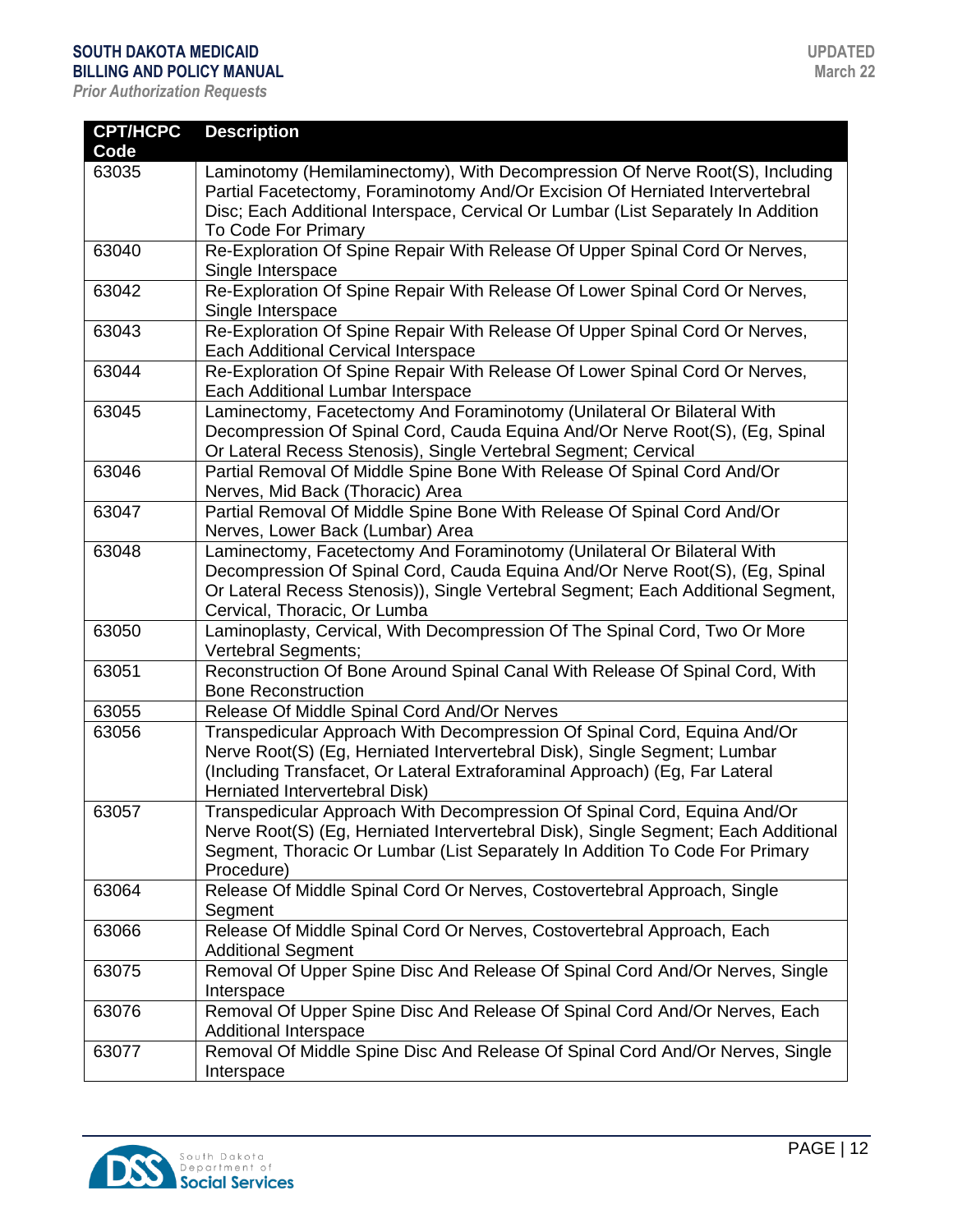| <b>CPT/HCPC</b> | <b>Description</b>                                                                                                  |
|-----------------|---------------------------------------------------------------------------------------------------------------------|
| Code            |                                                                                                                     |
| 63078           | Removal Of Middle Spine Disc And Release Of Spinal Cord And/Or Nerves, Each                                         |
|                 | <b>Additional Interspace</b>                                                                                        |
| 63185           | Removal Of Spine Bone With Severing Of Nerve Roots, 1 Or 2 Segments                                                 |
| 63190           | Removal Of Spine Bone With Severing Of Nerve Roots, More Than 2 Segments                                            |
| 63191           | Laminectomy With Section Of Spinal Accessory Nerve                                                                  |
| 63194           | Removal Of Spine Bone With Incision Of One Upper Spinal Cord Tract                                                  |
| 63195           | Removal Of Spine Bone With Incision Of One Middle Spinal Cord Tract                                                 |
| 63196           | Removal Of Spine Bone With Incision Of Both Upper Spinal Cord Tracts                                                |
| 63197           | Removal Of Spine Bone With Incision Of Both Middle Spinal Cord Tracts                                               |
| 63198           | Removal Of Spine Bone With Incision Of Upper Spinal Cord, 2 Stages Within 14<br>Days                                |
| 63199           | Removal Of Spine Bone With Incision Of Middle Spinal Cord, 2 Stages Within 14<br>Days                               |
| 63200           | Laminectomy, With Release Of Tethered Spinal Cord, Lumbar                                                           |
| 63650           | Implantation Of Spinal Neurostimulator Electrodes, Accessed Through The Skin                                        |
| 63655           | Laminectomy For Implantation Of Neurostimulator Electrodes, Plate/Paddle,<br>Epidural                               |
| 63685           | Insertion Or Replacement Of Spinal Neurostimulator Pulse Generator Or Receiver,<br>Direct Or Inductive Coupling     |
| 64561           | Insertion Of Sacral Nerve Neurostimulator Electrodes, Accessed Through The Skin                                     |
| 64568           | Incision For Implantation Of Cranial Nerve (Eg, Vagus Nerve) Neurostimulator<br>Electrode Array And Pulse Generator |
| 64575           | Incision For Implantation Of Neurostimulator Electrode Array; Peripheral Nerve<br>(Excludes Sacral Nerve)           |
| 64581           | Incision For Implantation Of Neurostimulator Electrode Array; Sacral Nerve<br>(Transforaminal Placement)            |
| 64590           | Insertion Or Replacement Of Peripheral Neurostimulator Pulse Generator Or<br>Receiver, Direct Or Inductive Coupling |
| 64595           | Revision Or Removal Of Peripheral Neurostimulator Pulse Generator Or Receiver                                       |
| 69300           | Otoplasty, Protruding Ear, With Or Without Size Reduction                                                           |
| 69930           | Cochlear Device Implantation, With Or Without Mastoidectomy                                                         |
| 81161           | Gene Analysis (Dystrophin)                                                                                          |
| 81162           | Gene Analysis (Breast Cancer 1 And 2) Of Full Sequence And Analysis For<br><b>Duplication Or Deletion Variants</b>  |
| 81163           | Gene Analysis (Breast Cancer 1 And 2) Of Full Sequence                                                              |
| 81164           | Gene Analysis (Breast Cancer 1 And 2) For Duplication Or Deletion Variants                                          |
| 81165           | Gene Analysis (Breast Cancer 1) Of Full Sequence                                                                    |
| 81166           | Gene Analysis (Breast Cancer 1) For Duplication Or Deletion Variants                                                |
| 81167           | Gene Analysis (Breast Cancer 2) For Duplication Or Deletion Variants                                                |
| 81171           | Gene Analysis (Fragile X Mental Retardation 2) For Abnormal Alleles                                                 |
| 81172           | Gene Analysis (Fragile X Mental Retardation 2) For Characterization Of Alleles                                      |
| 81173           | Gene Analysis (Androgen Receptor) Of Full Sequence                                                                  |
| 81174           | Gene Analysis (Androgen Receptor) For Known Familial Variant                                                        |
| 81177           | Gene Analysis (Atropin 1) For Abnormal Alleles                                                                      |
| 81178           | Gene Analysis (Ataxin 1) For Abnormal Alleles                                                                       |
| 81179           | Gene Analysis (Ataxin 2) For Abnormal Alleles                                                                       |
| 81180           | Gene Analysis (Ataxin 3) For Abnormal Alleles                                                                       |

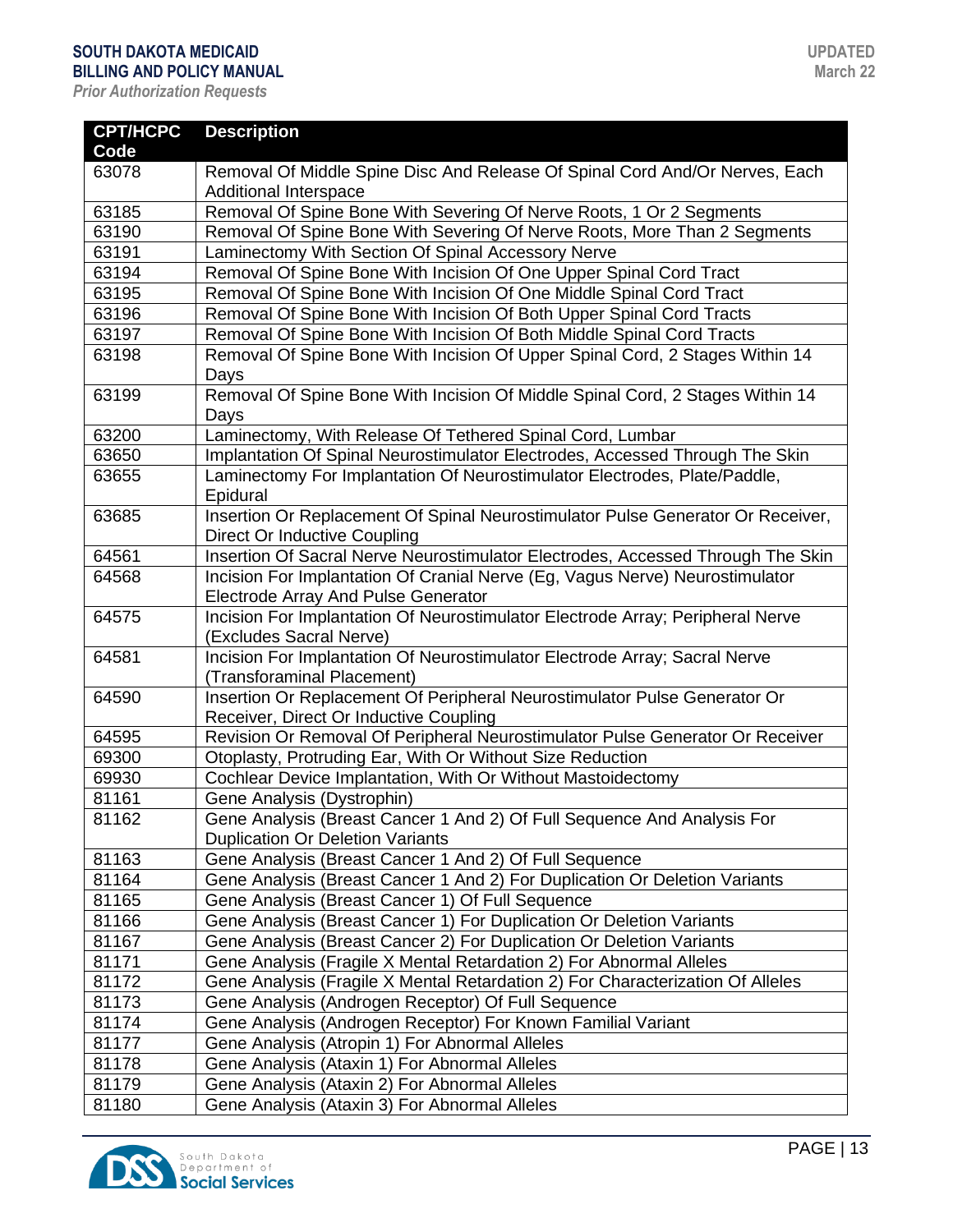### **SOUTH DAKOTA MEDICAID**

**BILLING AND POLICY MANUAL** *Prior Authorization Requests*

| <b>CPT/HCPC</b> | <b>Description</b>                                                                                                                                 |
|-----------------|----------------------------------------------------------------------------------------------------------------------------------------------------|
| Code            |                                                                                                                                                    |
| 81181           | Gene Analysis (Ataxin 7) For Abnormal Alleles                                                                                                      |
| 81182           | Gene Analysis (Ataxin 8 Opposite Strand [Non-Protein Coding]) For Abnormal                                                                         |
|                 | Alleles                                                                                                                                            |
| 81183           | Gene Analysis (Ataxin 10) For Abnormal Alleles                                                                                                     |
| 81184           | Gene Analysis (Calcium Voltage-Gated Channel Subunit Alpha1 A) For Abnormal                                                                        |
|                 | Alleles                                                                                                                                            |
| 81185           | Gene Analysis (Calcium Voltage-Gated Channel Subunit Alpha1 A) Of Full<br>Sequence                                                                 |
| 81186           | Gene Analysis (Calcium Voltage-Gated Channel Subunit Alpha1 A) For Known<br><b>Familial Variant</b>                                                |
| 81187           | Gene Analysis (Cch-Type Zinc Finger Nucleic Acid Binding Protein) For Abnormal<br><b>Alleles</b>                                                   |
| 81188           | Gene Analysis (Cystatin B) For Abnormal Alleles                                                                                                    |
| 81189           | Gene Analysis (Cystatin B) Of Full Sequence                                                                                                        |
| 81190           | Gene Analysis (Cystatin B) For Known Familial Variants                                                                                             |
| 81191           | Gene Analysis (Neurotrophic Receptor Tyrosine Kinase 1) Translocation Analysis                                                                     |
| 81192           | Gene Analysis (Neurotrophic Receptor Tyrosine Kinase 2) Translocation Analysis                                                                     |
| 81193           | Gene Analysis (Neurotrophic Receptor Tyrosine Kinase 3) Translocation Analysis                                                                     |
| 81194           | Gene Analysis (Neurotrophic Receptor Tyrosine Kinase 1, 2, And 3) Translocation<br>Analysis                                                        |
| 81200           | Aspa (Aspartoacylase) (Eg, Canavan Disease) Gene Analysis, Common Variants<br>(Eg, E285A, Y231X)                                                   |
| 81201           | Gene Analysis (Adenomatous Polyposis Coli), Full Gene Sequence                                                                                     |
| 81202           | Gene Analysis (Adenomatous Polyposis Coli), Known Familial Variants                                                                                |
| 81203           | Gene Analysis (Adenomatous Polyposis Coli), Duplication Or Deletion Variants                                                                       |
| 81204           | Gene Analysis (Androgen Receptor) For Characterization Of Alleles                                                                                  |
| 81205           | Gene Analysis (Branched-Chain Keto Acid Dehydrogenase E1, Beta Polypeptide)                                                                        |
| 81209           | Gene Analysis (Bloom Syndrome, Recq Helicase-Like)                                                                                                 |
| 81210           | Gene Analysis (V-Raf Murine Sarcoma Viral Oncogene Homolog B1)                                                                                     |
| 81212           | Gene Analysis (Breast Cancer 1 And 2) For 185Delag, 5385Insc, 6174Delt Variants                                                                    |
| 81215           | Gene Analysis (Breast Cancer 1) For Known Familial Variant                                                                                         |
| 81216           | Gene Analysis (Breast Cancer 2) Of Full Sequence                                                                                                   |
| 81217           | Gene Analysis (Breast Cancer 2) For Known Familial Variant                                                                                         |
| 81220           | Cftr (Cystic Fibrosis Transmembrane Conductance Regulator) (Eg, Cystic Fibrosis)                                                                   |
|                 | Gene Analysis; Common Variants (Eg, Acmg/Acog Guidelines)                                                                                          |
| 81221           | Cftr (Cystic Fibrosis Transmembrane Conductance Regulator) (Eg, Cystic Fibrosis)<br>Gene Analysis; Known Familial Variants                         |
| 81222           | Cftr (Cystic Fibrosis Transmembrane Conductance Regulator) (Eg, Cystic Fibrosis)                                                                   |
|                 | Gene Analysis; Duplication/Deletion Variants                                                                                                       |
| 81223           | Cftr (Cystic Fibrosis Transmembrane Conductance Regulator) (Eg, Cystic Fibrosis)<br>Gene Analysis; Full Gene Sequence                              |
| 81224           | Cftr (Cystic Fibrosis Transmembrane Conductance Regulator) (Eg, Cystic Fibrosis)<br>Gene Analysis; Intron 8 Poly-T Analysis (Eg, Male Infertility) |
| 81225           | Gene Analysis (Cytochrome P450, Family 2, Subfamily C, Polypeptide 19)                                                                             |
|                 | <b>Common Variants</b>                                                                                                                             |
| 81226           | Gene Analysis (Cytochrome P450, Family 2, Subfamily D, Polypeptide 6) Common<br>Variants                                                           |

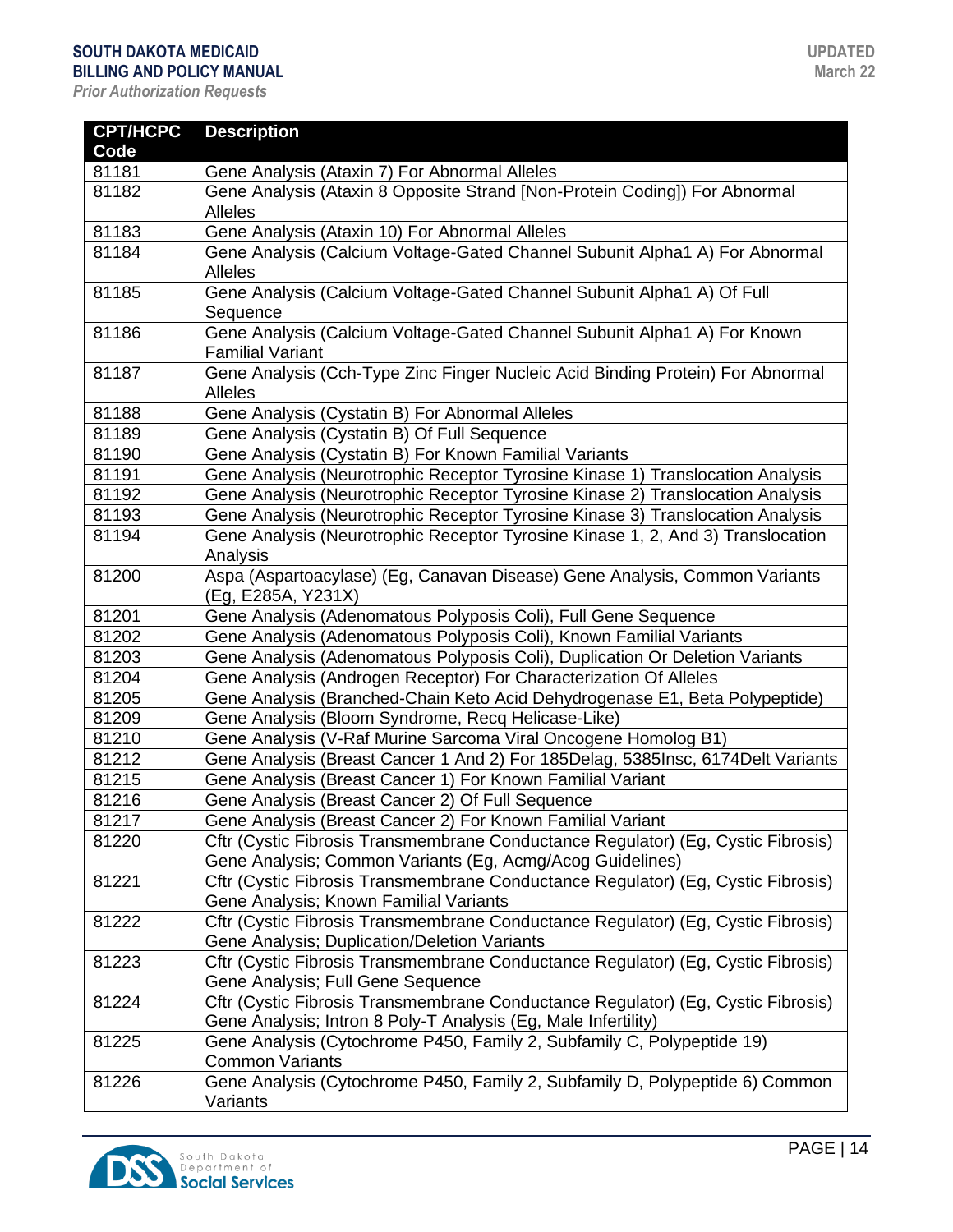| <b>CPT/HCPC</b><br>Code | <b>Description</b>                                                                                                                                                                                                                                      |
|-------------------------|---------------------------------------------------------------------------------------------------------------------------------------------------------------------------------------------------------------------------------------------------------|
| 81227                   | Gene Analysis (Cytochrome P450, Family 2, Subfamily C, Polypeptide 9) Common<br>Variants                                                                                                                                                                |
| 81228                   | Cytogenomic Constitutional (Genome-Wide) Microarray Analysis; Interrogation Of<br>Genomic Regions For Copy Number Variants (Eg, Bacterial Artificial Chromosome<br>[Bac] Or Oligo-Based Comparative Genomic Hybridization [Cgh] Microarray<br>Analysis) |
| 81229                   | Cytogenomic Constitutional (Genome-Wide) Microarray Analysis; Interrogation Of<br>Genomic Regions For Copy Number And Single Nucleotide Polymorphism (Snp)<br>Variants For Chromosomal Abnormalities                                                    |
| 81233                   | Gene Analysis (Bruton'S Tyrosine Kinase) For Common Variants                                                                                                                                                                                            |
| 81234                   | Gene Analysis (Dm1 Protein Kinase) For Abnormal Alleles                                                                                                                                                                                                 |
| 81236                   | Gene Analysis (Enhancer Of Zeste 2 Polycomb Repressive Complex 2 Subunit) Of<br><b>Full Sequence</b>                                                                                                                                                    |
| 81237                   | Gene Analysis (Enhancer Of Zeste 2 Polycomb Repressive Complex 2 Subunit)<br><b>For Common Variants</b>                                                                                                                                                 |
| 81239                   | Gene Analysis (Dm1 Protein Kinase) For Characterization Of Alleles                                                                                                                                                                                      |
| 81240                   | Gene Analysis (Prothrombin, Coagulation Factor Ii) A Variant                                                                                                                                                                                            |
| 81244                   | Gene Analysis (Fragile X Mental Retardation 1) For Characterization Of Alleles                                                                                                                                                                          |
| 81251                   | Gene Analysis (Glucosidase, Beta, Acid) Common Variants                                                                                                                                                                                                 |
| 81252                   | Gene Analysis (Gap Junction Protein, Beta 2, 26Kda, Connexin 26), Full Gene<br>Sequence                                                                                                                                                                 |
| 81253                   | Gene Analysis (Gap Junction Protein, Beta 2, 26Kda, Connexin 26), Known<br><b>Familial Variants</b>                                                                                                                                                     |
| 81254                   | Gene Analysis (Gap Junction Protein, Beta 6, 30Kda, Connexin 30), Common<br>Variants                                                                                                                                                                    |
| 81257                   | Gene Analysis (Alpha Globin 1 And Alpha Globin 2) For Common Deletions Or<br>Variant                                                                                                                                                                    |
| 81258                   | Gene Analysis (Alpha Globin 1 And Alpha Globin 2) For Known Familial Variant                                                                                                                                                                            |
| 81259                   | Gene Analysis (Alpha Globin 1 And Alpha Globin 2) Full Sequence Analysis                                                                                                                                                                                |
| 81260                   | Gene Analysis (Inhibitor Of Kappa Light Polypeptide Gene Enhancer In B-Cells,                                                                                                                                                                           |
|                         | Kinase Complex-Associated Protein) Common Variants                                                                                                                                                                                                      |
| 81269                   | Gene Analysis (Alpha Globin 1 And Alpha Globin 2) For Duplication/Deletion<br>Variants                                                                                                                                                                  |
| 81271                   | Gene Analysis (Huntingtin) For Abnormal Alleles                                                                                                                                                                                                         |
| 81272                   | Gene Analysis (V-Kit Hardy-Zuckerman 4 Feline Sarcoma Viral Oncogene<br>Homolog), Targeted Sequence                                                                                                                                                     |
| 81273                   | Gene Analysis (V-Kit Hardy-Zuckerman 4 Feline Sarcoma Viral Oncogene<br>Homolog), D816 Variants                                                                                                                                                         |
| 81274                   | Gene Analysis (Huntingtin) For Characterization Of Alleles                                                                                                                                                                                              |
| 81275                   | Gene Analysis (V-Ki-Ras2 Kirsten Rat Sarcoma Viral Oncogene) Variants In<br>Codons 12 And 13                                                                                                                                                            |
| 81276                   | Gene Analysis (Kirsten Rat Sarcoma Viral Oncogene Homolog), Additional Variants                                                                                                                                                                         |
| 81277                   | Cancer Cytogenomic Array Gene Analysis                                                                                                                                                                                                                  |
| 81284                   | Gene Analysis (Frataxin) For Abnormal Alleles                                                                                                                                                                                                           |
| 81285                   | Gene Analysis (Frataxin) For Characterization Of Alleles                                                                                                                                                                                                |
| 81286                   | Gene Analysis (Frataxin) Of Full Sequence                                                                                                                                                                                                               |

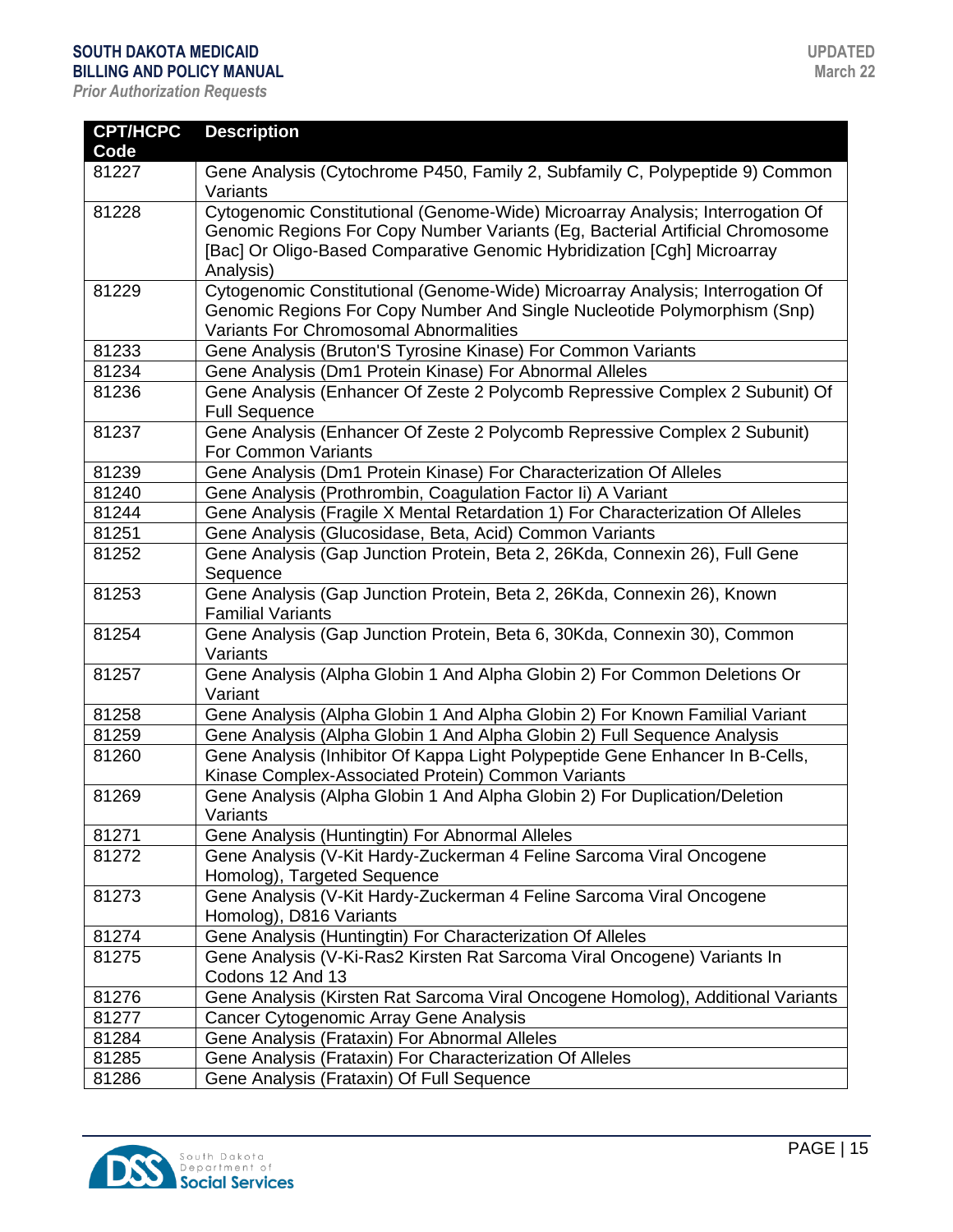| <b>CPT/HCPC</b> | <b>Description</b>                                                                                                                                                                                                                         |
|-----------------|--------------------------------------------------------------------------------------------------------------------------------------------------------------------------------------------------------------------------------------------|
| Code            |                                                                                                                                                                                                                                            |
| 81288           | Test For Detecting Genes Associated With Colon Cancer, Promoter Methylation                                                                                                                                                                |
|                 | Analysis                                                                                                                                                                                                                                   |
| 81289           | Gene Analysis (Frataxin) For Known Familial Variants                                                                                                                                                                                       |
| 81290           | Mcoln1 (Mucolipin 1) (Eg, Mucolipidosis, Type Iv) Gene Analysis, Common                                                                                                                                                                    |
|                 | Variants (Eg, Ivs3-2A>G, Del6.4Kb)                                                                                                                                                                                                         |
| 81291           | Gene Analysis (5, 10-Methylenetetrahydrofolate Reductase) Common Variants                                                                                                                                                                  |
| 81292           | Gene Analysis (Mutl Homolog 1, Colon Cancer, Nonpolyposis Type 2) Full<br>Sequence Analysis                                                                                                                                                |
| 81293           | Gene Analysis (Mutl Homolog 1, Colon Cancer, Nonpolyposis Type 2) Known<br><b>Familial Variants</b>                                                                                                                                        |
| 81294           | Gene Analysis (Mutl Homolog 1, Colon Cancer, Nonpolyposis Type 2) Duplication<br><b>Or Deletion Variants</b>                                                                                                                               |
| 81295           | Gene Analysis (Muts Homolog 2, Colon Cancer, Nonpolyposis Type 1) Full<br>Sequence Analysis                                                                                                                                                |
| 81296           | Gene Analysis (Muts Homolog 2, Colon Cancer, Nonpolyposis Type 1) Known<br><b>Familial Variants</b>                                                                                                                                        |
| 81297           | Gene Analysis (Muts Homolog 2, Colon Cancer, Nonpolyposis Type 1) Duplication<br><b>Or Deletion Variants</b>                                                                                                                               |
| 81298           | Msh6 (Muts Homolog 6 [E. Coli]) (Eg, Hereditary Non-Polyposis Colorectal Cancer,<br>Lynch Syndrome) Gene Analysis; Full Sequence Analysis                                                                                                  |
| 81299           | Msh6 (Muts Homolog 6 [E. Coli]) (Eg, Hereditary Non-Polyposis Colorectal Cancer,<br>Lynch Syndrome) Gene Analysis; Known Familial Variants                                                                                                 |
| 81300           | Msh6 (Muts Homolog 6 [E. Coli]) (Eg, Hereditary Non-Polyposis Colorectal Cancer,<br>Lynch Syndrome) Gene Analysis; Duplication/Deletion Variants                                                                                           |
| 81301           | Microsatellite Instability Analysis (Eg, Hereditary Non-Polyposis Colorectal Cancer,<br>Lynch Syndrome) Of Markers For Mismatch Repair Deficiency (Eg, Bat25, Bat26),<br>Includes Comparison Of Neoplastic And Normal Tissue, If Performed |
| 81302           | Mecp2 (Methyl Cpg Binding Protein 2) (Eg, Rett Syndrome) Gene Analysis; Full<br>Sequence Analysis                                                                                                                                          |
| 81303           | Mecp2 (Methyl Cpg Binding Protein 2) (Eg, Rett Syndrome) Gene Analysis; Known<br><b>Familial Variant</b>                                                                                                                                   |
| 81304           | Mecp2 (Methyl Cpg Binding Protein 2) (Eg, Rett Syndrome) Gene Analysis;<br><b>Duplication/Deletion Variants</b>                                                                                                                            |
| 81305           | Gene Analysis (Myeloid Differentiation Primary Response 88) For P.Leu265Pro<br>Variant                                                                                                                                                     |
| 81306           | Gene Analysis (Nudix Hydrolase 15) For Common Variants                                                                                                                                                                                     |
| 81307           | Gene Analysis (Partner And Localizer Of Brca2) Full Sequence Analysis                                                                                                                                                                      |
| 81308           | Gene Analysis (Partner And Localizer Of Brca2) For Detection Of Known Familial<br>Variant                                                                                                                                                  |
| 81309           | Gene Analysis (Partner And Localizer Of Brca2) Targeted Sequence Analysis                                                                                                                                                                  |
| 81311           | Gene Analysis For Cancer (Neuroblastoma)                                                                                                                                                                                                   |
| 81312           | Gene Analysis (Poly[A] Binding Protein Nuclear 1) For Abnormal Alleles                                                                                                                                                                     |
| 81313           | Test For Detecting Genes Associated With Prostate Cancer                                                                                                                                                                                   |
| 81314           | Gene Analysis ((Platelet-Derived Growth Factor Receptor, Alpha Polypeptide)                                                                                                                                                                |
|                 | <b>Targeted Sequence</b>                                                                                                                                                                                                                   |

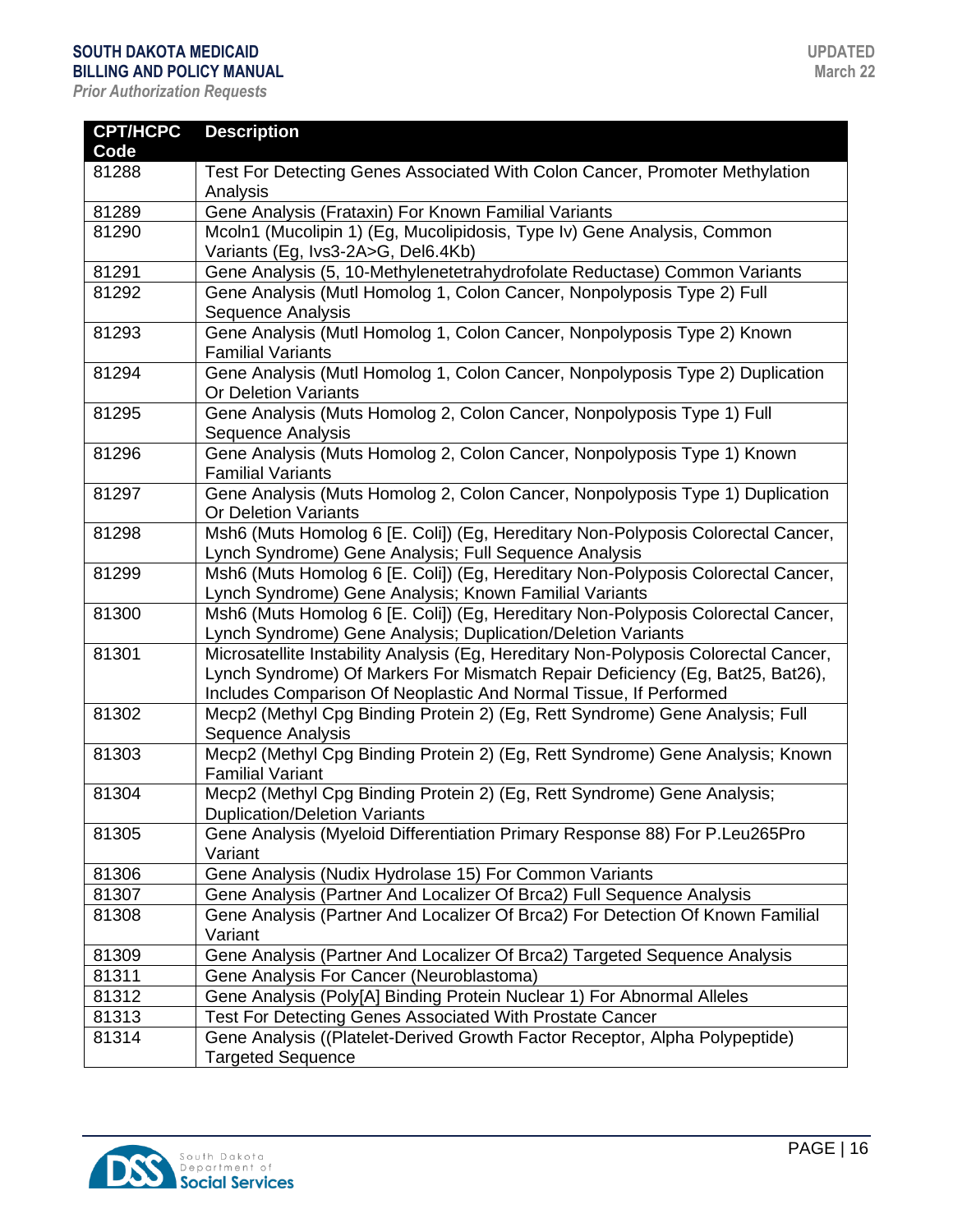| <b>CPT/HCPC</b> | <b>Description</b>                                                                            |
|-----------------|-----------------------------------------------------------------------------------------------|
| Code            |                                                                                               |
| 81317           | Pms2 (Postmeiotic Segregation Increased 2 [S. Cerevisiae]) (Eg, Hereditary Non-               |
|                 | Polyposis Colorectal Cancer, Lynch Syndrome) Gene Analysis; Full Sequence                     |
|                 | Analysis                                                                                      |
| 81318           | Pms2 (Postmeiotic Segregation Increased 2 [S. Cerevisiae]) (Eg, Hereditary Non-               |
|                 | Polyposis Colorectal Cancer, Lynch Syndrome) Gene Analysis; Known Familial                    |
|                 | Variants                                                                                      |
| 81319           | Pms2 (Postmeiotic Segregation Increased 2 [S. Cerevisiae]) (Eg, Hereditary Non-               |
|                 | Polyposis Colorectal Cancer, Lynch Syndrome) Gene Analysis;                                   |
|                 | <b>Duplication/Deletion Variants</b>                                                          |
| 81320           | Gene Analysis (Phospholipase C Gamma 2) For Common Variants                                   |
| 81321           | Gene Analysis (Phosphatase And Tensin Homolog), Full Sequence Analysis                        |
| 81322           | Gene Analysis (Phosphatase And Tensin Homolog), Known Familial Variant                        |
| 81323           | Gene Analysis (Phosphatase And Tensin Homolog), Duplication Or Deletion                       |
|                 | Variant                                                                                       |
| 81324           | Gene Analysis (Peripheral Myelin Protein 22), Duplication Or Deletion Analysis                |
| 81325           | Gene Analysis (Peripheral Myelin Protein 22), Full Sequence Analysis                          |
| 81326           | Gene Analysis (Peripheral Myelin Protein 22), Known Familial Variant                          |
| 81327           | Gene Analysis (Septin9) For Promoter Methylation                                              |
| 81328           | Gene Analysis (Solute Carrier Organic Anion Transporter Family, Member 1B1) For               |
|                 | <b>Common Variant</b>                                                                         |
| 81329           | Gene Analysis (Survival Of Motor Neuron 1, Telomeric) For Dosage/Deletion                     |
| 81330           | Gene Analysis (Sphingomyelin Phosphodiesterase 1, Acid Lysosomal) Common                      |
|                 | Variants                                                                                      |
| 81331           | Snrpn/Ube3A (Small Nuclear Ribonucleoprotein Polypeptide N And Ubiquitin                      |
|                 | Protein Ligase E3A) (Eg, Prader-Willi Syndrome And/Or Angelman Syndrome),                     |
|                 | <b>Methylation Analysis</b>                                                                   |
| 81332           | Gene Analysis (Serpin Peptidase Inhibitor, Clade A, Alpha-1 Antiproteinase,                   |
| 81333           | Antitrypsin, Member 1) Common Variants                                                        |
|                 | Gene Analysis (Transforming Growth Factor Beta-Induced) For Common Variants                   |
| 81336<br>81337  | Gene Analysis (Survival Of Motor Neuron 1, Telomeric) Of Full Sequence                        |
|                 | Gene Analysis (Survival Of Motor Neuron 1, Telomeric) For Known Familial<br>Sequence Variants |
| 81343           | Gene Analysis (Protein Phosphatase 2 Regulatory Subunit Bbeta) For Abnormal                   |
|                 | Alleles                                                                                       |
| 81344           | Gene Analysis (Tata Box Binding Protein) For Abnormal Alleles                                 |
| 81345           | Gene Analysis (Telomerase Reverse Transcriptase) Targeted Sequence Analysis                   |
| 81347           | Gene Analysis (Splicing Factor [3B] Subunit B1) For Detection Of Common                       |
|                 | Variants                                                                                      |
| 81348           | Gene Analysis (Serine And Arginine-Rich Splicing Factor 2) For Detection Of                   |
|                 | <b>Common Variants</b>                                                                        |
| 81350           | Gene Analysis (Udp Glucuronosyltransferase 1 Family, Polypeptide A1) For                      |
|                 | Detection Of Common Variants                                                                  |
| 81351           | Gene Analysis (Tumor Protein 53) Full Sequence Analysis                                       |
| 81352           | Gene Analysis (Tumor Protein 53) Targeted Sequence Analysis                                   |
| 81353           | Gene Analysis (Tumor Protein 53) Targeted Sequence Analysis For Detection Of                  |
|                 | Known Familial Variant                                                                        |

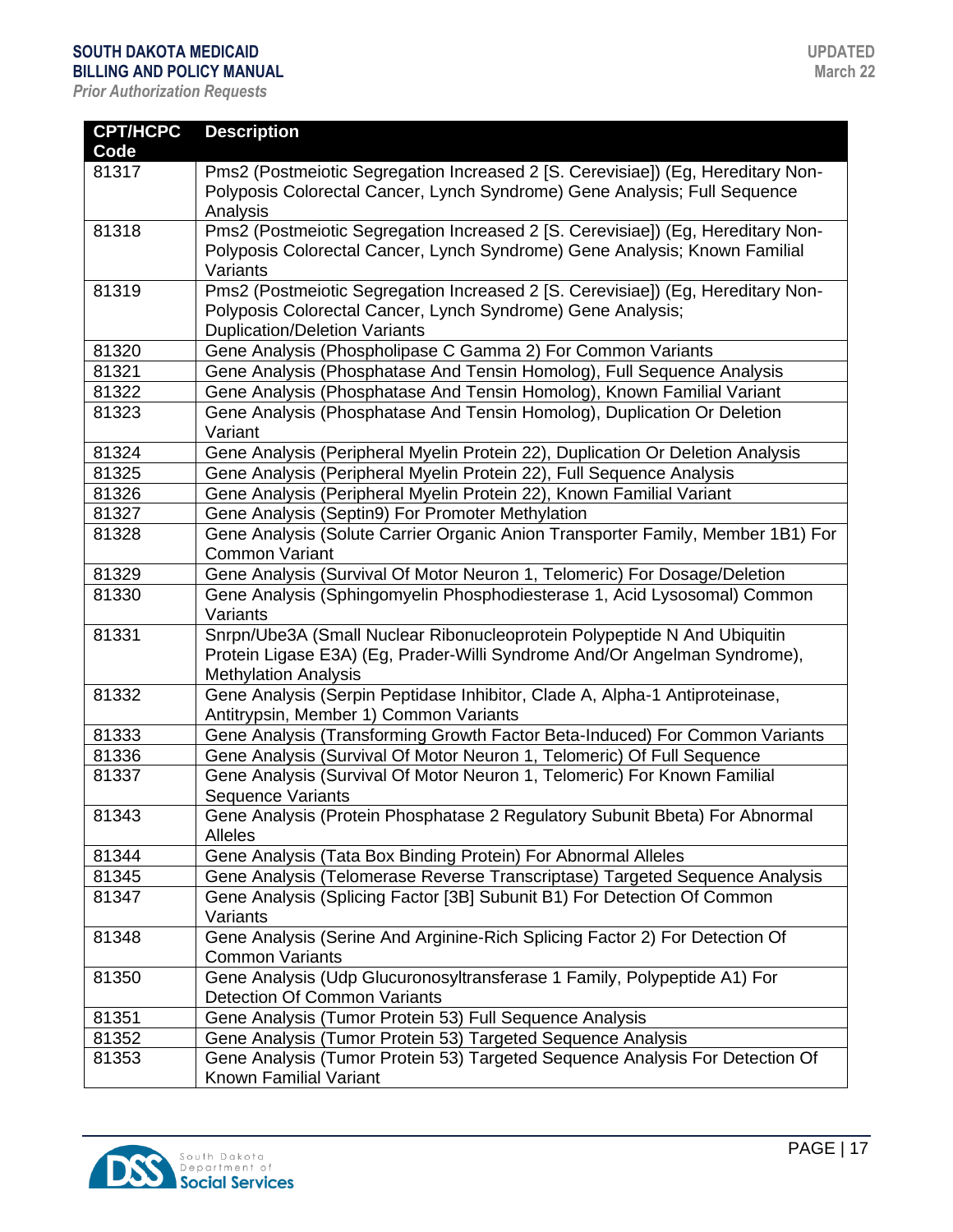| <b>CPT/HCPC</b><br>Code | <b>Description</b>                                                                                                       |
|-------------------------|--------------------------------------------------------------------------------------------------------------------------|
| 81355                   | Gene Analysis (Vitamin K Epoxide Reductase Complex Subunit 1) Common<br>Variants                                         |
| 81357                   | Gene Analysis (U2 Small Nuclear Rna Auxiliary Factor 1) For Detection Of<br><b>Common Variants</b>                       |
| 81360                   | Gene Analysis (Zinc Finger Ccch-Type, Rna Binding Motif And Serine/Arginine-<br>Rich 2) For Detection Of Common Variants |
| 81400                   | Molecular Pathology Procedure Level 1                                                                                    |
| 81401                   | Molecular Pathology Procedure Level 2                                                                                    |
| 81402                   | Molecular Pathology Procedure Level 3                                                                                    |
| 81403                   | Molecular Pathology Procedure Level 4                                                                                    |
| 81404                   | Molecular Pathology Procedure Level 5                                                                                    |
| 81405                   | Molecular Pathology Procedure Level 6                                                                                    |
| 81406                   | Molecular Pathology Procedure Level 7                                                                                    |
| 81407                   | Molecular Pathology Procedure Level 8                                                                                    |
| 81408                   | Molecular Pathology Procedure Level 9                                                                                    |
| 81410                   | Test For Detecting Genes Associated With Heart Disease, Genomic Sequence<br>Analysis Panel, At Least 9 Genes             |
| 81411                   | Test For Detecting Genes Associated With Heart Disease, Duplication/Deletion<br>Analysis Panel                           |
| 81412                   | Test For Detecting Genes For Disorders Related To Ashkenazi Jews, Genomic<br>Sequence Analysis Panel, At Least 9 Genes   |
| 81413                   | Test For Detecting Genes Associated With Heart Disease, Genomic Sequence<br>Analysis Panel, At Least 10 Genes            |
| 81414                   | Test For Detecting Genes Associated With Heart Disease, Duplication/Deletion<br>Analysis Panel, At Least 2 Genes         |
| 81415                   | Test For Detecting Exome, Sequence Analysis                                                                              |
| 81416                   | Test For Detecting Exome, Sequence Analysis, Each Comparator Exome                                                       |
| 81417                   | Reevaluation Test Of Previously Obtained Exome Sequence                                                                  |
| 81419                   | Gene Analysis Panel For Evaluation Of Genes Associated With Epilepsy                                                     |
| 81420                   | Test For Detecting Genes Associated With Fetal Disease, Aneuploidy Genomic<br>Sequence Analysis Panel                    |
| 81422                   | Test For Detecting Genes Associated With Fetal Disease, Microdeletion(S)<br><b>Genomic Sequence Analysis</b>             |
| 81425                   | Test For Detecting Genes Associated With Disease, Genome Sequence Analysis                                               |
| 81426                   | Test For Detecting Genes Associated With Disease, Genome Sequence Analysis,<br><b>Each Additional Comparator Genome</b>  |
| 81427                   | Reevaluation Test Of Previously Obtained Genome Sequence                                                                 |
| 81430                   | Test For Detecting Genes Causing Hearing Loss Genomic Sequence Analysis                                                  |
|                         | Panel, At Least 60 Genes                                                                                                 |
| 81431                   | Test For Detecting Genes Causing Hearing Loss, Duplication/Deletion Analysis<br>Panel                                    |
| 81432                   | Test For Detecting Genes Associated With Inherited Breast Cancer-Related<br><b>Disorders</b>                             |
| 81433                   | Gene Analysis (Breast And Related Cancers), Duplication Or Deletion Variants                                             |
| 81434                   | Gene Analysis (Retinal Disorders), Genomic Sequence                                                                      |
| 81435                   | Test For Detecting Genes Associated With Colon Cancer, Genomic Sequence<br>Analysis Panel, At Least 10 Genes             |

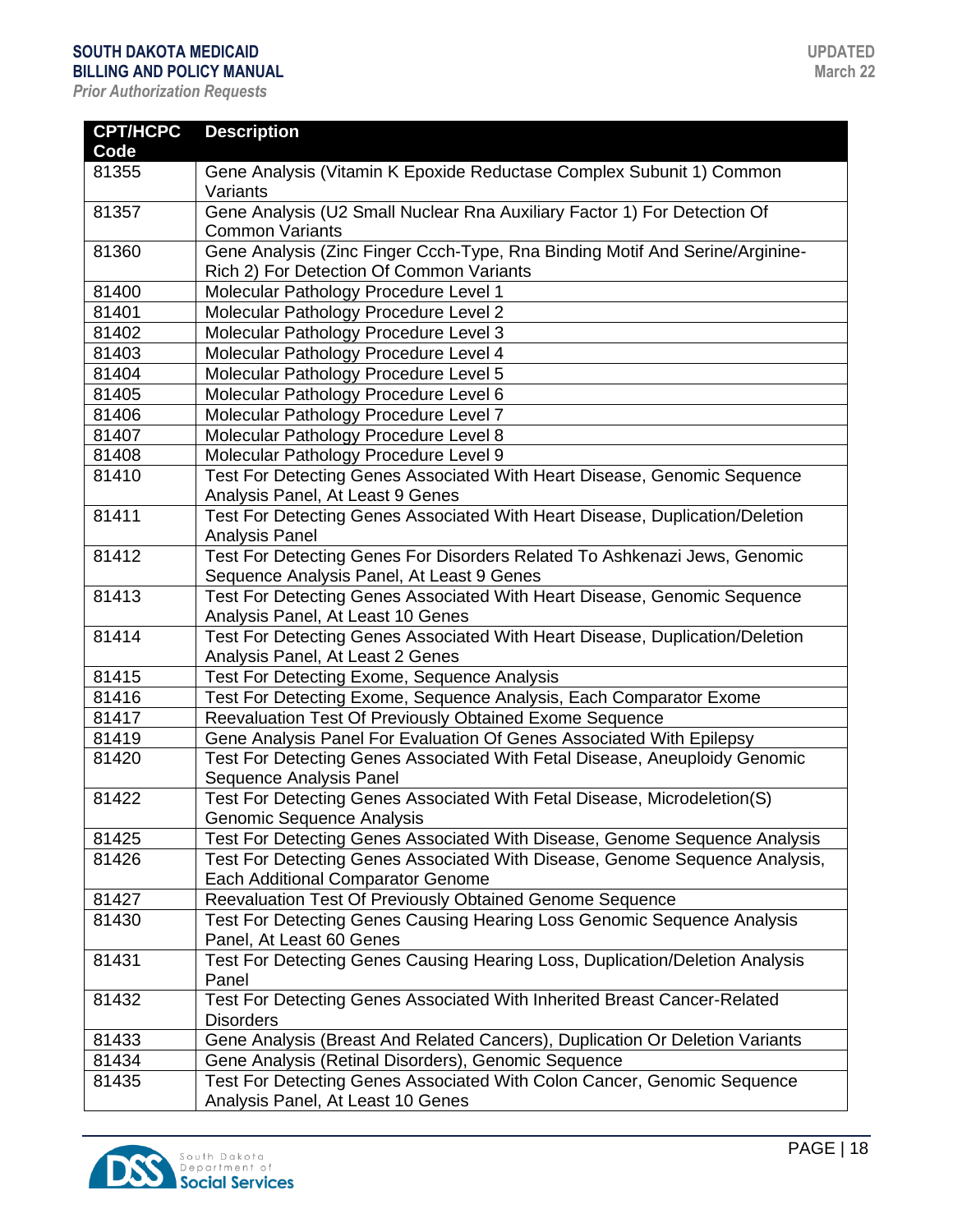| <b>CPT/HCPC</b><br>Code | <b>Description</b>                                                               |
|-------------------------|----------------------------------------------------------------------------------|
| 81436                   | Test For Detecting Genes Associated With Colon Cancer, Duplication/Deletion      |
|                         | Analysis Panel, At Least 5 Genes                                                 |
| 81437                   | Gene Analysis (Neuroendocrine Tumors), Genomic Sequence                          |
| 81438                   | Gene Analysis (Neuroendocrine Tumors), Duplication And Deletion Variants         |
| 81439                   | Test For Detecting Genes Associated With Inherited Disease Of Heart Muscle       |
| 81440                   | <b>Test For Detecting Genes</b>                                                  |
| 81442                   | Gene Analysis (Noonan Syndrome) Genomic Sequence Analysis                        |
| 81443                   | Genomic Sequence Analysis Panel For Severe Inherited Conditions With             |
|                         | Sequencing Of 15 Or More Genes                                                   |
| 81445                   | Test For Detecting Genes Associated With Cancer Of Body Organ                    |
| 81448                   | Gene Analysis Panel For Hereditary Disorders Of The Peripheral Nervous System    |
| 81450                   | Test For Detecting Genes Associated With Blood Related Cancer                    |
| 81455                   | <b>Test For Detecting Genes Associated With Cancer</b>                           |
| 81460                   | Test For Detecting Genes Associated With Disease, Genomic Sequence, Must         |
|                         | Include Sequence Analysis Of Entire Mitochondrial Genome                         |
| 81465                   | Test For Detecting Genes Associated With Disease, Whole Mitochondrial Genome     |
| 81470                   | Test For Detecting Genes Associated With Intellectual Disability, Genomic        |
|                         | Sequence Analysis Panel, At Least 60 Genes                                       |
| 81471                   | Test For Detecting Genes Associated With Intellectual Disability,                |
|                         | Duplication/Deletion Gene Analysis, At Least 60 Genes                            |
| 81479                   | Molecular Pathology Procedure                                                    |
| 81490                   | Test For Detecting Genes Associated With Rheumatoid Arthritis Using              |
|                         | Immunoassay Technique                                                            |
| 81493                   | Test For Detecting Genes Associated With Heart Vessels Diseases                  |
| 81500                   | Genetic Profiling On Oncology Biopsy Of Ovarian Lesions, Assays Of Two Proteins  |
| 81503                   | Genetic Profiling On Oncology Biopsy Of Ovarian Lesions, Assays Of Five Proteins |
| 81504                   | Genetic Profiling On Oncology Biopsy Lesions                                     |
| 81507                   | Dna Analysis Using Maternal Plasma                                               |
| 81512                   | Fetal Congenital Abnormalities, Biochemical Assays Of Five Analytes (Afp, Ue3,   |
|                         | Total Hcg, Hyperglycosylated Hcg, Dia) Utilizing Maternal Serum, Algorithm       |
|                         | <b>Reported As A Risk Score</b>                                                  |
| 81513                   | Measurement Of Rna Of Bacteria In Vaginal Fluid Specimen                         |
| 81514                   | Measurement Of Dna Of Bacteria In Vaginal Fluid Specimen                         |
| 81525                   | Gene Analysis (Colon Related Cancer)                                             |
| 81535                   | Culture Of Live Tumor Cells And Chemotherapy Drug Response By Staining, First    |
|                         | Single Drug Or Drug Combination                                                  |
| 81538                   | Testing Of Lung Tumor Cells For Prediction Of Survival                           |
| 81539                   | Measurement Of Proteins Associated With Prostate Cancer                          |
| 81540                   | Gene Analysis (Cancer)                                                           |
| 81542                   | Mrna Gene Expression Analysis Of 22 Genes In Prostate Tumor Tissue               |
| 81546                   | Mrna Gene Analysis Of 10,196 Genes In Fine Needle Aspiration Thyroid             |
|                         | Specimen, Reported As Category Result (E.G. Benign, Suspicious)                  |
| 81552                   | Mrna Gene Expression Analysis Of 15 Genes In Eye Melanoma O Tissue Or Fine       |
|                         | Needle Aspirate                                                                  |
| 81554                   | Mrna Gene Analysis Of 190 Genes Associated With Lung Disease (Idiopathic         |
|                         | Pulmonary Fibrosis) In Transbronchial Biopsy Specimen Of Lung                    |
| 81599                   | Multianalyte Assay Procedure With Algorithmic Analysis                           |

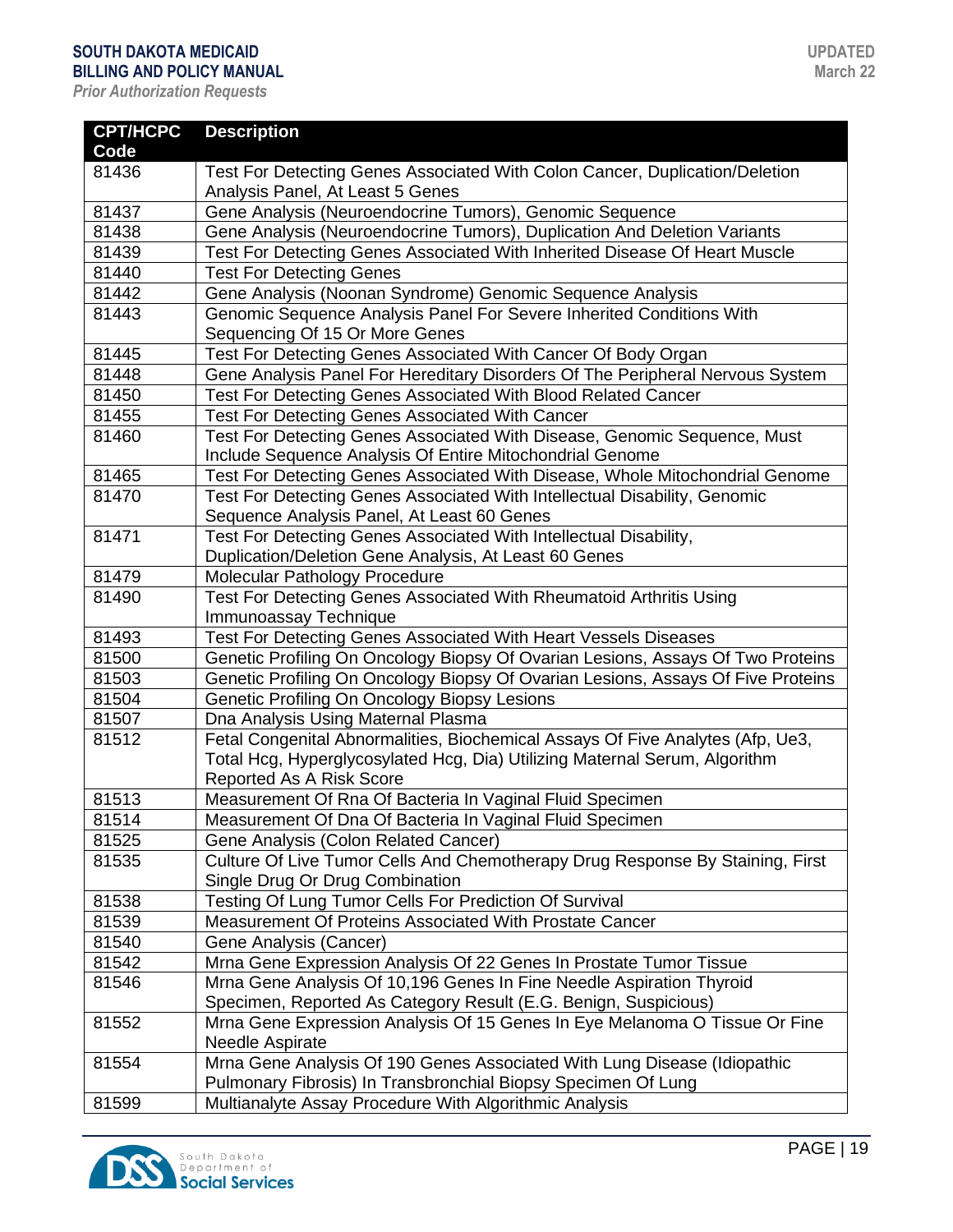| <b>CPT/HCPC</b> | <b>Description</b>                                                                |
|-----------------|-----------------------------------------------------------------------------------|
| Code            |                                                                                   |
| 86828           | Antibody To Human Leukocyte Antigens (Hla), Solid Phase Assays (Eg,               |
|                 | Microspheres Or Beads, Elisa, Flow Cytometry); Qualitative Assessment Of The      |
|                 | Presence Or Absence Of Antibody(les) To HIa Class I And Class Ii HIa Antigens     |
| 86829           | Antibody To Human Leukocyte Antigens (Hla), Solid Phase Assays (Eg,               |
|                 | Microspheres Or Beads, Elisa, Flow Cytometry); Qualitative Assessment Of The      |
|                 | Presence Or Absence Of Antibody(les) To Hla Class I Or Class Ii Hla Antigens      |
| 86830           | Assessment Of Antibody To Human Leukocyte Antigens (Hla) With Antibody            |
|                 | Identification By Qualitative Panel Using Complete HIa Phenotypes, HIa Class I    |
| 86831           | Assessment Of Antibody To Human Leukocyte Antigens (Hla) With Antibody            |
|                 | Identification By Qualitative Panel Using Complete Hla Phenotypes, Hla Class Ii   |
| 86832           | Assessment Of Antibody To Human Leukocyte Antigens (Hla) With High Definition     |
|                 | Qualitative Panel For Identification Of Antibody Specificities, HIa Class I       |
| 86833           | Assessment Of Antibody To Human Leukocyte Antigens (Hla) With High Definition     |
|                 | Qualitative Panel For Identification Of Antibody Specificities, Hla Class Ii      |
| 86834           | Assessment Of Antibody To Human Leukocyte Antigens (Hla), Hla Class I             |
| 86835           | Assessment Of Antibody To Human Leukocyte Antigens (Hla) With Solid Phase         |
|                 | Assays, Hla Class li                                                              |
| 87563           | Detection Of Mycoplasma Genitalium By Dna Or Rna Probe                            |
| 90378           | Respiratory Syncytial Virus, Monoclonal Antibody, Recombinant, For Intramuscular  |
|                 | Use, 50 Mg, Each                                                                  |
| 90846           | Family Psychotherapy, 50 Minutes                                                  |
| 90847           | Family Psychotherapy Including Patient, 50 Minutes                                |
| 90849           | Multiple Family Group Psychotherapy (With Patient Present); Trtmt Limited To      |
|                 | Pymt For 40 Hrs Of Individual Psychotherapy In Combination W/All Other Trtmt      |
|                 | Codes For Indep Mh Practitioners Only. Equal To 260 Units In 365-Days For Adults  |
|                 | Only.                                                                             |
| 90853           | Group Psychotherapy (Other Than Of A Multiple-Family Group); Trtmt Limited To     |
|                 | Pymt For 40 Hrs Of Individual Psychotherapy In Combination W/All Other Trtmt      |
|                 | Codes For Indep Mh Practitioners Only. Equal To 260 Units In 365-Days Adults      |
|                 | Only.                                                                             |
| 90901           | <b>Biofeedback Training By Any Modality</b>                                       |
| 95249           | Continuous Monitoring Of Glucose In Tissue Fluid Using Sensor Under Skin          |
| 95250           | Ambulatory Continuous Glucose (Sugar) Monitoring For A Minimum Of 72 Hours        |
| 95965           | Magnetoencephalography (Meg), Recording And Analysis; For Spontaneous Brain       |
|                 | Magnetic Activity (Eg, Epileptic Cerebral Cortex Localization)                    |
| 95966           | Measurement And Recording Of Externally Evoked Brain Processing Function          |
|                 | Using Magnetic Fields, Single Method                                              |
| 95967           | Measurement And Recording Of Externally Evoked Brain Processing Function          |
|                 | Using Magnetic Fields, Each Additional Method                                     |
| 95971           | Electronic Analysis Of Implanted Brain, Spinal Cord Or Peripheral Stimulation     |
|                 | Device With Simple Spinal Cord Or Peripheral Nerve Stimulator Programming         |
| 96573           | Application Of Light And Light-Sensitive Drugs To Aid Destruction Of Premalignant |
|                 | Skin Growths, Per Day                                                             |
| 96574           | Application Of Light And Light-Sensitive Drugs Following Removal Of Premalignant  |
|                 | Thickened Skin Growth, Per Day                                                    |
| 97151           | Behavior Identification Assessment By Qualified Health Care Professional, Each 15 |
|                 | <b>Minutes</b>                                                                    |

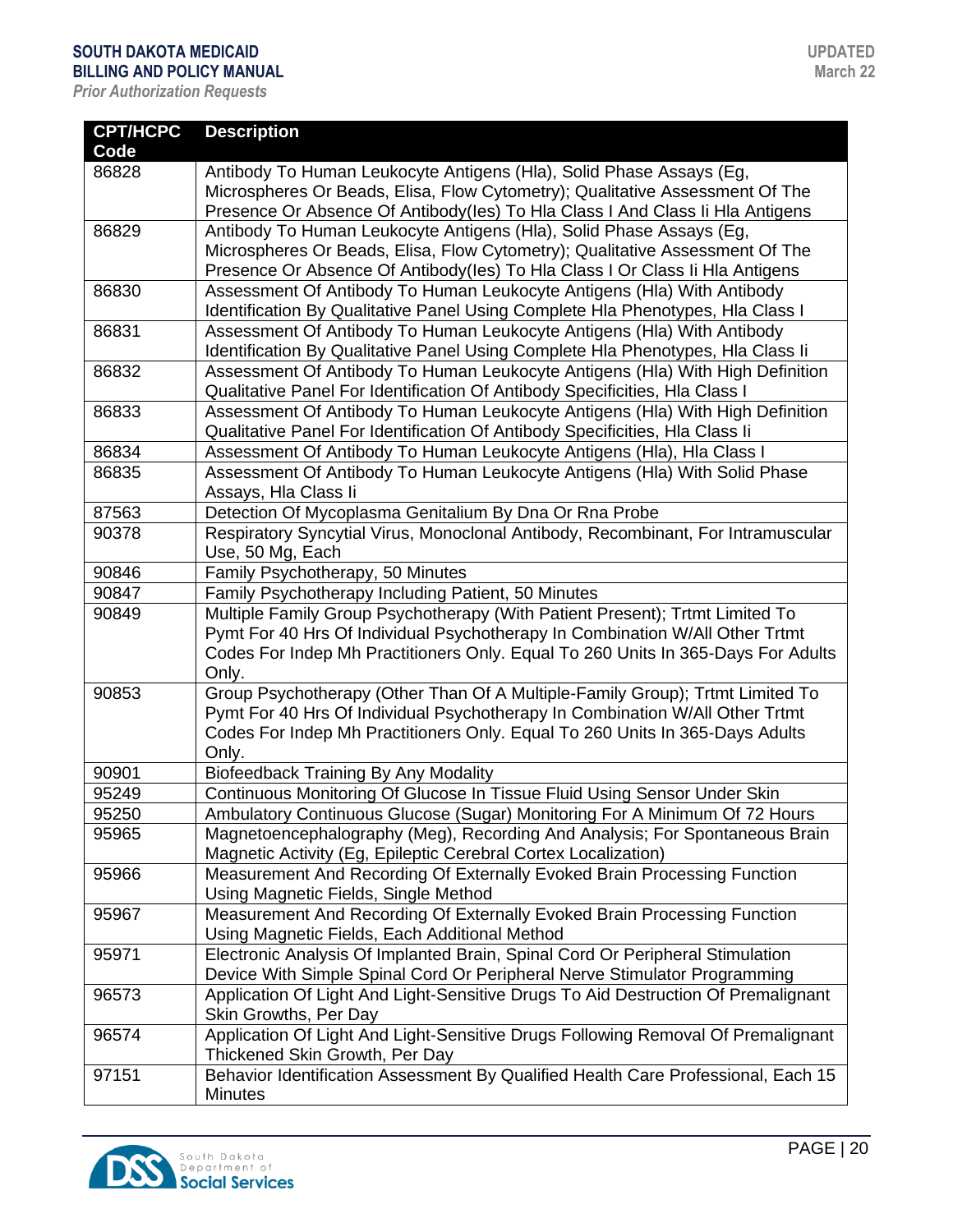| <b>CPT/HCPC</b> | <b>Description</b>                                                                |
|-----------------|-----------------------------------------------------------------------------------|
| Code            |                                                                                   |
| 97152           | Behavior Identification Assessment By Technician Under Direction Of Qualified     |
|                 | Health Care Professional, Each 15 Minutes                                         |
| 97153           | Adaptive Behavior Treatment By Protocol, Administered By Technician Under         |
|                 | Direction Of Qualified Health Care Professional To One Patient, Each 15 Minutes   |
| 97154           | Adaptive Behavior Treatment By Protocol, Administered By Technician Under         |
|                 | Direction Of Qualified Health Care Professional To Multiple Patients, Each 15     |
|                 | <b>Minutes</b>                                                                    |
| 97155           | Adaptive Behavior Treatment With Protocol Modification Administered By Qualified  |
|                 | Health Care Professional To One Patient, Each 15 Minutes                          |
| 97156           | Family Adaptive Behavior Treatment Guidance By Qualified Health Care              |
|                 | Professional (With Or Without Patient Present), Each 15 Minutes                   |
| 97157           | Family Adaptive Behavior Treatment Guidance By Qualified Health Care              |
|                 | Professional Without Patient Present, Each 15 Minutes                             |
| 97158           | Group Adaptive Behavior Treatment With Protocol Modification Administered By      |
|                 | Qualified Health Care Professional To Multiple Patients, Each 15 Minutes          |
| 97607           | Negative Pressure Wound Therapy Surface Area Less Than Or Equal To 50             |
|                 | <b>Square Centimeters Per Session</b>                                             |
| 97608           | Negative Pressure Wound Therapy Surface Area Greater Than 50 Square               |
|                 | Centimeters                                                                       |
| 99183           | Physician Or Other Qualified Health Care Professional Attendance And Supervision  |
|                 | Of Hyperbaric Oxygen Therapy, Per Session                                         |
| 99412           | Group Preventive Medicine Counseling, Approximately 60 Minutes                    |
| 99499           | Unlisted Evaluation And Management Service                                        |
| A4226           | Supplies For Maintenance Of Insulin Infusion Pump With Dosage Rate Adjustment     |
|                 | Using Therapeutic Continuous Glucose Sensing, Per Week                            |
| A4563           | Rectal Control System For Vaginal Insertion, For Long Term Use, Includes Pump     |
|                 | And All Supplies And Accessories, Any Type Each                                   |
| A5514           | For Diabetics Only, Multiple Density Insert, Made By Direct Carving With Cam      |
|                 | Technology From A Rectified Cad Model Created From A Digitized Scan Of The        |
|                 | Patient, Total Contact With Patient'S Foot, Including Arch, Base Layer Minimum Of |
|                 | 3/16 Inch Material Of Sho                                                         |
| A9276           | Sensor; Invasive (E.G. Subcutaneous), Disposable, For Use With Interstitial       |
|                 | Continuous Glucose Monitoring System, One Unit = 1 Day Supply                     |
| A9277           | Transmitter; External, For Use With Interstitial Continuous Glucose Monitoring    |
|                 | System                                                                            |
| A9278           | Receiver (Monitor); External, For Use With Interstitial Continuous Glucose        |
|                 | <b>Monitoring System</b>                                                          |
| A9590           | Iodine I-131, Iobenguane, 1 Millicurie                                            |
| B4102           | Enteral Formula, For Adults, Used To Replace Fluids And Electrolytes (E.G. Clear  |
|                 | Liquids), 500 MI = 1 Unit                                                         |
| B4149           | Enteral Formula, Manufactured Blenderized Natural Foods With Intact Nutrients,    |
|                 | Includes Proteins, Fats, Carbohydrates, Vitamins And Minerals, May Include Fiber, |
|                 | Administered Through An Enteral Feeding Tube, 100 Calories = 1 Unit               |
| B4150           | Enteral Formula, Nutritionally Complete With Intact Nutrients, Includes Proteins, |
|                 | Fats, Carbohydrates, Vitamins And Minerals, May Include Fiber, Administered       |
|                 | Through An Enteral Feeding Tube, 100 Calories = 1 Unit                            |

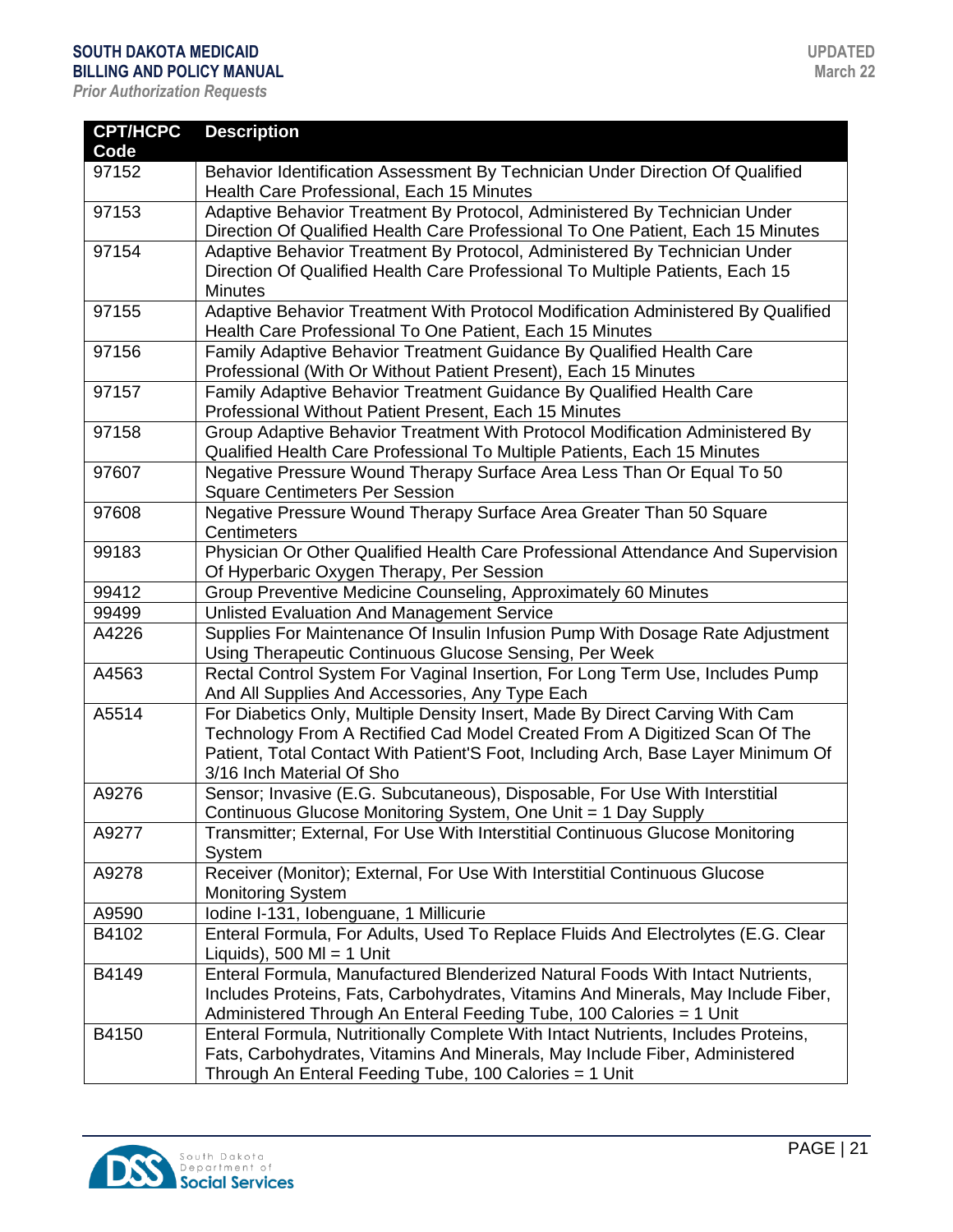| <b>CPT/HCPC</b> | <b>Description</b>                                                                                                                                                                                                                                                             |
|-----------------|--------------------------------------------------------------------------------------------------------------------------------------------------------------------------------------------------------------------------------------------------------------------------------|
| Code            |                                                                                                                                                                                                                                                                                |
| B4152           | Enteral Formula, Nutritionally Complete, Calorically Dense (Equal To Or Greater<br>Than 1.5 Kcal/MI) With Intact Nutrients, Includes Proteins, Fats, Carbohydrates,<br>Vitamins And Minerals, May Include Fiber, Administered Through An Enteral<br>Feeding Tube, 100          |
| B4153           | Enteral Formula, Nutritionally Complete, Hydrolyzed Proteins (Amino Acids And<br>Peptide Chain), Includes Fats, Carbohydrates, Vitamins And Minerals, May Include<br>Fiber, Administered Through An Enteral Feeding Tube, 100 Calories = 1 Unit                                |
| B4154           | Enteral Formula, Nutritionally Complete, For Special Metabolic Needs, Excludes<br>Inherited Disease Of Metabolism, Includes Altered Composition Of Proteins, Fats,<br>Carbohydrates, Vitamins And/Or Minerals, May Include Fiber, Administered<br>Through An Enteral Feeding T |
| B4155           | Enteral Formula, Nutritionally Incomplete/Modular Nutrients, Includes Specific<br>Nutrients, Carbohydrates (E.G. Glucose Polymers), Proteins/Amino Acids (E.G.<br>Glutamine, Arginine), Fat (E.G. Medium Chain Triglycerides) Or Combination,<br>Administered Through An Ente  |
| B4157           | Enteral Formula, Nutritionally Complete, For Special Metabolic Needs For Inherited<br>Disease Of Metabolism, Includes Proteins, Fats, Carbohydrates, Vitamins And<br>Minerals, May Include Fiber, Administered Through An Enteral Feeding Tube, 100<br>Calories =              |
| B4160           | Enteral Formula, For Pediatrics, Nutritionally Complete Calorically Dense (Equal To<br>Or Greater Than 0.7 Kcal/MI) With Intact Nutrients, Includes Proteins, Fats,<br>Carbohydrates, Vitamins And Minerals, May Include Fiber, Administered Through<br>An Ente                |
| B4164           | Parenteral Nutrition Solution: Carbohydrates (Dextrose), 50% Or Less (500 MI = 1<br>Unit) - Homemix                                                                                                                                                                            |
| B4168           | Parenteral Nutrition Solution; Amino Acid, 3.5%, (500 MI = 1 Unit) - Homemix                                                                                                                                                                                                   |
| B4172           | Parenteral Nutrition Solution; Amino Acid, 5.5% Through 7%, (500 ML = 1 UNIT)-<br>Homemix                                                                                                                                                                                      |
| B4176           | Parenteral Nutrition Solution; Amino Acid, 7% Through 8.5%, (500 ML = 1 UNIT)-<br>Homemix                                                                                                                                                                                      |
| B4178           | Parenteral Nutrition Solution: Amino Acid, Greater Than 8.5% (500 ML = 1 UNIT)-<br>Homemix                                                                                                                                                                                     |
| B4180           | Parenteral Nutrition Solution; Carbohydrates (Dextrose), Greater Than 50% (500<br>MI=1 Unit) - Homemix                                                                                                                                                                         |
| B4185           | Parenteral Nutrition Solution, Not Otherwise Specified, 10 Grams Lipids                                                                                                                                                                                                        |
| B4187           | Omegaven, 10 Grams Lipids                                                                                                                                                                                                                                                      |
| B4189           | Parenteral Nutrition Solution; Compounded Amino Acid And Carbohydrates With<br>Electrolytes, Trace Elements, And Vitamins, Including Preparation, Any Strength,<br>10 To 51 Grams Of Protein - Premix                                                                          |
| B4193           | Parenteral Nutrition Solution; Compounded Amino Acid And Carbohydrates With<br>Electrolytes, Trace Elements, And Vitamins, Including Preparation, Any Strength,<br>52 To 73 Grams Of Protein - Premix                                                                          |
| B4197           | Parenteral Nutrition Solution; Compounded Amino Acid And Carbohydrates With<br>Electrolytes, Trace Elements And Vitamins, Including Preparation, Any Strength, 74<br>To 100 Grams Of Protein - Premix                                                                          |
| B4199           | Parenteral Nutrition Solution; Compounded Amino Acid And Carbohydrates With<br>Electrolytes, Trace Elements And Vitamins, Including Preparation, Any Strength,<br>Over 100 Grams Of Protein - Premix                                                                           |

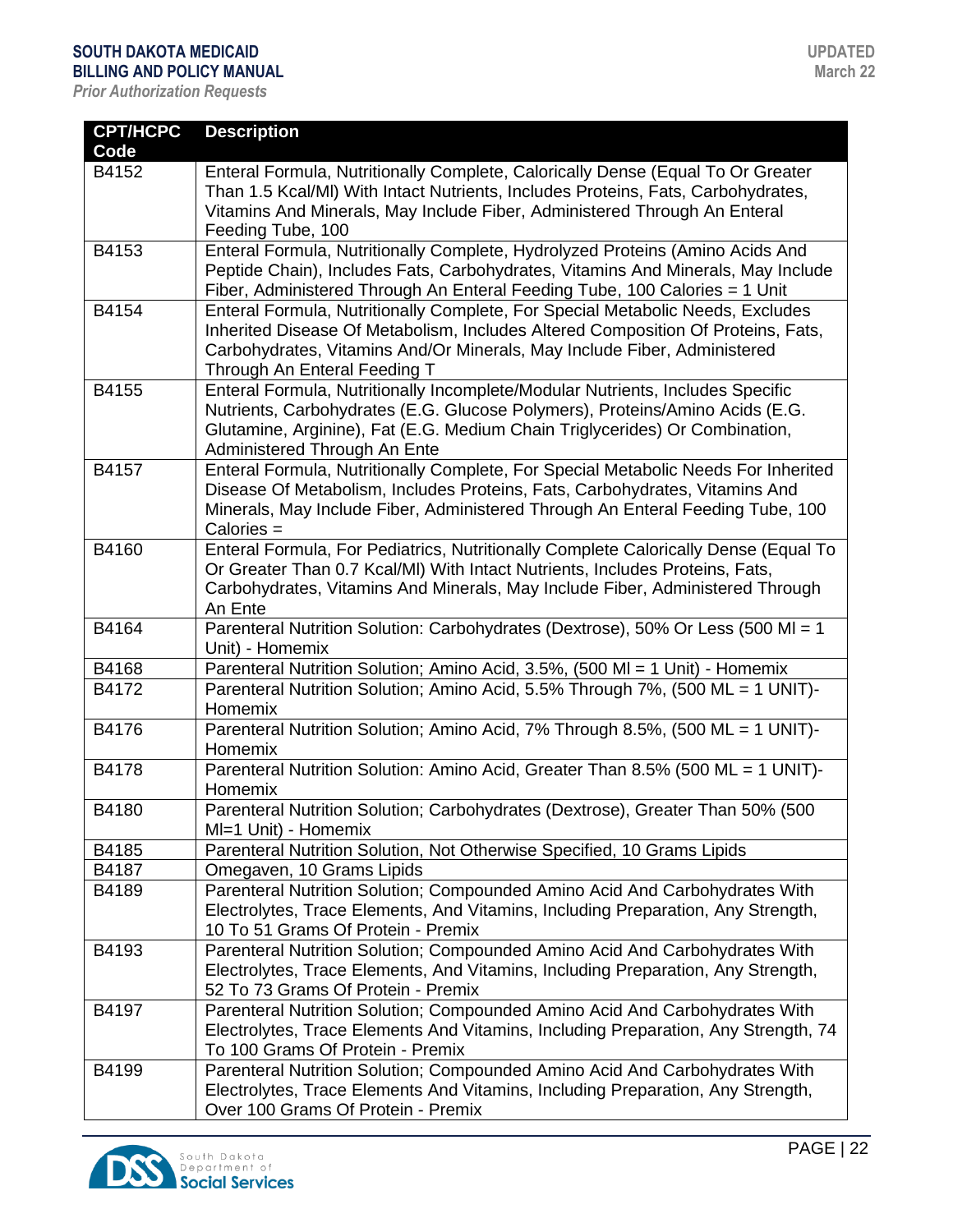| <b>CPT/HCPC</b> | <b>Description</b>                                                                                   |
|-----------------|------------------------------------------------------------------------------------------------------|
| Code            |                                                                                                      |
| B4216           | Parenteral Nutrition; Additives (Vitamins, Trace Elements, Heparin, Electrolytes)<br>Homemix Per Day |
| B5000           | Parenteral Nutrition Solution Compounded Amino Acid And Carbohydrates With                           |
|                 | Electrolytes, Trace Elements, And Vitamins, Including Preparation, Any Strength,                     |
|                 | Renal-Aminosyn-Rf, Nephramine, Renamine-Premix                                                       |
| B5100           | Parenteral Nutrition Solution Compounded Amino Acid And Carbohydrates With                           |
|                 | Electrolytes, Trace Elements, And Vitamins, Including Preparation, Any Strength,                     |
|                 | Hepatic, Hepatamine-Premix                                                                           |
| B5200           | Parenteral Nutrition Solution Compounded Amino Acid And Carbohydrates With                           |
|                 | Electrolytes, Trace Elements, And Vitamins, Including Preparation, Any Strength,                     |
|                 | Stress-Branch Chain Amino Acids-Freamine-Hbc-Premix                                                  |
| C1767           | Generator, Neurostimulator (Implantable), Nonrechargeable                                            |
| C1820           | Generator, Neurostimulator (Implantable), Non High-Frequency With Rechargeable                       |
|                 | <b>Battery And Charging System</b>                                                                   |
| C1822           | Generator, Neurostimulator (Implantable), High Frequency, With Rechargeable                          |
|                 | <b>Battery And Charging System</b>                                                                   |
| C1897           | Lead, Neurostimulator Test Kit (Implantable)                                                         |
| C2616           | Brachytherapy Source, Yttrium-90, Per Source                                                         |
| E0193           | Powered Air Flotation Bed (Low Air Loss Therapy), Per Day                                            |
| E0194           | Air Fluidized Bed                                                                                    |
| E0203           | Therapeutic Lightbox, Minimum 10,000 Lux, Table Top Model                                            |
| E0277           | <b>Powered Pressure-Reducing Air Mattress</b>                                                        |
| E0316           | Safety Enclosure Frame/Canopy For Use With Hospital Bed, Any Type                                    |
| E0328           | Hospital Bed, Pediatric, Manual, 360 Degree Side Enclosures, Top Of Headboard,                       |
|                 | Footboard And Side Rails Up To 24 Inches Above The Spring, Includes Mattress                         |
| E0329           | Hospital Bed, Pediatric, Electric Or Semi-Electric, 360 Degree Side Enclosures,                      |
|                 | Top Of Headboard, Footboard And Side Rails Up To 24 Inches Above The Spring,                         |
|                 | <b>Includes Mattress</b>                                                                             |
| E0482           | Cough Stimulating Device, Alternating Positive And Negative Airway Pressure                          |
| E0483           | High Frequency Chest Wall Oscillation System, Includes All Accessories And                           |
|                 | Supplies, Each                                                                                       |
| E0650           | Pneumatic Compressor, Non-Segmental Home Model                                                       |
| E0651           | Pneumatic Compressor, Segmental Home Model Without Calibrated D Gradient                             |
|                 | Pressure                                                                                             |
| E0652           | Pneumatic Compressor, Segmental Home Model With Calibrated Gradient                                  |
|                 | Pressure                                                                                             |
| E0655           | Non-Segmental Pneumatic Appliance For Use With Pneumatic Compressor, Half                            |
|                 | Arm                                                                                                  |
| E0660           | Non-Segmental Pneumatic Appliance For Use With Pneumatic Compressor, Full                            |
|                 | Leg                                                                                                  |
| E0665           | Non-Segmental Pneumatic Appliance For Use With Pneumatic Compressor, Full                            |
|                 | Arm                                                                                                  |
| E0666           | Non-Segmental Pneumatic Appliance For Use With Pneumatic Compressor, Half                            |
| E0667           | Leg<br>Segmental Pneumatic Appliance For Use With Pneumatic Compressor, Full Leg                     |
| E0668           |                                                                                                      |
|                 | Segmental Pneumatic Appliance For Use With Pneumatic Compressor, Full Arm                            |
| E0669           | Segmental Pneumatic Appliance For Use With Pneumatic Compressor, Half Leg                            |

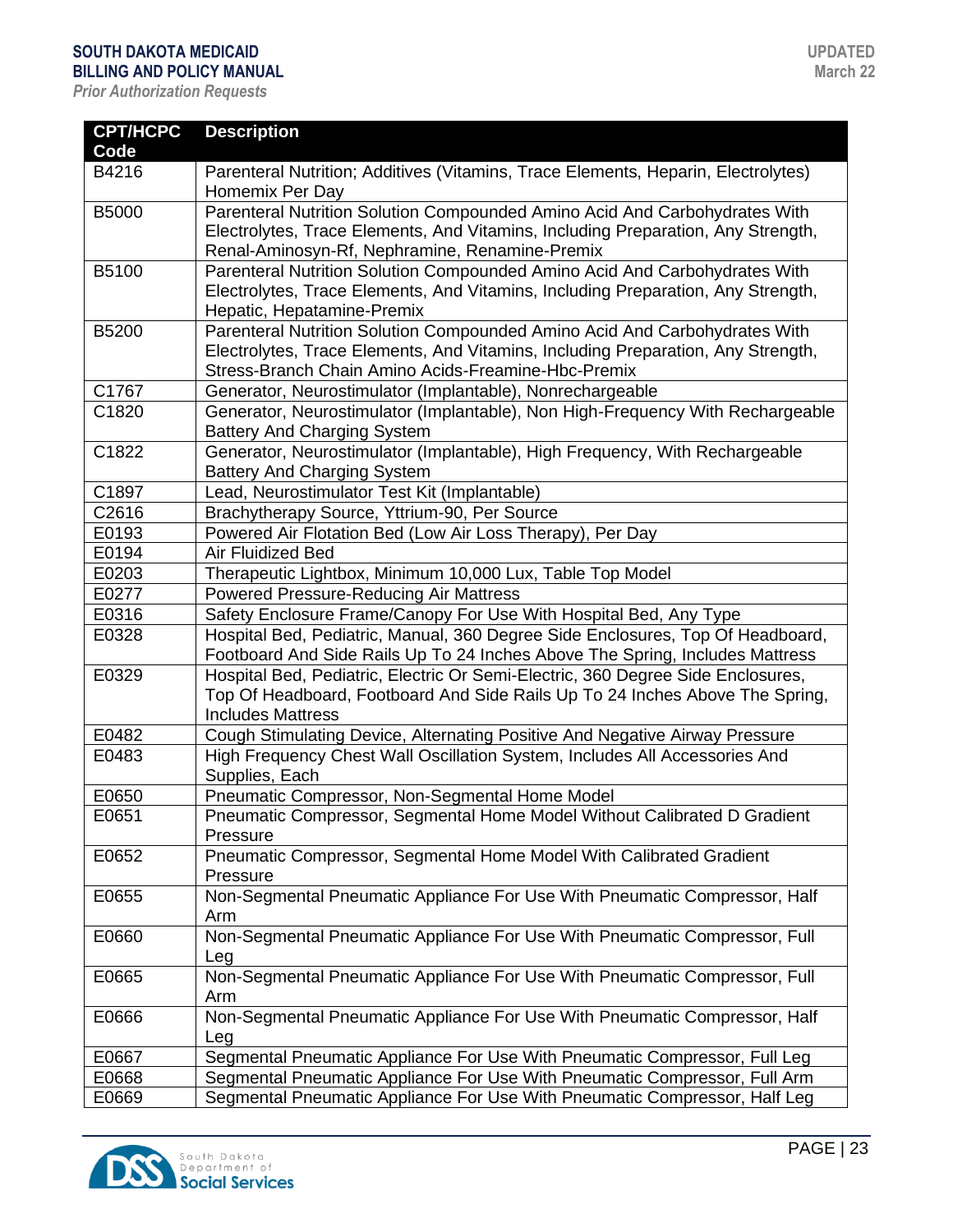| <b>CPT/HCPC</b>   | <b>Description</b>                                                                                                                         |
|-------------------|--------------------------------------------------------------------------------------------------------------------------------------------|
| Code              |                                                                                                                                            |
| E0671             | Segmental Gradient Pressure Pneumatic Appliance, Full Leg                                                                                  |
| E0672             | Segmental Gradient Pressure Pneumatic Appliance, Full Arm                                                                                  |
| E0673             | Segmental Gradient Pressure Pneumatic Appliance, Half Leg                                                                                  |
| E0747             | Osteogenesis Stimulator, Electrical, Non-Invasive, Other Than Spinal Applications                                                          |
| E0748             | Osteogenic Stimulator, Noninvasive, Spinal Applications                                                                                    |
| E0760             | Ostogenesis Stimulator, Low Intensity Ultrasound, Non-Invasive                                                                             |
| E0787             | External Ambulatory Infusion Pump, Insulin, Dosage Rate Adjustment Using<br><b>Therapeutic Continuous Glucose Sensing</b>                  |
| E0935             | Continuous Passive Motion Exercise Device For Use On Knee Only                                                                             |
| E0936             | Continuous Passive Motion Exercise Device For Use Other Than Knee                                                                          |
| E0958             | Manual Wheelchair Accessory, One-Arm Drive Attachment, Each                                                                                |
| E0986             | Manual Wheelchair Accessory, Push-Rim Activated Power Assist System                                                                        |
| E1002             | Wheelchair Accessory, Power Seating System, Tilt Only                                                                                      |
| E1003             | Wheelchair Accessory, Power Seating System, Recline Only, Without Shear                                                                    |
|                   | Reduction                                                                                                                                  |
| E1004             | Wheelchair Accessory, Power Seating System, Recline Only, With Mechanical<br><b>Shear Reduction</b>                                        |
| E1005             | Wheelchair Accessory, Power Seatng System, Recline Only, With Power Shear<br>Reduction                                                     |
| E1006             | Wheelchair Accessory, Power Seating System, Combination Tilt And Recline,<br><b>Without Shear Reduction</b>                                |
| E1007             | Wheelchair Accessory, Power Seating System, Combination Tilt And Recline, With<br><b>Mechanical Shear Reduction</b>                        |
| E1008             | Wheelchair Accessory, Power Seating System, Combination Tilt And Recline, With<br><b>Power Shear Reduction</b>                             |
| E1009             | Wheelchair Accessory, Addition To Power Seating System, Mechanically Linked<br>Leg Elevation System, Including Pushrod And Leg Rest, Each  |
| E1010             | Wheelchair Accessory, Addition To Power Seating System, Power Leg Elevation<br>System, Including Leg Rest, Pair                            |
| E1012             | Wheelchair Accessory, Addition To Power Seating System, Center Mount Power<br>Elevating Leg Rest/Platform, Complete System, Any Type, Each |
| E1014             | Reclining Back, Addition To Pediatric Size Wheelchair                                                                                      |
| E <sub>1030</sub> | Wheelchair Accessory, Ventilator Tray, Gimbaled                                                                                            |
| E1161             | Manual Adult Size Wheelchair, Includes Tilt In Space                                                                                       |
| E1225             | Wheelchair Accessory, Manual Semi-Reclining Back, (Recline Greater Than 15                                                                 |
|                   | Degrees, But Less Than 80 Degrees), Each                                                                                                   |
| E1226             | Wheelchair Accessory, Manual Fully Reclining Back, (Recline Greater Than 80                                                                |
|                   | Degrees), Each                                                                                                                             |
| E1227             | Special Height Arms For Wheelchair                                                                                                         |
| E1231             | Wheelchair, Pediatric Size, Tilt-In-Space, Rigid, Adjustable, With Seating System                                                          |
| E1232             | Wheelchair, Pediatric Size, Tilt-In-Space, Folding, Adjustable, With Seating System                                                        |
| E1233             | Wheelchair, Pediatric Size, Tilt-In-Space, Rigid, Adjustable, Without Seating                                                              |
| E1234             | System<br>Wheelchair, Pediatric Size, Tilt-In-Space, Folding, Adjustable, Without Seating                                                  |
|                   | System                                                                                                                                     |
| E1235             | Wheelchair, Pediatric Size, Rigid, Adjustable, With Seating System                                                                         |
| E1236             | Wheelchair, Pediatric Size, Folding, Adjustable, With Seating System                                                                       |

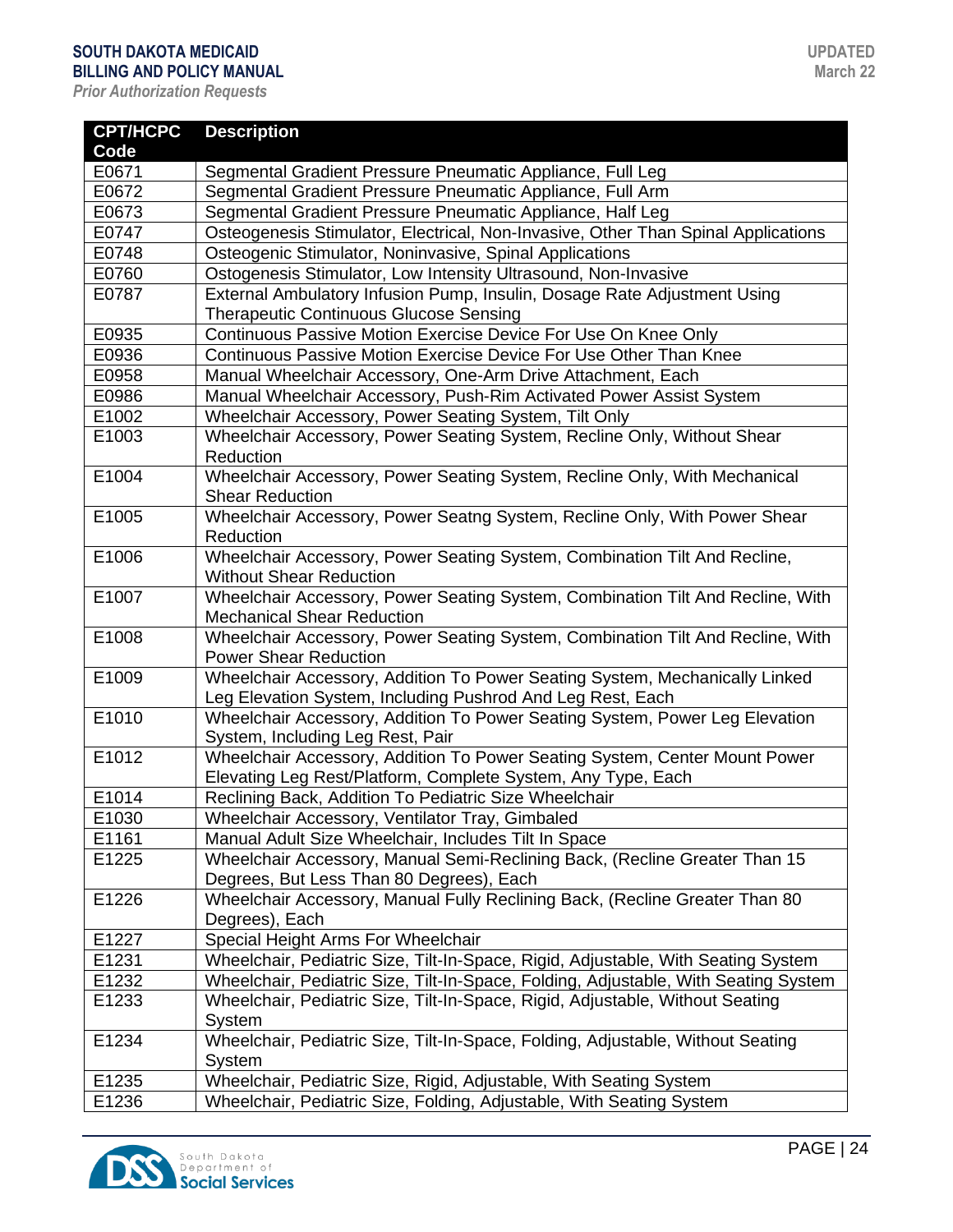| <b>CPT/HCPC</b> | <b>Description</b>                                                                                                                                 |
|-----------------|----------------------------------------------------------------------------------------------------------------------------------------------------|
| Code            |                                                                                                                                                    |
| E1237           | Wheelchair, Pediatric Size, Rigid, Adjustable, Without Seating System                                                                              |
| E1238           | Wheelchair, Pediatric Size, Folding, Adjustable, Without Seating System                                                                            |
| E1310           | Whirlpool, Non-Portable (Built-In Type)                                                                                                            |
| E2227           | Manual Wheelchair Accessory, Gear Reduction Drive Wheel, Each                                                                                      |
| E2295           | Manual Wheelchair Accessory, For Pediatric Size Wheelchair, Dynamic Seating<br>Frame, Allows Coordinated Movement Of Multiple Positioning Features |
| E2300           | Wheelchair Accessory, Power Seat Elevation System, Any Type                                                                                        |
| E2312           | Power Wheelchair Accessory, Hand Or Chin Control Interface, Mini-Proportional                                                                      |
|                 | Remote Joystick, Proportional, Including Fixed Mounting Hardware                                                                                   |
| E2321           | Power Wheelchair Accessory, Hand Control Interface, Remote Joystick,                                                                               |
|                 | Nonproportional, Including All Related Electronics, Mechanical Stop Switch, And                                                                    |
|                 | <b>Fixed Mounting Hardware</b>                                                                                                                     |
| E2322           | Power Wheelchair Accessory, Hand Control Interface, Multiple Mechanical                                                                            |
|                 | Switches, Nonproportional, Including All Related Electronics, Mechanical Stop                                                                      |
|                 | Switch, And Fixed Mounting Hardware                                                                                                                |
| E2323           | Power Wheelchair Accessory, Specialty Joystick Handle For Hand Control<br>Interface, Prefabricated                                                 |
| E2324           | Power Wheelchair Accessory, Chin Cup For Chin Control Interface                                                                                    |
| E2325           | Power Wheelchair Accessory, Sip And Puff Interface, Nonproportional, Including All                                                                 |
|                 | Related Electronics, Mechanical Stop Switch, And Manual Swingaway Mounting                                                                         |
|                 | Hardware                                                                                                                                           |
| E2326           | Power Wheelchair Accessory, Breath Tube Kit For Sip And Puff Interface                                                                             |
| E2327           | Power Wheelchair Accessory, Head Control Interface, Mechanical, Proportional,                                                                      |
|                 | Including All Related Electronics, Mechanical Direction Change Switch, And Fixed                                                                   |
|                 | <b>Mounting Hardware</b>                                                                                                                           |
| E2328           | Power Wheelchair Accessory, Head Control Or Extremity Control Interface,                                                                           |
|                 | Electronic, Proportional, Including All Related Electronics And Fixed Mounting                                                                     |
|                 | Hardware                                                                                                                                           |
| E2329           | Power Wheelchair Accessory, Head Control Interface, Contact Switch Mechanism,                                                                      |
|                 | Nonproportional, Including All Related Electronics, Mechanical Stop Switch,                                                                        |
|                 | Mechanical Direction Change Switch, Head Array, And Fixed Mounting Hardware                                                                        |
| E2330           | Power Wheelchair Accessory, Head Control Interface, Proximity Switch                                                                               |
|                 | Mechanism, Nonproportional, Including All Related Electronics, Mechanical Stop                                                                     |
|                 | Switch, Mechanical Direction Change Switch, Head Array, And Fixed Mounting                                                                         |
| E2331           | Hardware                                                                                                                                           |
|                 | Power Wheelchair Accessory, Attendant Control, Proportional, Including All Related<br><b>Electronics And Fixed Mounting Hardware</b>               |
| E2351           | Power Wheelchair Accessory, Electronic Interface To Operate Speech Generating                                                                      |
|                 | Device Using Power Wheelchair Control Interface                                                                                                    |
| E2373           | Power Wheelchair Accessory, Hand Or Chin Control Interface, Compact Remote                                                                         |
|                 | Joystick, Proportional, Including Fixed Mounting Hardware                                                                                          |
| E2398           | Wheelchair Accessory, Dynamic Positioning Hardware For Back                                                                                        |
| E2402           | Negative Pressure Wound Therapy Electrical Pump, Stationary Or Portable                                                                            |
| E2500           | Speech Generating Device, Digitized Speech, Using Pre-Recorded Messages,                                                                           |
|                 | Less Than Or Equal To 8 Minutes Recording Time                                                                                                     |
| E2502           | Speech Generating Device, Digitized Speech, Using Pre-Recorded Messages,                                                                           |
|                 | Greater Than 8 Minutes But Less Than Or Equal To 20 Minutes Recording Time                                                                         |

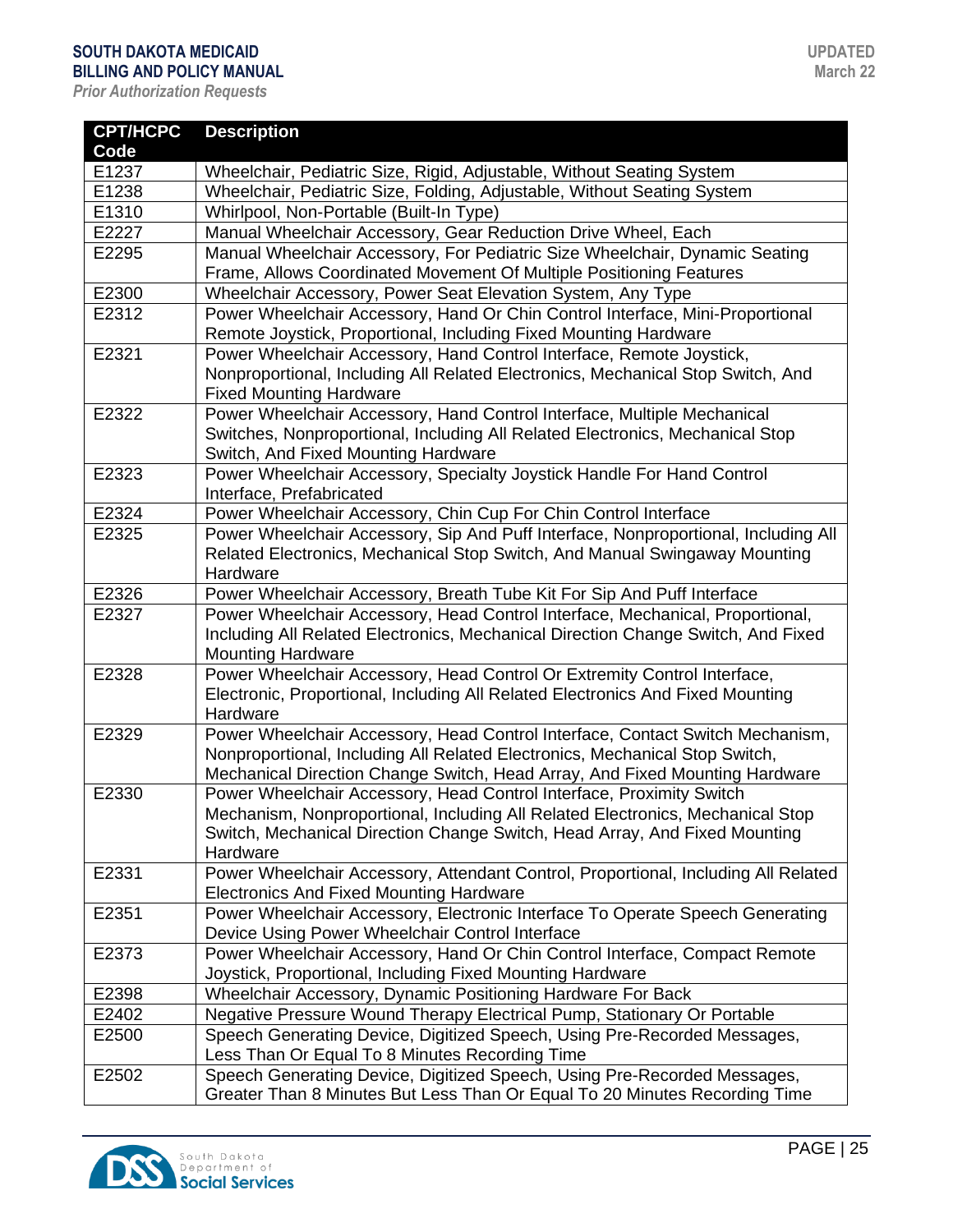| <b>CPT/HCPC</b> | <b>Description</b>                                                                                                                        |
|-----------------|-------------------------------------------------------------------------------------------------------------------------------------------|
| Code            |                                                                                                                                           |
| E2504           | Speech Generating Device, Digitized Speech, Using Pre-Recorded Messages,                                                                  |
|                 | Greater Than 20 Minutes But Less Than Or Equal To 40 Minutes Recording Time                                                               |
| E2506           | Speech Generating Device, Digitized Speech, Using Pre-Recorded Messages,                                                                  |
|                 | Greater Than 40 Minutes Recording Time                                                                                                    |
| E2508           | Speech Generating Device, Synthesized Speech, Requiring Message Formulation                                                               |
|                 | By Spelling And Access By Physical Contact With The Device                                                                                |
| E2510           | Speech Generating Device, Synthesized Speech, Permitting Multiple Methods Of<br>Message Formulation And Multiple Methods Of Device Access |
| E2511           | Speech Generating Software Program, For Personal Computer Or Personal Digital<br>Assistant                                                |
| E2512           | Accessory For Speech Generating Device, Mounting System                                                                                   |
| E2599           | Accessory For Speech Generating Device, Not Otherwise Classified                                                                          |
| E2609           | Custom Fabricated Wheelchair Seat Cushion, Any Size                                                                                       |
| E2617           | Custom Fabricated Wheelchair Back Cushion, Any Size, Including Any Type                                                                   |
|                 | <b>Mounting Hardware</b>                                                                                                                  |
| E8000           | Gait Trainer, Pediatric Size, Posterior Support, Includes All Accessories And<br>Components                                               |
| E8001           | Gait Trainer, Pediatric Size, Upright Support, Includes All Accessories And                                                               |
|                 | Components                                                                                                                                |
| E8002           | Gait Trainer, Pediatric Size, Anterior Support, Includes All Accessories And                                                              |
|                 | Components                                                                                                                                |
| G0277           | Hyperbaric Oxygen Under Pressure, Full Body Chamber, Per 30 Minute Interval                                                               |
| H0016           | Alcohol And/Or Drug Services; Medical/Somatic (Medical Intervention In                                                                    |
|                 | <b>Ambulatory Setting)</b>                                                                                                                |
| H0019           | Behavioral Health; Long-Term Residential (Non-Medial, Non-Acute Care In A                                                                 |
|                 | Residential Treatment Program Where Stay Is Typically Longer Than 30 Days),                                                               |
|                 | Without Room And Board, Per Diem                                                                                                          |
| H2012           | Behavioral Health Day Treatment, Per Hour                                                                                                 |
| H2021           | Community-Based Wrap-Around Services, Per 15 Minutes                                                                                      |
| H2036           | Alcohol And/Or Other Drug Treatment Program, Per Diem                                                                                     |
| J0565           | Injection, Bezlotoxumab, 10 Mg                                                                                                            |
| J0585           | Injection, Onabotulinumtoxina, 1 Unit                                                                                                     |
| J0586           | Injection, Abobotulinumtoxina, 5 Units                                                                                                    |
| J0587           | Injection, Rimabotulinumtoxinb, 100 Units                                                                                                 |
| J0588           | Injection, Incobotulinumtoxin A, 1 Unit                                                                                                   |
| J0604           | Cinacalcet, Oral, 1 Mg, (For Esrd On Dialysis)                                                                                            |
| J0606           | Injection, Etelcalcetide, 0.1 Mg                                                                                                          |
| J1429           | Injection, Golodirsen, 10 Mg                                                                                                              |
| J1632           | Injection, Brexanolone, 1 Mg                                                                                                              |
| J1726           | Injection, Hydroxyprogesterone Caproate, (Makena), 10 Mg                                                                                  |
| J2326           | Injection, Nusinersen, 0.1 Mg                                                                                                             |
| J2941           | Injection, Somatropin, 1 Mg                                                                                                               |
| J3241           | Injection, Teprotumumab-Trbw, 10 Mg                                                                                                       |
| J3399           | Injection, Onasemnogene Abeparvovec-Xioi, Per Treatment, Up To 5X10^15                                                                    |
|                 | <b>Vector Genomes</b>                                                                                                                     |
| J3591           | Unclassified Drug Or Biological Used For Esrd On Dialysis                                                                                 |
| J7352           | Afamelanotide Implant, 1 Mg                                                                                                               |

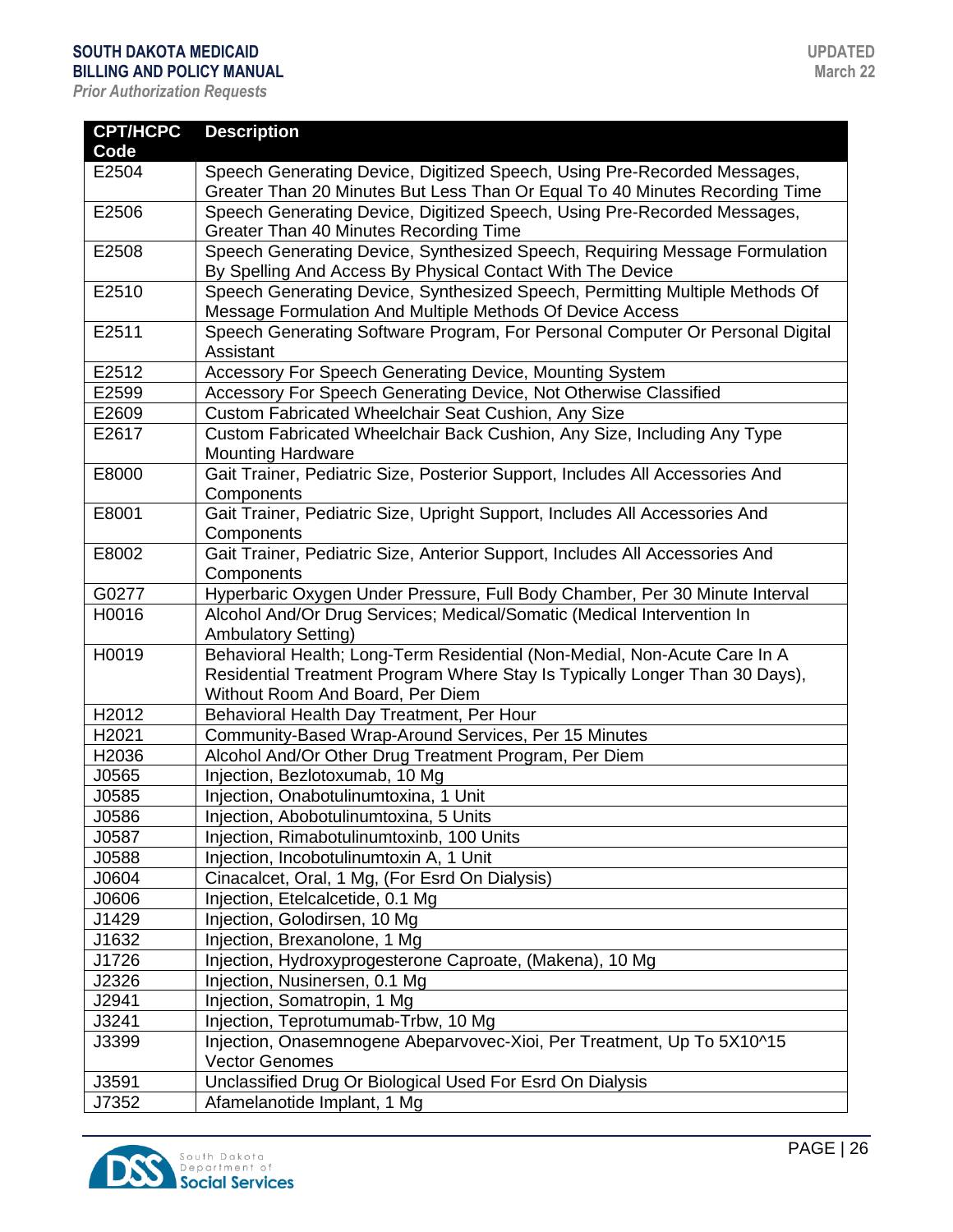| <b>CPT/HCPC</b> | <b>Description</b>                                                                                                       |
|-----------------|--------------------------------------------------------------------------------------------------------------------------|
| Code            |                                                                                                                          |
| K0002           | Standard Hemi (Low Seat) Wheelchair                                                                                      |
| K0003           | Lightweight Wheelchair                                                                                                   |
| K0004           | High Strength, Lightweight Wheelchair                                                                                    |
| K0005           | Ultralightweight Wheelchair                                                                                              |
| K0006           | Heavy Duty Wheelchair                                                                                                    |
| K0007           | Extra Heavy Duty Wheelchair                                                                                              |
| K0009           | <b>Other Manual Wheelchair/Base</b>                                                                                      |
| K0010           | Standard - Weight Frame Motorized/Power Wheelchair                                                                       |
| K0011           | Standard - Weight Frame Motorized/Power Wheelchair With Programmable Control                                             |
|                 | Parameters For Speed Adjustment, Tremor Dampening, Acceleration Control And                                              |
|                 | <b>Braking</b>                                                                                                           |
| K0012           | Lightweight Portable Motorized/Power Wheelchair                                                                          |
| K0013           | <b>Custom Motorized/Power Wheelchair Base</b>                                                                            |
| K0014           | <b>Other Motorized/Power Wheelchair Base</b>                                                                             |
| K0108           | <b>Other Accessories</b>                                                                                                 |
| K0553           | Supply Allowance For Therapeutic Continuous Glucose Monitor (Cgm), Includes All                                          |
|                 | Supplies And Accessories, 1 Month Supply = 1 Unit Of Service                                                             |
| K0554           | Receiver (Monitor), Dedicated, For Use With Therapeutic Glucose Continuous                                               |
|                 | <b>Monitor System</b>                                                                                                    |
| K0813           | Power Wheelchair, Group 1 Standard, Portable, Sling/Solid Seat And Back, Patient                                         |
|                 | Weight Capacity Up To And Including 300 Pounds                                                                           |
| K0814           | Power Wheelchair, Group 1 Standard, Portable, Captains Chair, Patient Weight                                             |
| K0815           | Capacity Up To And Including 300 Pounds                                                                                  |
|                 | Power Wheelchair, Group 1 Standard, Sling/Solid Seat And Back, Patient Weight<br>Capacity Up To And Including 300 Pounds |
| K0816           | Power Wheelchair, Group 1 Standard, Captains Chair, Patient Weight Capacity Up                                           |
|                 | To And Including 300 Pounds                                                                                              |
| K0820           | Power Wheelchair, Group 2 Standard, Portable, Sling/Solid Seat/Back, Patient                                             |
|                 | Weight Capacity Up To And Including 300 Pounds                                                                           |
| K0821           | Power Wheelchair, Group 2 Standard, Portable, Captains Chair, Patient Weight                                             |
|                 | Capacity Up To And Including 300 Pounds                                                                                  |
| K0822           | Power Wheelchair, Group 2 Standard, Sling/Solid Seat/Back, Patient Weight                                                |
|                 | Capacity Up To And Including 300 Pounds                                                                                  |
| K0823           | Power Wheelchair, Group 2 Standard, Captains Chair, Patient Weight Capacity Up                                           |
|                 | To And Including 300 Pounds                                                                                              |
| K0824           | Power Wheelchair, Group 2 Heavy Duty, Sling/Solid Seat/Back, Patient Weight                                              |
|                 | Capacity 301 To 450 Pounds                                                                                               |
| K0825           | Power Wheelchair, Group 2 Heavy Duty, Captains Chair, Patient Weight Capacity                                            |
|                 | 301 To 450 Pounds                                                                                                        |
| K0826           | Power Wheelchair, Group 2 Very Heavy Duty, Sling/Solid Seat/Back, Patient                                                |
|                 | Weight Capacity 451 To 600 Pounds                                                                                        |
| K0827           | Power Wheelchair, Group 2 Very Heavy Duty, Captains Chair, Patient Weight                                                |
|                 | Capacity 451 To 600 Pounds                                                                                               |
| K0828           | Power Wheelchair, Group 2 Extra Heavy Duty, Sling/Solid Seat/Back, Patient                                               |
|                 | Weight Capacity 601 Pounds Or More                                                                                       |
| K0829           | Power Wheelchair, Group 2 Extra Heavy Duty, Captains Chair, Patient Weight 601                                           |
|                 | Pounds Or More                                                                                                           |

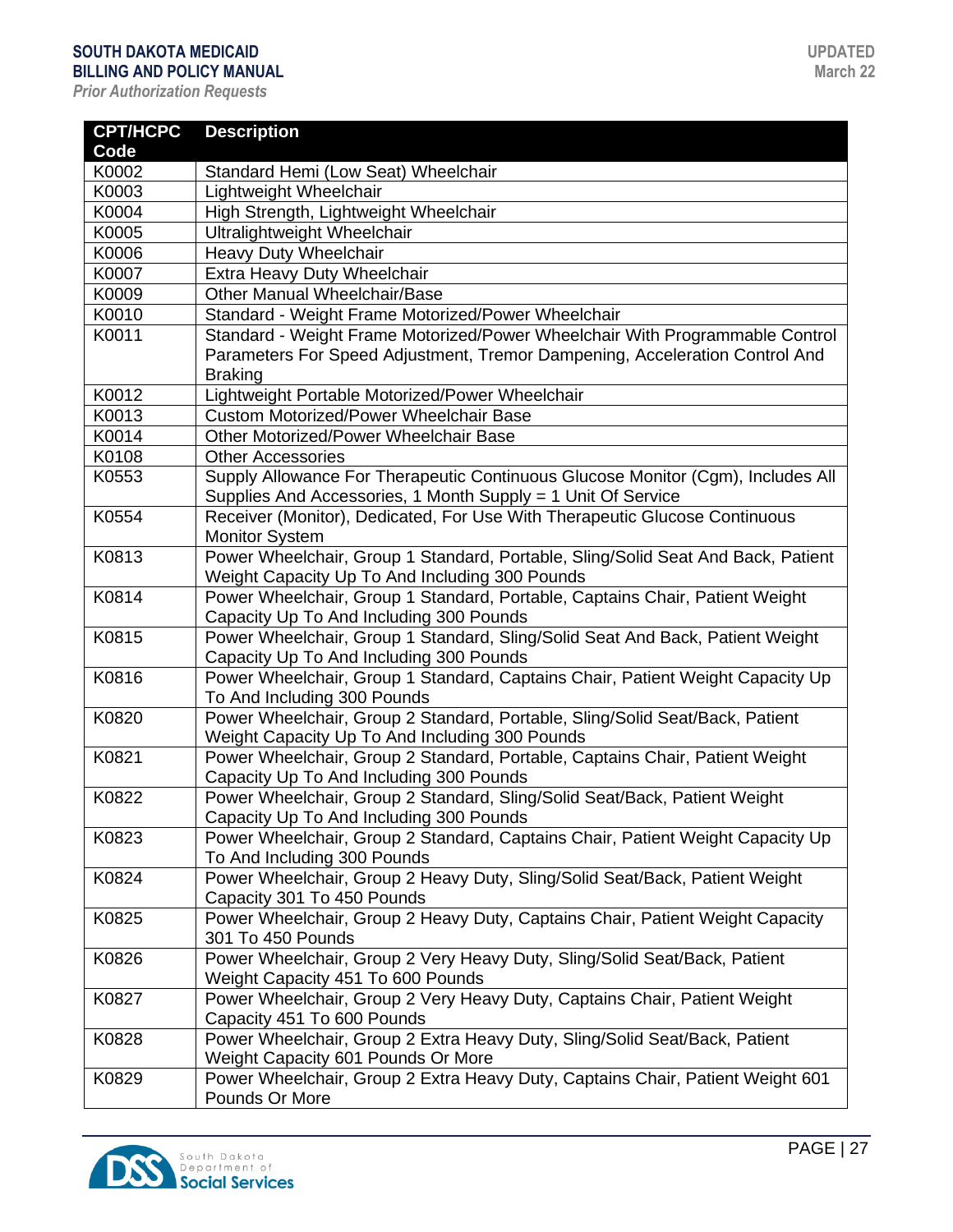| <b>CPT/HCPC</b> | <b>Description</b>                                                                |
|-----------------|-----------------------------------------------------------------------------------|
| Code            |                                                                                   |
| K0830           | Power Wheelchair, Group 2 Standard, Seat Elevator, Sling/Solid Seat/Back, Patient |
|                 | Weight Capacity Up To And Including 300 Pounds                                    |
| K0831           | Power Wheelchair, Group 2 Standard, Seat Elevator, Captains Chair, Patient        |
|                 | Weight Capacity Up To And Including 300 Pounds                                    |
| K0835           | Power Wheelchair, Group 2 Standard, Single Power Option, Sling/Solid Seat/Back,   |
|                 | Patient Weight Capacity Up To And Including 300 Pounds                            |
| K0836           | Power Wheelchair, Group 2 Standard, Single Power Option, Captains Chair,          |
|                 | Patient Weight Capacity Up To And Including 300 Pounds                            |
| K0837           | Power Wheelchair, Group 2 Heavy Duty, Single Power Option, Sling/Solid            |
|                 | Seat/Back, Patient Weight Capacity 301 To 450 Pounds                              |
| K0838           | Power Wheelchair, Group 2 Heavy Duty, Single Power Option, Captains Chair,        |
|                 | Patient Weight Capacity 301 To 450 Pounds                                         |
| K0839           | Power Wheelchair, Group 2 Very Heavy Duty, Single Power Option Sling/Solid        |
|                 | Seat/Back, Patient Weight Capacity 451 To 600 Pounds                              |
| K0840           | Power Wheelchair, Group 2 Extra Heavy Duty, Single Power Option, Sling/Solid      |
|                 | Seat/Back, Patient Weight Capacity 601 Pounds Or More                             |
| K0841           | Power Wheelchair, Group 2 Standard, Multiple Power Option, Sling/Solid            |
|                 | Seat/Back, Patient Weight Capacity Up To And Including 300 Pounds                 |
| K0842           | Power Wheelchair, Group 2 Standard, Multiple Power Option, Captains Chair,        |
|                 | Patient Weight Capacity Up To And Including 300 Pounds                            |
| K0843           | Power Wheelchair, Group 2 Heavy Duty, Multiple Power Option, Sling/Solid          |
|                 | Seat/Back, Patient Weight Capacity 301 To 450 Pounds                              |
| K0848           | Power Wheelchair, Group 3 Standard, Sling/Solid Seat/Back, Patient Weight         |
|                 | Capacity Up To And Including 300 Pounds                                           |
| K0849           | Power Wheelchair, Group 3 Standard, Captains Chair, Patient Weight Capacity Up    |
|                 | To And Including 300 Pounds                                                       |
| K0850           | Power Wheelchair, Group 3 Heavy Duty, Sling/Solid Seat/Back, Patient Weight       |
|                 | Capacity 301 To 450 Pounds                                                        |
| K0851           | Power Wheelchair, Group 3 Heavy Duty, Captains Chair, Patient Weight Capacity     |
|                 | 301 To 450 Pounds                                                                 |
| K0852           | Power Wheelchair, Group 3 Very Heavy Duty, Sling/Solid Seat/Back, Patient         |
|                 | Weight Capacity 451 To 600 Pounds                                                 |
| K0853           | Power Wheelchair, Group 3 Very Heavy Duty, Captains Chair, Patient Weight         |
|                 | Capacity 451 To 600 Pounds                                                        |
| K0854           | Power Wheelchair, Group 3 Extra Heavy Duty, Sling/Solid Seat/Back, Patient        |
|                 | Weight Capacity 601 Pounds Or More                                                |
| K0855           | Power Wheelchair, Group 3 Extra Heavy Duty, Captains Chair, Patient Weight        |
|                 | Capacity 601 Pounds Or More                                                       |
| K0856           | Power Wheelchair, Group 3 Standard, Single Power Option, Sling/Solid Seat/Back,   |
|                 | Patient Weight Capacity Up To And Including 300 Pounds                            |
| K0857           | Power Wheelchair, Group 3 Standard, Single Power Option, Captains Chair,          |
|                 | Patient Weight Capacity Up To And Including 300 Pounds                            |
| K0858           | Power Wheelchair, Group 3 Heavy Duty, Single Power Option, Sling/Solid            |
|                 | Seat/Back, Patient Weight 301 To 450 Pounds                                       |
| K0859           | Power Wheelchair, Group 3 Heavy Duty, Single Power Option, Captains Chair,        |
|                 | Patient Weight Capacity 301 To 450 Pounds                                         |

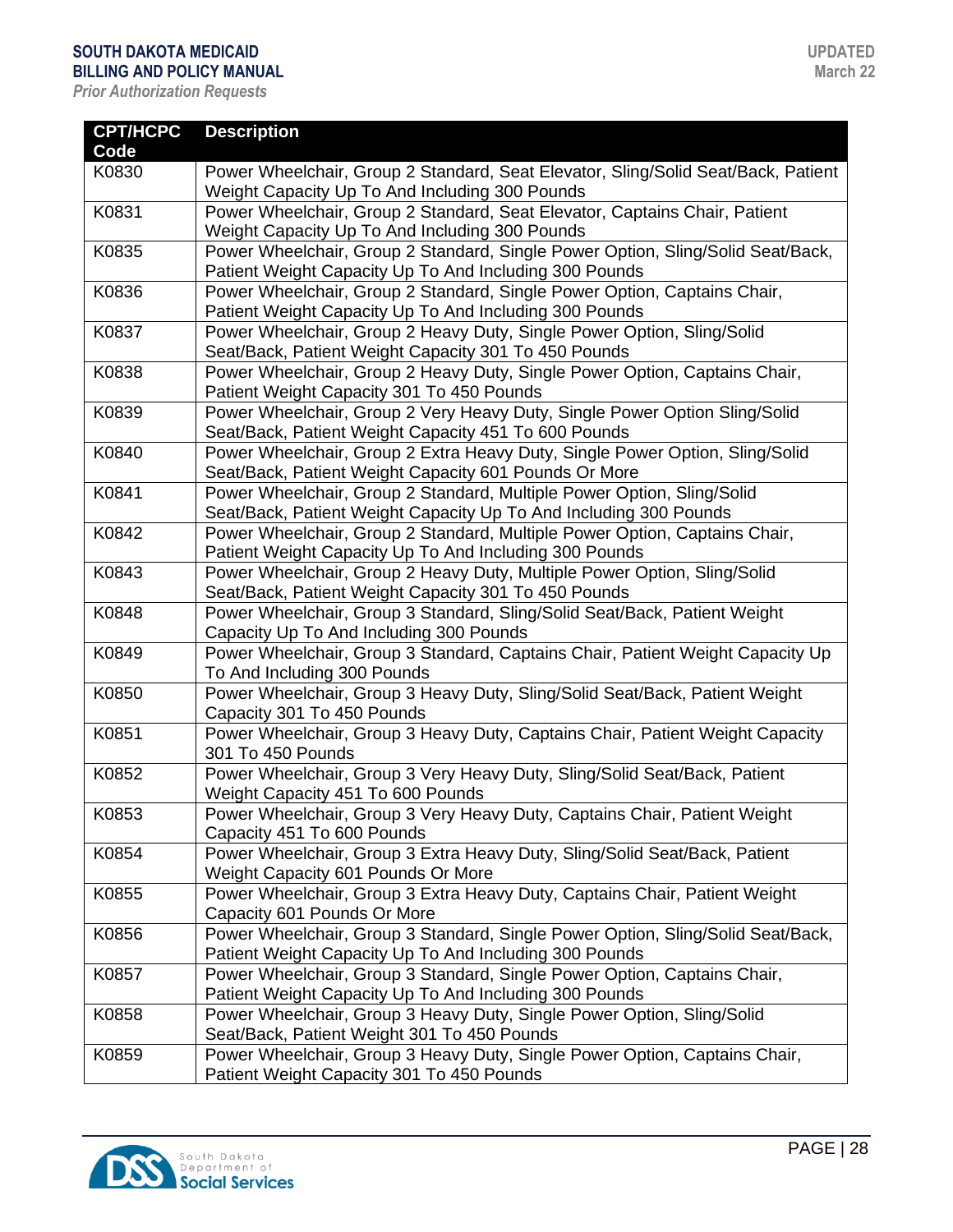| <b>CPT/HCPC</b> | <b>Description</b>                                                                                                                    |
|-----------------|---------------------------------------------------------------------------------------------------------------------------------------|
| Code            |                                                                                                                                       |
| K0860           | Power Wheelchair, Group 3 Very Heavy Duty, Single Power Option, Sling/Solid                                                           |
|                 | Seat/Back, Patient Weight Capacity 451 To 600 Pounds                                                                                  |
| K0861           | Power Wheelchair, Group 3 Standard, Multiple Power Option, Sling/Solid                                                                |
|                 | Seat/Back, Patient Weight Capacity Up To And Including 300 Pounds                                                                     |
| K0862           | Power Wheelchair, Group 3 Heavy Duty, Multiple Power Option, Sling/Solid                                                              |
|                 | Seat/Back, Patient Weight Capacity 301 To 450 Pounds                                                                                  |
| K0863           | Power Wheelchair, Group 3 Very Heavy Duty, Multiple Power Option, Sling/Solid<br>Seat/Back, Patient Weight Capacity 451 To 600 Pounds |
| K0864           | Power Wheelchair, Group 3 Extra Heavy Duty, Multiple Power Option, Sling/Solid                                                        |
|                 | Seat/Back, Patient Weight Capacity 601 Pounds Or More                                                                                 |
| K0868           | Power Wheelchair, Group 4 Standard, Sling/Solid Seat/Back, Patient Weight                                                             |
|                 | Capacity Up To And Including 300 Pounds                                                                                               |
| K0869           | Power Wheelchair, Group 4 Standard, Captains Chair, Patient Weight Capacity Up<br>To And Including 300 Pounds                         |
| K0870           | Power Wheelchair, Group 4 Heavy Duty, Sling/Solid Seat/Back, Patient Weight                                                           |
|                 | Capacity 301 To 450 Pounds                                                                                                            |
| K0871           | Power Wheelchair, Group 4 Very Heavy Duty, Sling/Solid Seat/Back, Patient                                                             |
|                 | Weight Capacity 451 To 600 Pounds                                                                                                     |
| K0877           | Power Wheelchair, Group 4 Standard, Single Power Option, Sling/Solid Seat/Back,                                                       |
|                 | Patient Weight Capacity Up To And Including 300 Pounds                                                                                |
| K0878           | Power Wheelchair, Group 4 Standard, Single Power Option, Captains Chair,                                                              |
|                 | Patient Weight Capacity Up To And Including 300 Pounds                                                                                |
| K0879           | Power Wheelchair, Group 4 Heavy Duty, Single Power Option, Sling/Solid                                                                |
|                 | Seat/Back, Patient Weight Capacity 301 To 450 Pounds                                                                                  |
| K0880           | Power Wheelchair, Group 4 Very Heavy Duty, Single Power Option, Sling/Solid                                                           |
|                 | Seat/Back, Patient Weight 451 To 600 Pounds                                                                                           |
| K0884           | Power Wheelchair, Group 4 Standard, Multiple Power Option, Sling/Solid                                                                |
|                 | Seat/Back, Patient Weight Capacity Up To And Including 300 Pounds                                                                     |
| K0885           | Power Wheelchair, Group 4 Standard, Multiple Power Option, Captains Chair,                                                            |
|                 | Patient Weight Capacity Up To And Including 300 Pounds                                                                                |
| K0886           | Power Wheelchair, Group 4 Heavy Duty, Multiple Power Option, Sling/Solid                                                              |
|                 | Seat/Back, Patient Weight Capacity 301 To 450 Pounds                                                                                  |
| K0890           | Power Wheelchair, Group 5 Pediatric, Single Power Option, Sling/Solid Seat/Back,                                                      |
|                 | Patient Weight Capacity Up To And Including 125 Pounds                                                                                |
| K0891           | Power Wheelchair, Group 5 Pediatric, Multiple Power Option, Sling/Solid                                                               |
|                 | Seat/Back, Patient Weight Capacity Up To And Including 125 Pounds                                                                     |
| K0898           | Power Wheelchair, Not Otherwise Classified                                                                                            |
| K1013           | Enema Tube, Any Type, Replacement Only, Each                                                                                          |
| K1014           | Addition, Endoskeletal Knee-Shin System, 4 Bar Linkage Or Multiaxial, Fluid Swin                                                      |
|                 | <b>G And Stance Phase Control</b>                                                                                                     |
| K1015           | Foot, Adductus Positioning Device, Adjustable                                                                                         |
| K1016           | Transcutaneous Electrical Nerve Stimulator For Electrical Stimulation Of The Tri<br><b>Geminal Nerve</b>                              |
| K1017           | Monthly Supplies For Use Of Device Coded At K1016                                                                                     |
| K1018           | External Upper Limb Tremor Stimulator Of The Peripheral Nerves Of The Wrist                                                           |
| K1019           | Monthly Supplies For Use Of Device Coded At K1018                                                                                     |
| K1020           | Non-Invasive Vagus Nerve Stimulator                                                                                                   |

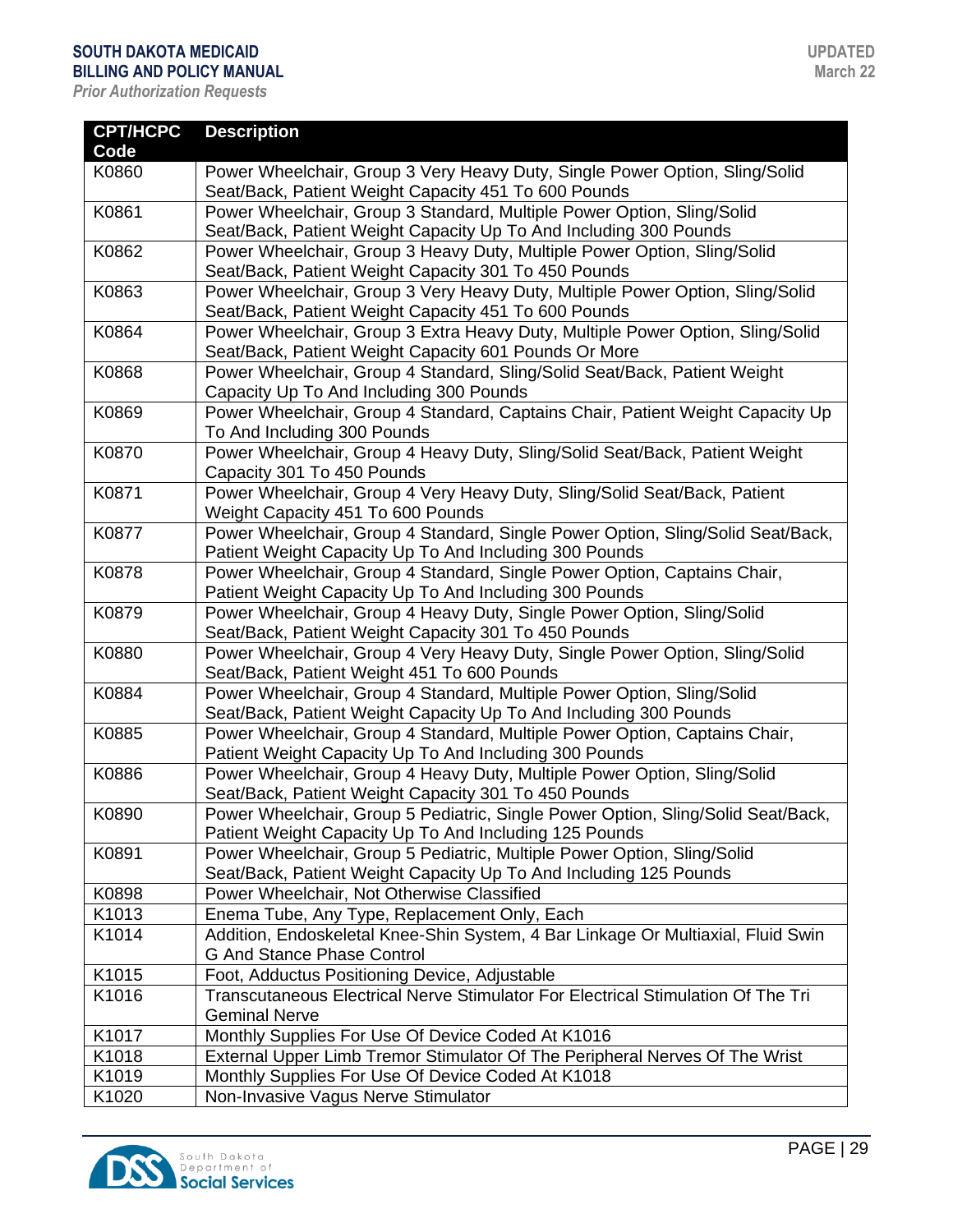| <b>CPT/HCPC</b> | <b>Description</b>                                                                                                                                                                                                                                                             |
|-----------------|--------------------------------------------------------------------------------------------------------------------------------------------------------------------------------------------------------------------------------------------------------------------------------|
| Code            |                                                                                                                                                                                                                                                                                |
| L2006           | Knee Ankle Foot Device, Any Material, Single Or Double Upright, Swing And<br>Stance Phase Microprocessor Control With Adjustability, Includes All Components<br>(E.G., Sensors, Batteries, Charger), Any Type Activation, With Or Without Ankle<br>Joint(S), Custom Fabricated |
| L5859           | Addition To Lower Extremity Prosthesis, Endoskeletal Knee-Shin System, Powered                                                                                                                                                                                                 |
|                 | And Programmable Flexion/Extension Assist Control, Includes Any Type Motor(S)                                                                                                                                                                                                  |
| L5980           | All Lower Extremity Prostheses, Flex Foot System                                                                                                                                                                                                                               |
| L5987           | All Lower Extremity Prosthesis, Shank Foot System With Vertical Loading Pylon                                                                                                                                                                                                  |
| L8608           | Miscellaneous External Component, Supply Or Accessory For Use With The Argus<br>Ii Retinal Prosthesis System                                                                                                                                                                   |
| L8614           | Cochlear Device, Includes All Internal And External Components                                                                                                                                                                                                                 |
| L8619           | Cochlear Implant, External Speech Processor And Controller, Integrated System,<br>Replacement                                                                                                                                                                                  |
| L8685           | Implantable Neurostimulator Pulse Generator, Single Array, Rechargeable,<br><b>Includes Extension</b>                                                                                                                                                                          |
| L8686           | Implantable Neurostimulator Pulse Generator, Single Array, Non-Rechargeable,<br><b>Includes Extension</b>                                                                                                                                                                      |
| L8687           | Implantable Neurostimulator Pulse Generator, Dual Array, Rechargeable, Includes<br>Extension                                                                                                                                                                                   |
| L8688           | Implantable Neurostimulator Pulse Generator, Dual Array, Non-Rechargeable,<br><b>Includes Extension</b>                                                                                                                                                                        |
| L8689           | External Recharging System For Battery (Internal) For Use With Implantable<br>Neurostimulator, Replacement Only                                                                                                                                                                |
| L8698           | Miscellaneous Component, Supply Or Accessory For Use With Total Artificial Heart<br>System                                                                                                                                                                                     |
| L8701           | Powered Upper Extremity Range Of Motion Assist Device, Elbow, Wrist, Hand With<br>Single Or Double Upright(S), Includes Microprocessor, Sensors, All Components<br>And Accessories, Custom Fabricated                                                                          |
| L8702           | Powered Upper Extremity Range Of Motion Assist Device, Elbow, Wrist, Hand,<br>Finger, Single Or Double Upright(S), Includes Microprocessor, Sensors, All<br>Components And Accessories, Custom Fabricated                                                                      |
| Q2042           | Tisagenlecleucel, Up To 600 Million Car-Positive Viable T Cells, Including<br>Leukapheresis And Dose Preparation Procedures, Per Therapeutic Dose                                                                                                                              |
| Q2053           | Brexucabtagene Autoleucel, Up To 200 Million Autologous Anti-Cd19 Car Positive<br>V lable T Cells, Including Leukapheresis And Dose Preparation Procedures, Per<br><b>Ther Apeutic Dose</b>                                                                                    |
| Q3001           | Radioelements For Brachytherapy, Any Type                                                                                                                                                                                                                                      |
| S2083           | Adjustment Of Gastric Band Diameter Via Subcutaneous Port By Injection Or<br><b>Aspiration Of Saline</b>                                                                                                                                                                       |
| S5001           | Prescription Drug, Brand Name                                                                                                                                                                                                                                                  |
| S9122           | Home Health Aide Or Certified Nurse Assistant, Providing Care In The Home; Per<br>Hour                                                                                                                                                                                         |
| S9123           | Nursing Care, In The Home; By Registered Nurse, Per Hour (Use For General<br>Nursing Care Only, Not To Be Used When Cpt Codes 99500-99602 Can Be Used)                                                                                                                         |
| S9124           | Nursing Care, In The Home; By Licensed Practical Nurse, Per Hour                                                                                                                                                                                                               |
| S9364           | Home Infusion Therapy, Total Parenteral Nutrition (Tpn); Administrative Services,                                                                                                                                                                                              |
|                 | Professional Pharmacy Services, Care Coordination, And All Necessary Supplies                                                                                                                                                                                                  |